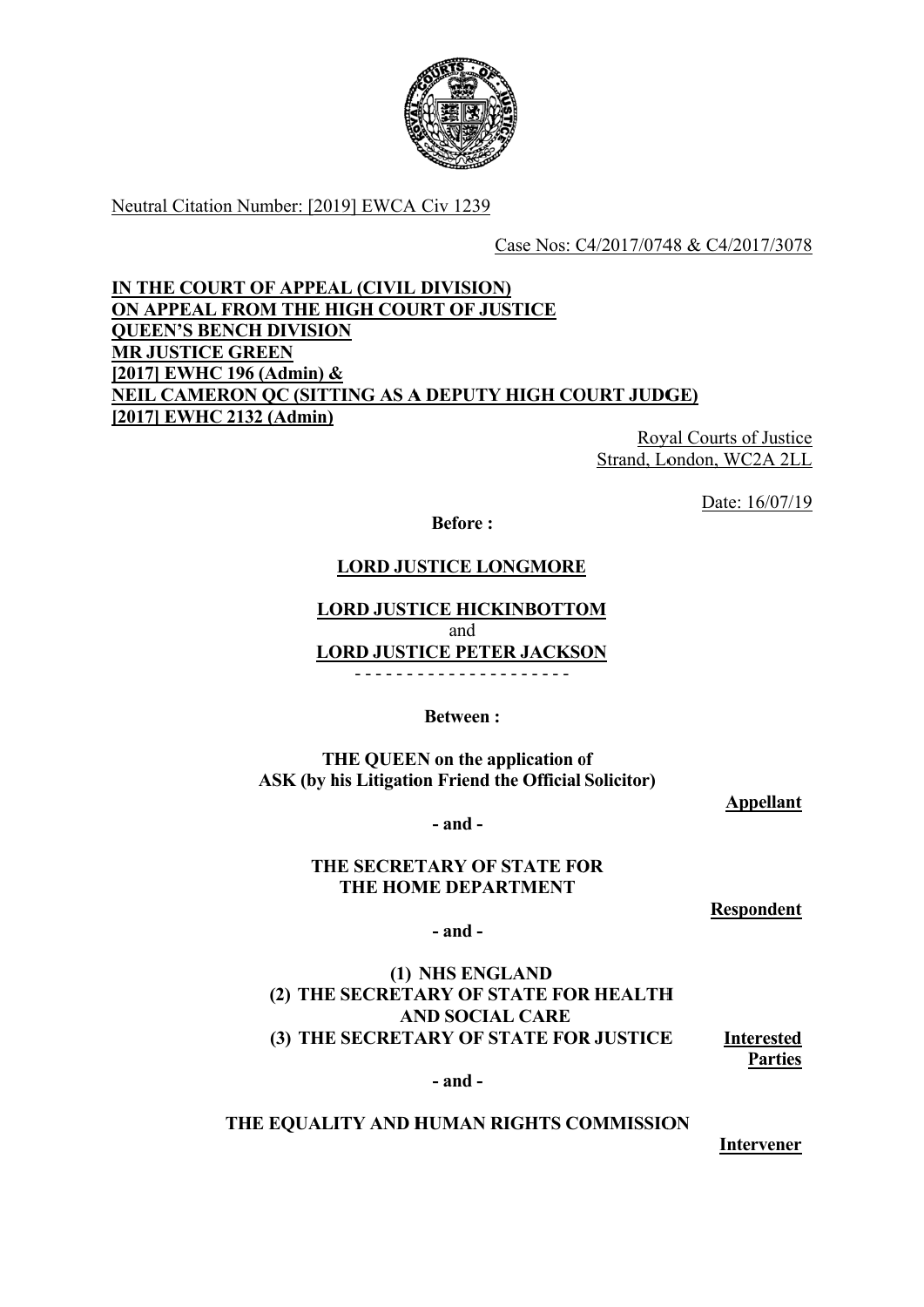#### **And between :**

 **THE QUEEN on the application of MDA (by his Litigation Friend the Official Solicitor)** 

 **Appellant**

 **- and -** 

## **THE SECRETARY OF STATE FOR THE HOME DEPARTMENT**

**Respondent**

 **- and -** 

## **(1) NHS ENGLAND (2) THE SECRETARY OF STATE FOR HEALTH AND SOCIAL CARE Interested**

**Parties**

 **- and -** 

## **THE EQUALITY AND HUMAN RIGHTS COMMISSION**

**Intervener**

- - - - - - - - - - - - - - - - - - - - -

**Stephanie Harrison QC** and **Leonie Hirst** (instructed by **Bhatt Murphy**) for the **Appellant ASK Amanda Weston QC** and **Leonie Hirst** (instructed by **Deighton Pierce Glynn**) for the **Appellant MDA Sir James Eadie QC** and **Julie Anderson** (instructed by **Government Legal Department**) for the **Respondent Patrick Green QC** and **Christopher Knight** (instructed by **Browne Jacobson LLP**) for **NHS England Holly Stout** (instructed by **Government Legal Department**) for **the Secretary of State for Health and Social Care** (written submissions only) **Julie Anderson** (instructed by **Government Legal Department**) for **the Secretary of State for Justice Helen Mountfield QC** (instructed by **Keith Ashcroft, Equality and Human Rights Commission**) for the **Intervener** (written submissions only)

> Hearing dates: 14-16 May 2019 Further written submissions: 23 May 2019 - - - - - - - - - - - - - - - - - - - - -

**Approved Judgment**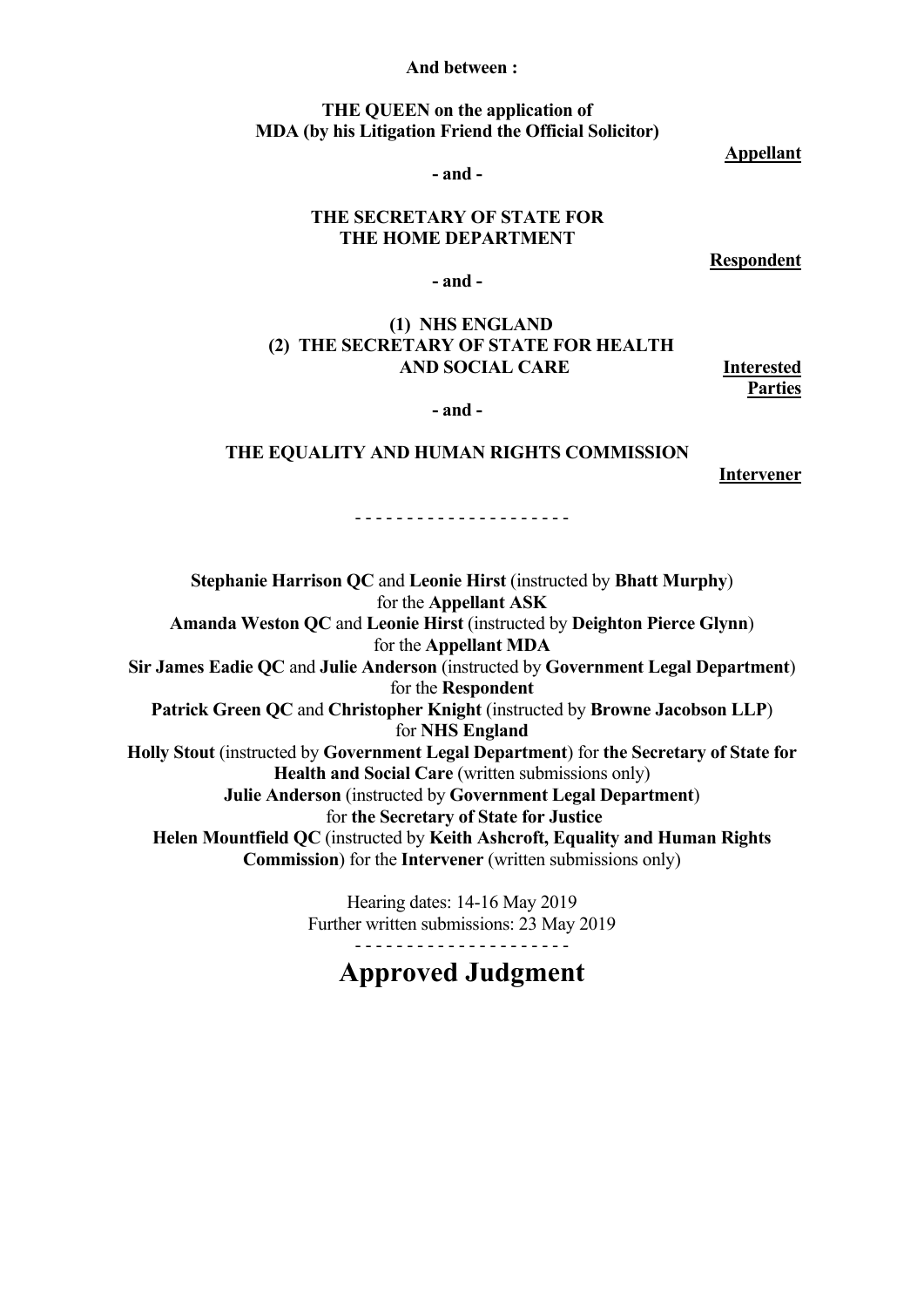## **Lord Justice Hickinbottom:**

## **Introduction**

- 1. These appeals raise important issues concerning the powers of the Respondent Secretary of State to detain those who suffer from mental health conditions pending removal from the United Kingdom.
- 2. In each case, the Appellant is a foreign national who satisfied the statutory criteria for detention pending removal, but who suffered from mental illness such that it is said that, for at least some of the period he was detained, he was not only unfit to be removed and/or detained in an immigration removal centre ("IRC"), but did not have mental capacity to challenge his detention and/or engage with the procedures to which he was subject as a detainee.
- 3. As a result, it is submitted that, in detaining each Appellant, the Secretary of State acted unlawfully in one or more of the following ways.
	- i) He breached his common law duty to act fairly.
	- ii) He breached his common law duties to act consistently with the statutory purpose of the detention and rationally, contrary to the well-known common law principles set out by Woolf J in R v Governor of Durham Prison ex parte Hardial Singh [1984] 1 WLR 704 ("Hardial Singh") and article 5 of the European Convention on Human Rights ("the ECHR").
	- iii) He breached his own detention policy, and his duty promptly to transfer to hospital a detainee whose mental illness could not be satisfactorily managed within an IRC.
	- iv) He breached article 3 of the ECHR because the treatment suffered by the Appellant was degrading treatment proscribed by article 3; but also because the Secretary of State breached the positive duty inherent in article 3 to have in place effective systems to prevent a breach of that article arising from the detention of individuals with mental illness and/or lacking mental capacity and/or a failure to transfer such individuals to hospital. Alternatively, it is said that that same treatment breached article 8 of the ECHR, because it adversely affected the Appellant's enjoyment of his private life. (All references in this judgment to "article 3" and "article 8" are to those articles in the ECHR.)
	- v) He breached his duty under sections 20 and 29 of the Equality Act 2010 ("the EA 2010") to make reasonable adjustments to prevent disadvantage to detainees who are mentally ill; and the public sector equality duty under section 149 of the EA 2010 ("the PSED").
- 4. In the course of this judgment, it will be necessary to look at the facts of each case in some detail but, briefly, MDA is a Somali national, who is a foreign national criminal and the subject of a deportation order. He was detained pending removal immediately following the expiration of the custodial part of a prison sentence on 4 November 2015 until he was released from immigration detention on 3 February 2017 to be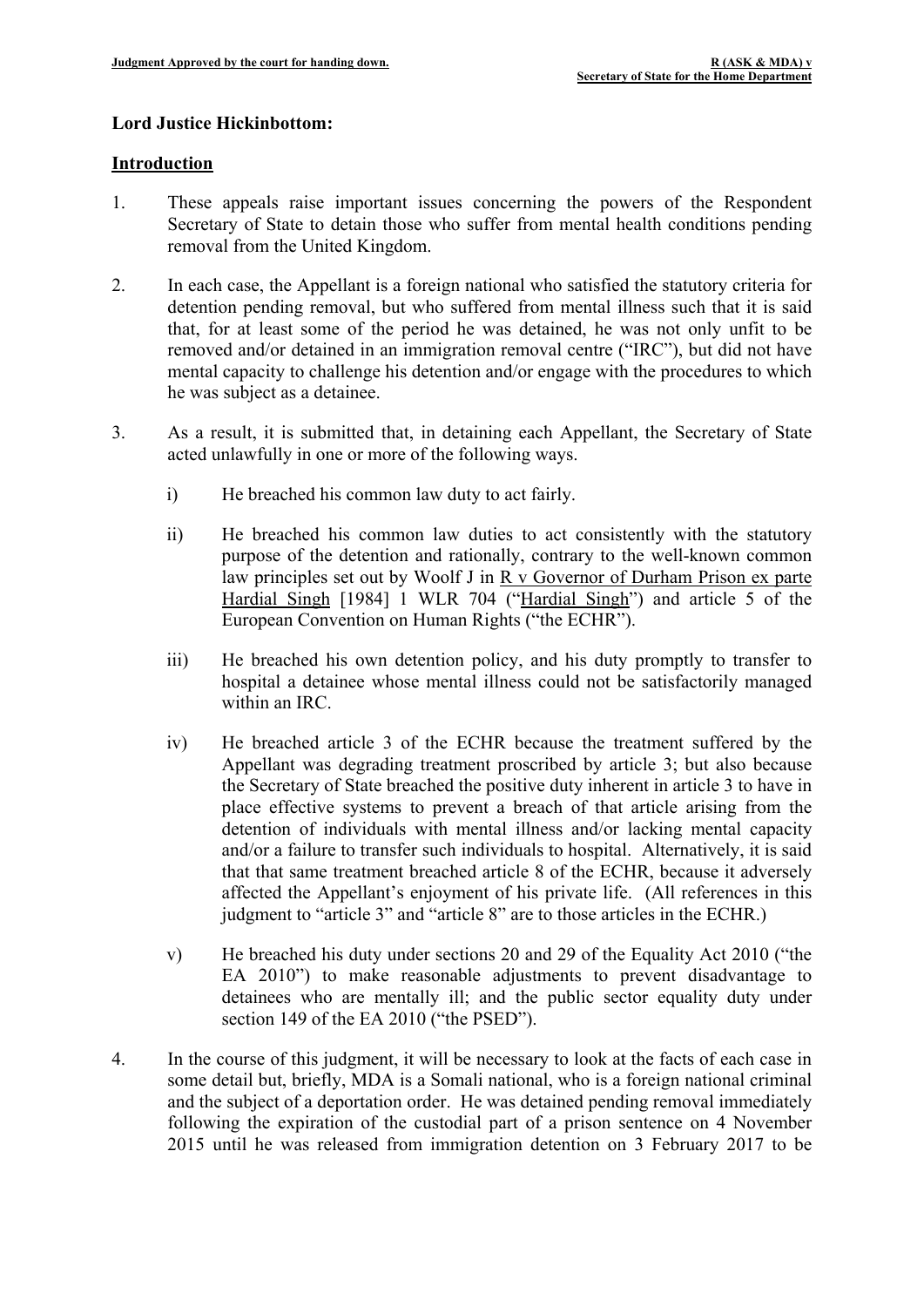detained in a secure psychiatric hospital unit under section 2 (and, later, section 3) of the MHA 1983.

- 5. Following a judgment dated 18 August 2017 ([2017] EWHC 2132 (Admin)), Neil Cameron QC sitting as a Deputy High Court Judge ("the Deputy Judge") granted MDA's claim for judicial review, finding that the whole period of detention was unlawful because the Secretary of State's failure to enquire into MDA's mental capacity was a breach of the common law duty of fairness; and, for essentially the same reason, there was a breach of the PSED .
- 6. The findings made by the Deputy Judge are not challenged by the Secretary of State. However, before us, on behalf of MDA it is submitted by Amanda Weston QC with Leonie Hirst that the Deputy Judge erred in not determining, in MDA's favour, a number of issues including:
	- i) whether there had been a breach of article 3;
	- ii) whether there had been a breach of sections 20 and 29 of the EA 2010; and
	- iii) whether damages should be substantive or nominal.

In respect of (i), the Deputy Judge held that there was no breach of article 3. In respect of (ii) and (iii), he remitted the issue to the county court for determination.

- 7. ASK is a Pakistan national. He was an overstayer who was liable to have removal directions served on him; and who was detained pending removal from 17 January 2013 after he was arrested by the police having refused to leave the Isleworth Mental Health Office, until 23 September 2013 when he was admitted to the Low Secure Psychiatric Unit at St Bernard's Hospital, Southall.
- 8. The claim that ASK's immigration detention was unlawful was heard by Green J who, in a judgment handed down on 9 February 2017 ([2017] EWHC 196 (Admin)), refused it on all grounds.
- 9. Before us, for ASK, Stephanie Harrison QC with Ms Hirst submitted that the judge erred in a number of ways, and, had he not done so, he would have found the whole of ASK's detention to be unlawful. Ms Harrison helpfully split the detention up into four periods, as follows (in respect of each date, time running notionally from midday).
	- i) Period 1: 17 to 31 January 2013: During this period, the Secretary of State failed even to have regard to his own detention policy insofar as it applies to those with mental health conditions.
	- ii) Period 2: 31 January to 13 April 2013: Although the Secretary of State had his own detention policy in mind from 31 January 2013, he failed to construe and apply it properly.
	- iii) Period 3: 13 April to 18 July 2013: By 13 April 2013, the Secretary of State knew or ought to have known that it was necessary urgently to transfer ASK from the IRC into hospital; and, in not transferring him, he breached his own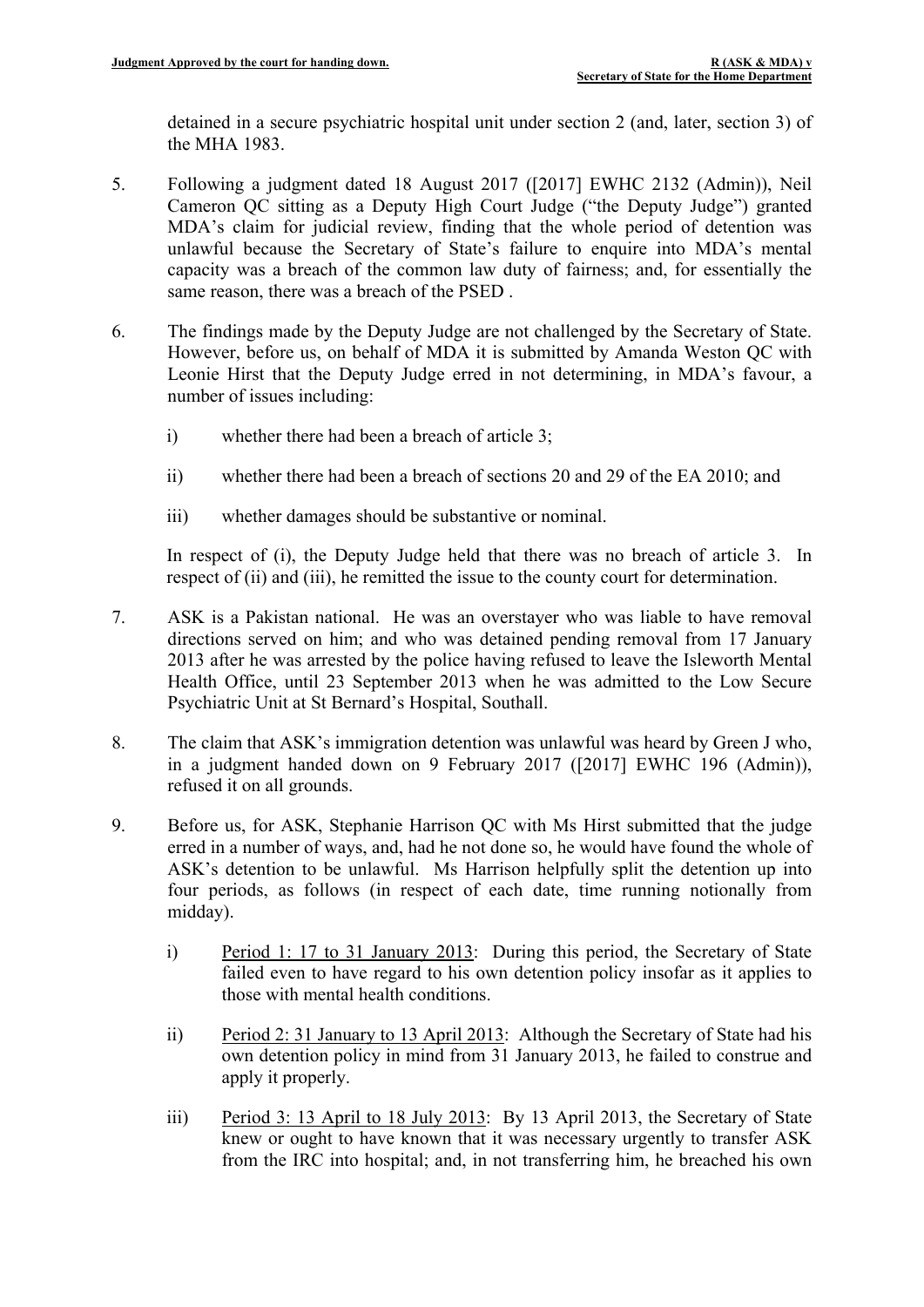policy, his common law duties under the Hardial Singh principles and article 5 of the ECHR.

- iv) Period 4: 18 July to 23 September 2013: By 18 July 2013 the Secretary of State had accepted that ASK should be transferred out of an IRC into a hospital; and therefore, it is submitted, ASK continued to be detained, not pending removal from the UK, but pending transfer to hospital. In not releasing ASK during this period, the Secretary of State was again in breach of not only his own detention policy, but also Hardial Singh and article 5.
- 10. Ms Harrison also submitted that, throughout the whole period of ASK's detention:
	- i) the Secretary of State's treatment of ASK breached his rights under article 3 and/or article 8;
	- ii) the Secretary of State's failure to enquire into MDA's mental capacity was a breach of the common law duty of fairness and, for essentially the same reason, there was a breach of the PSED; and
	- iii) the Secretary of State's failure to make reasonable adjustments in respect of ASK's mental condition and/or mental incapacity was a breach of sections 20 and 29 of the EA 2010.
- 11. I have identified the representation for the Appellants. Sir James Eadie QC and Julie Anderson appeared for the Secretary of State; and Patrick Green QC and Christopher Knight for NHS England. In addition, we had the benefit of written submissions on behalf of the Secretary of State for Health and Social Care, the Secretary of State for Justice, and the Equality and Human Rights Commission. At the outset, I thank all of the legal representatives for their contributions.

## **The Legal Framework**

#### The Immigration Act 1971

- 12. These appeals involve a number of overlapping statutory schemes; but the starting point is the Immigration Act 1971 ("the IA 1971") which gives the Secretary of State various powers to detain individuals whom he intends to remove from the United Kingdom. MDA was detained under paragraph 2(3) of Schedule 3 which applies to those who have been served with a deportation order. ASK was detained under paragraph 16 of Schedule 2 to that Act which applies to those in respect of whom removal directions may be given. Given that these are powers which interfere with the liberty of the subject, they are to be strictly and restrictively construed (Secretary of State for the Home Department v B (Algeria) [2018] UKSC 5; [2018] AC 418 at [5]); but it is uncontroversial that each Appellant satisfied the particular criteria in the statutory provisions under which he was detained.
- 13. However, satisfying the statutory criteria is necessary but not sufficient for detention to be lawful: a number of overlapping constraints reflect the state's overarching responsibility to those whom it detains. In particular, it is well recognised that those suffering from mental illness require particular protection when in detention, because of their vulnerability and possible difficulties in communicating complaints or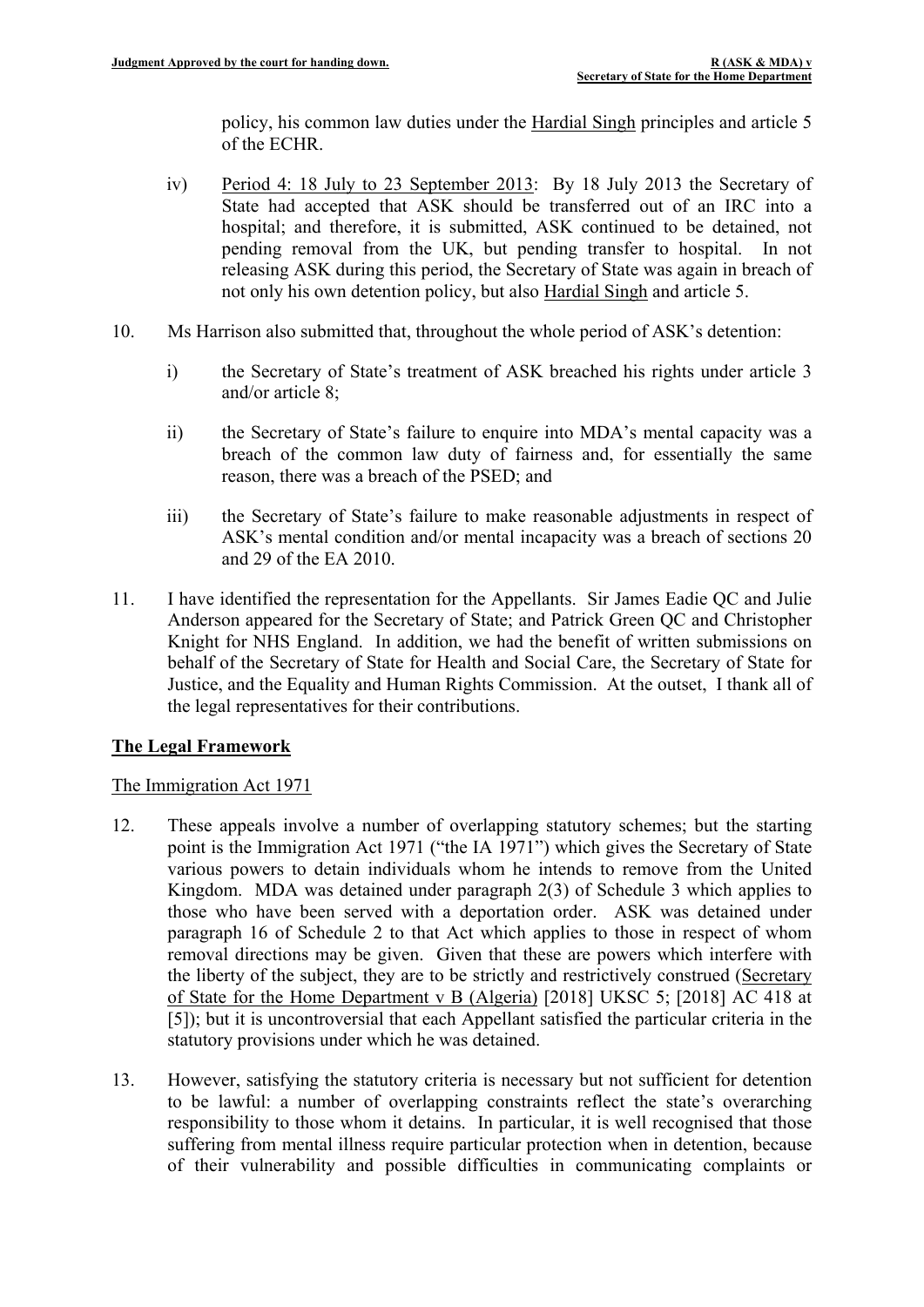information about their own condition. Therefore, in addition to complying with those criteria, the Secretary of State must comply with his obligations under (i) the MHA 1983, (ii) the Detention Centre Rules 2001 (SI 2001 SI No 238) ("the Detention Centre Rules"), (iii) the Mental Capacity Act 2005, (iv) his own published detention policy, (v) his duties as a public body to act consistently with the statutory purpose and not to act arbitrarily, i.e. not to act contrary to the relevant common law principles as set out in Hardial Singh and/or article 5 of the ECHR, (vi) his common law duty to act fairly, (vii) articles 3 and 8 of the ECHR and (viii) sections 20 and 29 of the EA 2010 and the PSED. I will deal with these in turn.

## The Mental Health Act 1983

- 14. So far as relevant to this appeal, the MHA 1983 does not impose duties, but rather empowers public authorities (including the Secretary of State) to admit to hospital individuals with mental health conditions to obtain treatment and, in appropriate cases, to be detained for the purposes of obtaining treatment.
- 15. By section 2, a patient may be admitted to a hospital and detained there for assessment for up to 28 days. By section 2(2), an application for admission for assessment may be made on the grounds that the patient is suffering from mental disorder of a nature and degree which warrants his detention for the purposes of assessment, and that he ought to be so detained in the interests of his own health and safety or for the protection of others.
- 16. By section 3, a patient may be admitted to a hospital and detained there for treatment. By section 3(2), an application for admission for treatment can be made on the grounds that:

"(a) he is suffering from mental disorder of a nature or degree which make it appropriate for him to receive treatment in hospital; and

(b) [repealed];

(c) it is necessary for the health and safety of the patient or for the protection of other persons that he should receive such treatment and it cannot be provided unless he is detained under this section; and

(d) appropriate medical treatment is available for him."

"Appropriate medical treatment" is defined in section 3(4) as "medical treatment which is appropriate in his case, taking into account the nature and degree of the mental disorder and all other circumstances of his case". That definition expressly applies throughout the Act (see section 145(1AB)).

- 17. An application under section 2 or section 3 must be made on the written recommendation of two registered medical practitioners who are of the opinion that the relevant conditions are satisfied.
- 18. Over and above the powers in sections 2 and 3, following conviction for an offence punishable by imprisonment, section 37 gives a criminal court the power to authorise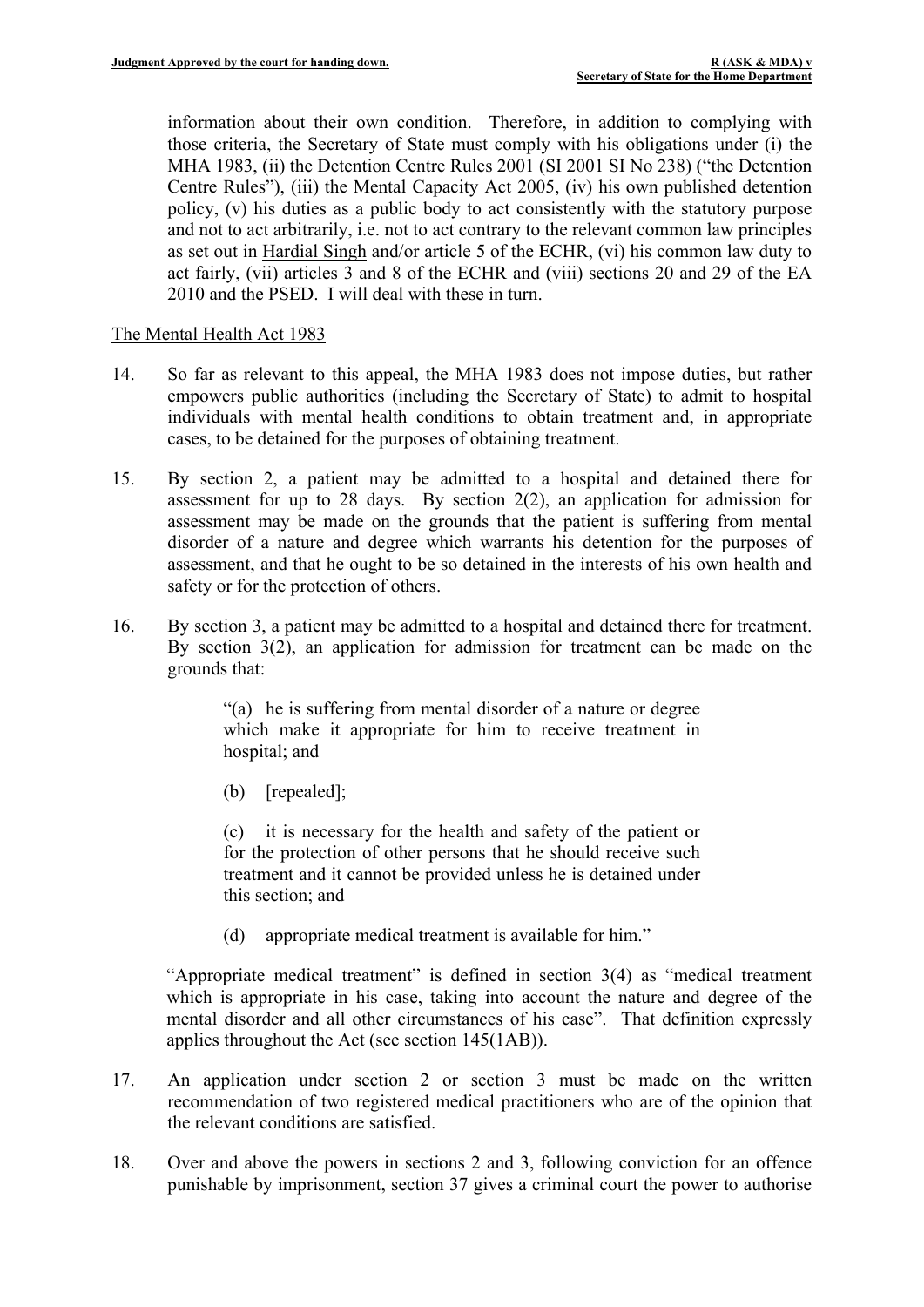the convicted person's admission to and detention in a hospital "as may be specified in the order" ("a hospital order"). The court must be satisfied that arrangements have been made with the specific hospital for his admission to that hospital within 28 days (section 37(4)); and, if within 28 days it appears to the Secretary of State that it is impracticable for the patient to be received into the specified hospital, he may give directions for the admission of the patient to such other hospital as appears to be appropriate (section 37(5)). Generally, those who are the subject of a hospital order are treated as if they had been admitted for treatment under section 3, and their discharge is a purely clinical decision. However, for the protection of the public from the risk posed by the offender, the court may add a "restriction order" under section 41, as a result of which the patient can only be discharged by the clinicians with the consent of the Secretary of State.

19. Section 37 is appropriate where a convicted person requires treatment and otherwise satisfies the relevant conditions at the date of his sentence. However, of course, a prisoner's mental state may deteriorate whilst he is in custody. Section 47 concerns "Removal to hospital of persons serving sentences of imprisonment, etc". It provides:

> "(1) If in the case of a person serving a sentence of imprisonment the Secretary of State is satisfied, by reports from at least two registered medical practitioners—

(a) that the said person is suffering from mental disorder; and

(b) that the mental disorder from which that person is suffering is of a nature or degree which makes it appropriate for him to be detained in a hospital for medical treatment; and

(c) that appropriate medical treatment is available for him;

the Secretary of State may, if he is of the opinion having regard to the public interest and all the circumstances that it is expedient so to do, by warrant direct that that person be removed to and detained in such hospital as may be specified in the direction; and a direction under this section shall be known as 'a transfer direction'.

(2) A transfer direction shall cease to have effect at the expiration of the period of 14 days beginning with the date on which it is given unless within that period the person with respect to whom it was given has been received into the hospital specified in the direction.

(3) A transfer direction with respect to any person shall have the same effect as a hospital order made in his case."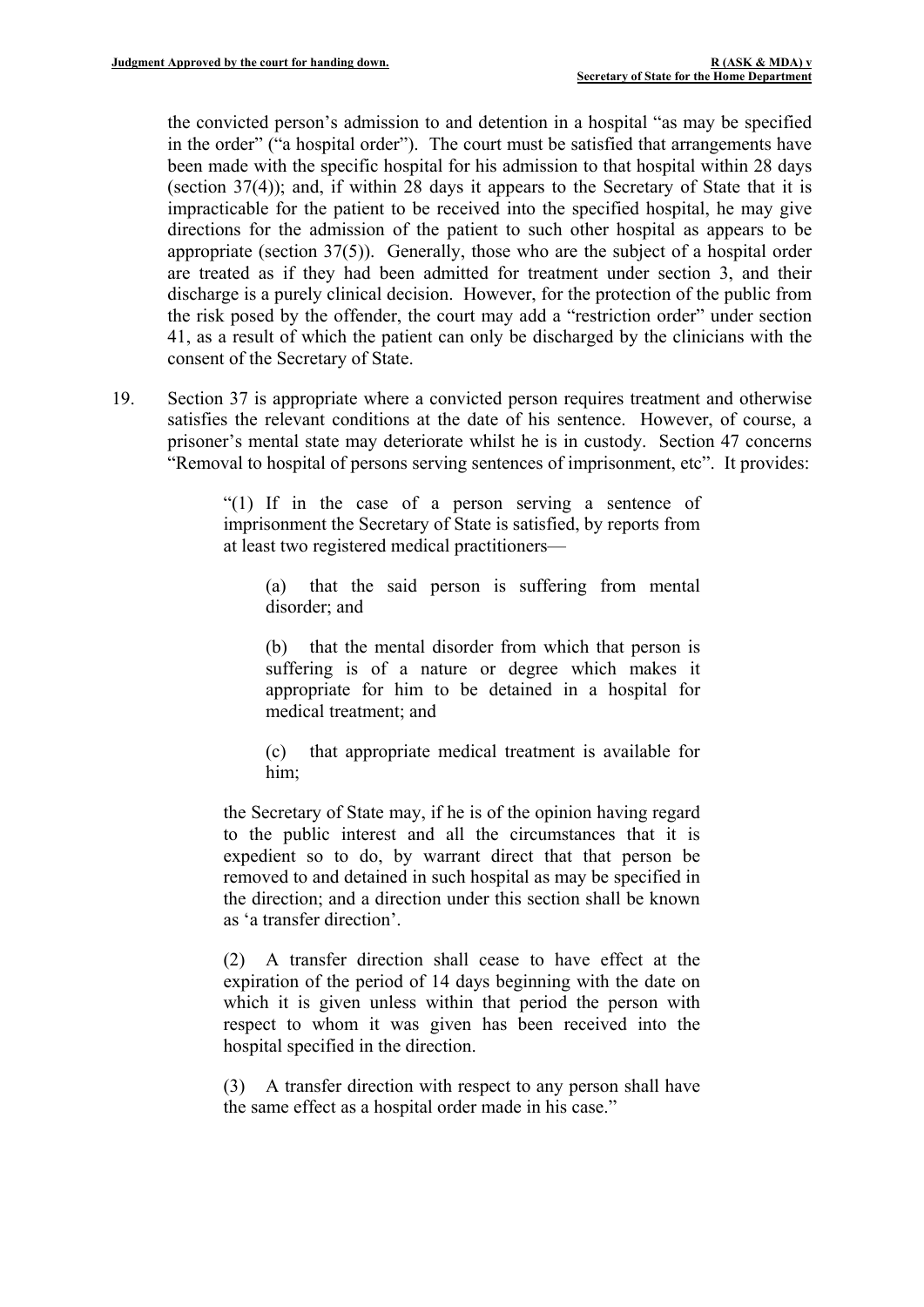20. Section 47 only applies to serving prisoners. Section 48 deals with "Removal to hospital of other prisoners", including persons detained under the IA 1971 (section  $47(2)(d)$ ). It provides:

> "(1) If in the case of a person to whom this section applies the Secretary of State is satisfied by the same reports as are required for the purposes of section 47 above that

(a) that person is suffering from mental disorder of a nature or degree which makes it appropriate for him to be detained in a hospital for medical treatment; and

- (b) he is in urgent need of such treatment; and
- (c) appropriate medical treatment is available for him;

the Secretary of State shall have the same power of giving a transfer direction in respect of him under that section as if he were serving a sentence of imprisonment.

 $(2)$  ...

(3) Subsections (2) and (3) of section 47 above shall apply for the purposes of this section and of any transfer direction given by virtue of this section as they apply for the purposes of that section and of any transfer direction under that section."

- 21. For historical reasons (and to avoid the need for the Secretary of State to duplicate arrangements for a relatively small number of transfers of immigration detainees compared with serving prisoners), responsibility for the issue of transfer warrants for all section 48 detainees is undertaken by a specialist team in the Mental Health Casework Section of the Ministry of Justice ("the MHCS").
- 22. The transfer and remission of adults under sections 47 and 48 is the subject of a Good Practice Procedure Guide published by the Department of Health in April 2011 ("the GPPG"). This emphasises that the Secretary of State has a power, not a duty, to transfer where the statutory criteria (including the relevant medical reports) are met:

"3.25 The Secretary of State does not have to agree to transfer; the decision is based on whether it is expedient and in the public interest.

3.26 The Secretary of State takes account of

any risks associated with the prisoner (escape risk, nature and history of offending, notoriety, victim issues), and the public protection implications

whether public confidence could be undermined by allowing transfer

 $\dots$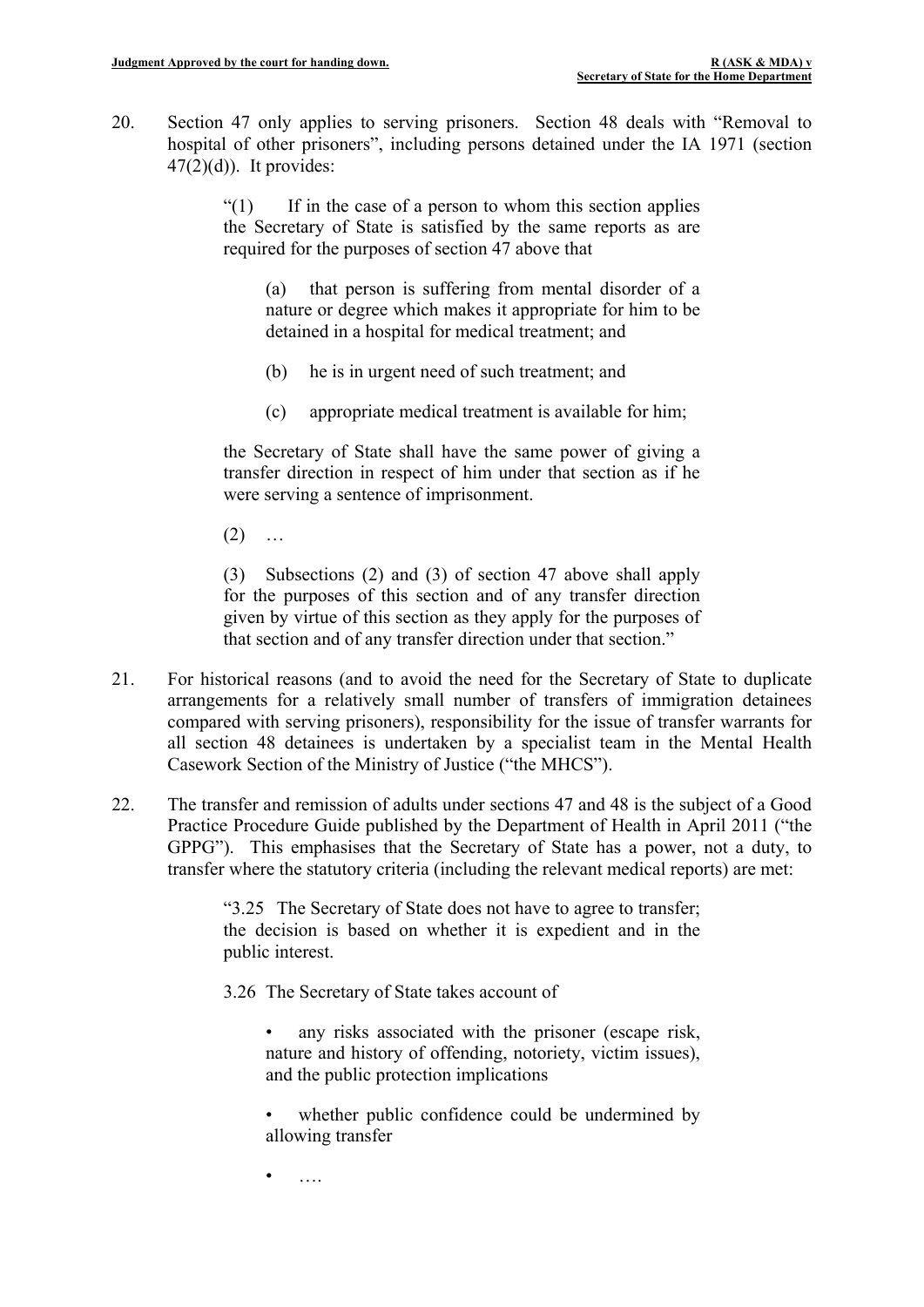- whether treatment can be provided in prison
- the length of time the prisoner still has to serve, behaviour and current security category
- medical opinion, past and presenting symptoms and level of clinical risk (e.g. actively suicidal, assaultive)."
- 23. The GPPG provides a flow chart which, with paragraph 4.5, breaks the process down into three stages, and gives the following suggested time frame:
	- i) Stage 1: First required medical report and steps by the Prison Healthcare Team including contact with MHCS, making a referral to the responsible local mental health provider and an appointment for a second medical assessment: within 2 days.
	- ii) Stage 2: Second medical assessment completed, and MHCS sent all remain information needed for transfer with confirmation of bed availability in appropriate service: up to 7 days.
	- iii) Stage 3: MHCS approves and issues warrant, mental health service provider confirms admission date to prison and prison service arranges escorts and transports prisoner to hospital: up to 5 days.
- 24. The GPPG also provides:
	- i) One of the reporting doctors should represent the service provider that will admit and treat the patient (paragraph 4.17).
	- ii) In terms of "Definition of transfer clock start and stop times":

"3.7 The transfer clock starts when the first doctor's assessment identifies that the criteria for detention under the [MHA 1983] is met. This assessment will provide one of the medical reports required by the Secretary of State and triggers the formal referral to the responsible mental health provider to undertake the second doctor's assessment.

…

- 3.8 The transfer clock does not stop during processes to
	- resolve differences of clinical opinion

resolve disputes over commissioning responsibility [see also paragraph 2.6 to the same effect]."

25. There are a number of differences between the criteria for the exercise of the various statutory powers in the MHA 1983, e.g. the requirement in section 48 that the subject is "in urgent need of… treatment" which does not appear in section 37 or section 47.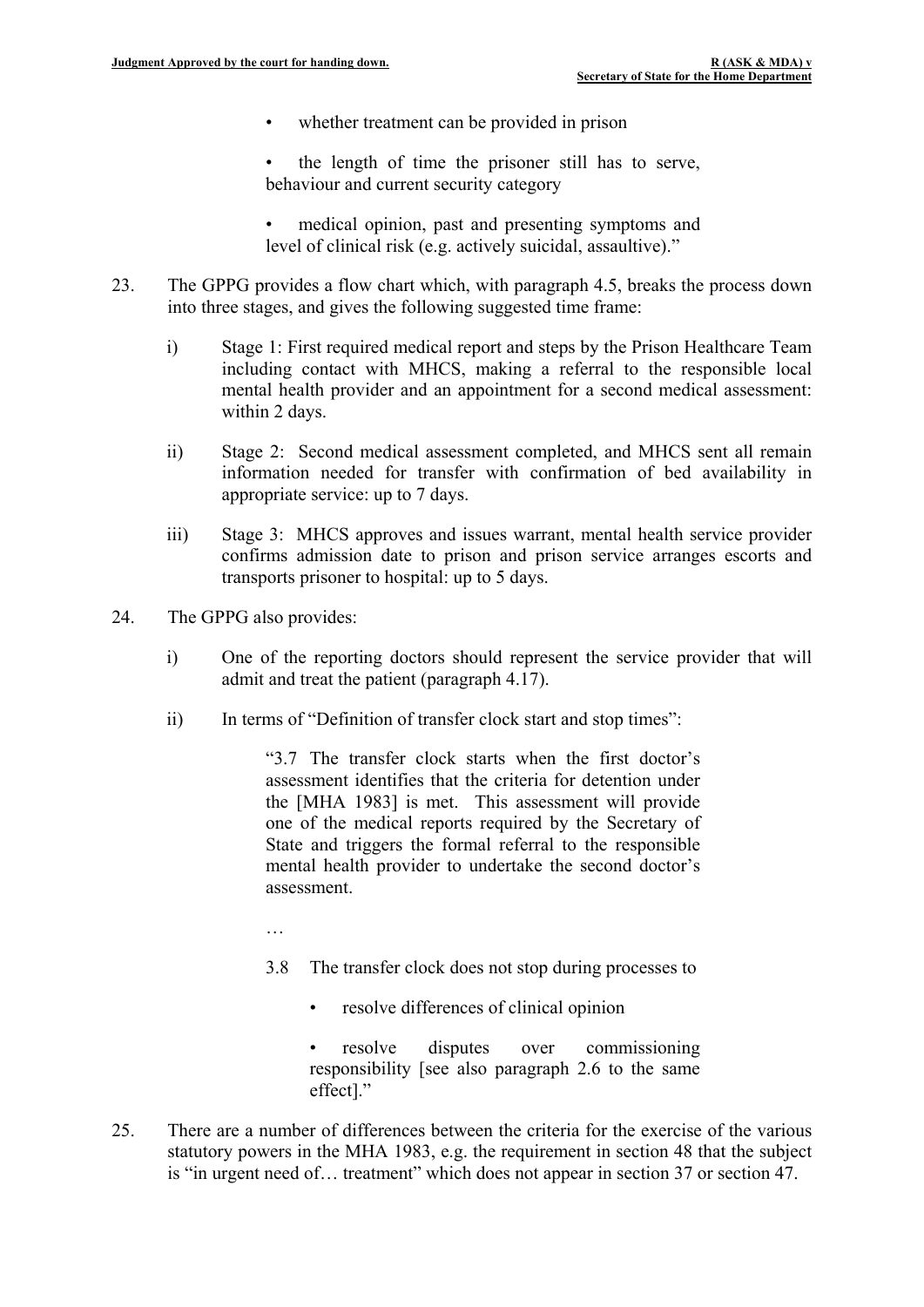- 26. In this context, Ms Harrison submitted that, unlike section 37 (under which, on evidence from the admitting hospital (section 37(4)), the court has to be persuaded that a specific bed in a specific hospital is available) or section 47 (which expressly requires the transfer direction to specify the hospital to which the patient is to be transferred), section 48 does not require the identification of a specific place for the patient's treatment. It only requires that "appropriate treatment is available for him". I did not find Ms Harrison's further submissions on this point entirely consistent. She expressly accepted that the admission of a patient to a particular hospital is a clinical decision; but, as I understood her submissions, she suggested that whether treatment is "available" is dependent simply upon "treatability", and therefore a patient satisfies the section 48 criterion that "appropriate treatment is available to him" if, as a general proposition, his condition is treatable in hospital. That, she submitted, was sufficient to trigger the Secretary of State's obligation to make a transfer direction under section 48.
- 27. In any event, however they are put, I am unable to accept those submissions,. I consider the relevant statutory provisions clear. As Ms Harrison accepted, both section 37 and section 47 require the identification of a specific place in a specific hospital. Section 37 expressly requires the approval of the transferee service provider. If, following that approval, for some extraordinary reason, the identified hospital is unable to admit the patient within 28 days, then the Secretary of State can redirect the order to another hospital which he considers "appropriate". Ms Harrison did not suggest that another hospital would be "appropriate" if it did not agree to admitting the patient. It would not be. Clearly, section 37 does not allow a court to override clinical judgment, including an assessment of (i) whether a particular patient can and should be treated at a particular hospital and (ii) the prioritisation of beds. Nor, as Ms Harrison accepts, does section 47.
- 28. Ms Harrison emphasised that section 48 does not have the equivalent of section 37(4). The only relevant requirement of section 48 is that "appropriate medical treatment is available to him". That, she submitted, does not require the identification of a specific place. However:
	- i) As Sir James Eadie submitted, there is no obvious reason why, unlike the courts under section 37 or the Secretary of State under section 47, the Secretary of State is able to override clinical judgment as to admission to a particular hospital under section 48. Ms Harrison suggested none.
	- ii) The criterion in section 48(1)(c) ("… appropriate medical treatment is available *to him*…") strongly suggests that the Secretary of State has to be satisfied, not simply that treatment for the patient's condition is treatable in the sense of hypothetically available but that it is available in practice, i.e. that a hospital place has in fact been identified.
	- iii) In my view, the point of construction is put beyond doubt by section 48(3) (quoted at paragraph 20 above), which imports section 47(2) into section 48. By section 47(2), a transfer order ceases to have effect after 14 days "unless within that period the person with respect to whom it was given has been received *into the hospital specified in the direction*" (emphasis added). Whilst there is no express reference in section 48 to the specification of a hospital in the transfer direction, that provision makes clear that the reference in section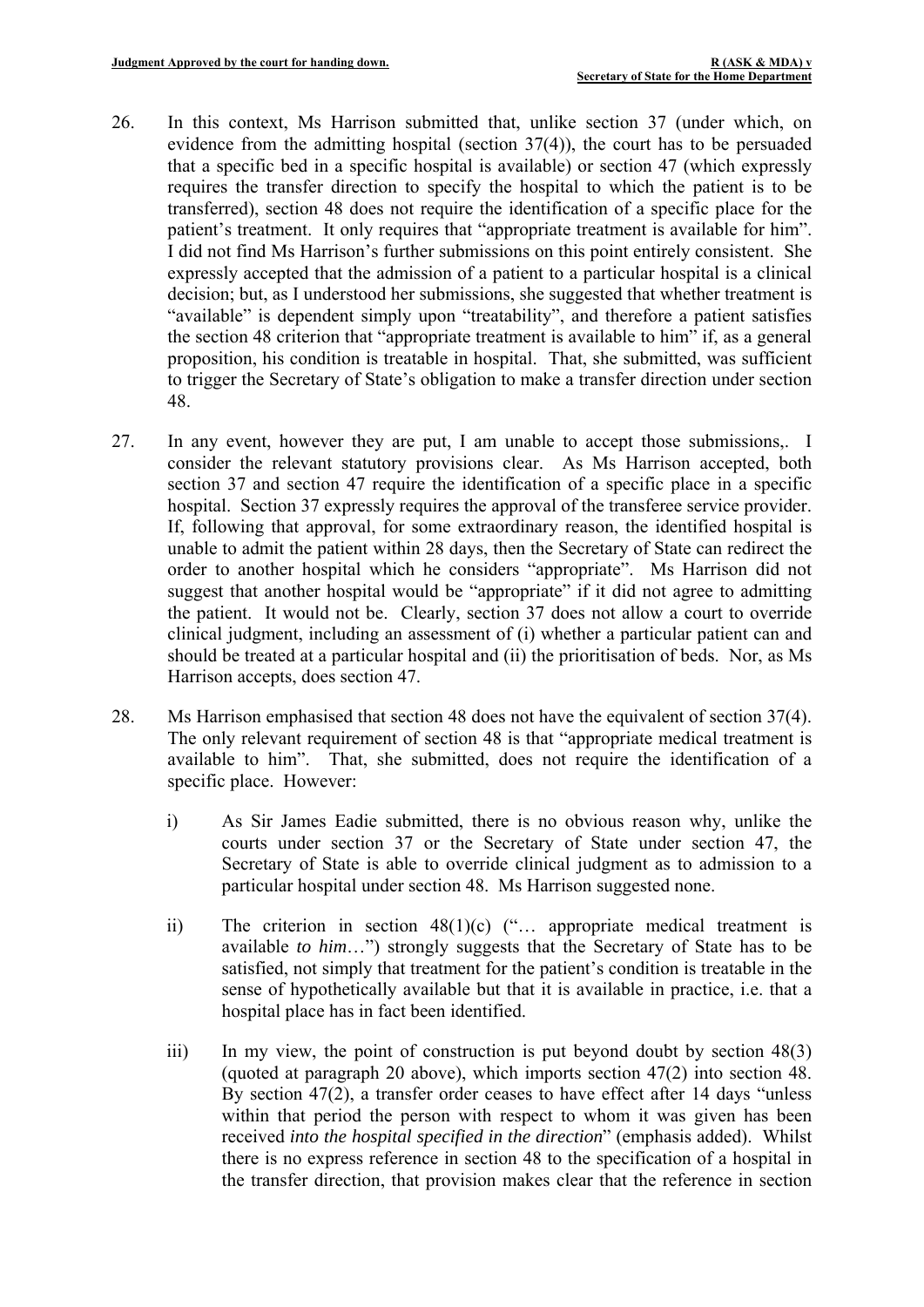48(1) to the Secretary of State having "the same power of giving a transfer direction in respect of him under [section 47]…", by incorporation from section 47, effectively requires the specification of a particular hospital in a transfer direction.

- iv) That seems clear to me as a matter of construction of the statutory provisions. However, it is of some comfort that the construction I favour is in line with the general principle that admission to a hospital is a decision based on clinical judgment alone; and it avoids the impracticability of a patient being foisted upon a clinician who (e.g.) does not consider that in-patient treatment is necessary or clinically appropriate, or does not consider that the patient can or should be treated in that particular facility.
- 29. Before leaving the MHA 1983, I should refer to one other provision which features in these appeals. In respect of persons who cease being detained under sections 3, 37, 47 or 48, section 117 imposes a duty on relevant local health services and social services to provide for after-care services until they are satisfied that the person concerned is no longer in need of such services. Section 117(6) defines "after-care services" as services which arise from or are related to the person's mental disorder, and which reduce the risk of a deterioration of the person's mental condition.

## The Detention Centre Rules 2001

- 30. Generally, those who are not otherwise lawfully in the UK cannot claim any entitlement to remain here in order to continue to benefit from medical assistance (N v United Kingdom (2008) 47 EHRR 885 at [42], and GS (India) v Secretary of State for the Home Department [2015] EWCA Civ 40; [2015] 1 WLR 3312 at [67]).
- 31. However, of course, the state owes healthcare obligations to those it detains. Regulation 11 of the National Health Services Commissioning Board and Clinical Commissioning Groups (Responsibilities and Standing Rules) Regulations 2012 (SI 2012 No 2996) imposes a duty on NHS England ("NHSE") to "arrange, to such extent as it considers necessary to meet all reasonable requirements" for the provision to persons detained in IRCs of healthcare services including community services, secondary care services and other "rare" services specified in Schedule 4 which include adult secure mental health services.
- 32. As for the standard of treatment, detainees are entitled to "appropriate" treatment, i.e. not at the same level available in the best health facilities outside detention, but nevertheless a standard of health care equivalent to that generally provided to the population as a whole (R (O) v Secretary of State for the Home Department [2016] UKSC 19; [2016] 1 WLR 1717 at [29]; and Rooman v Belgium (European Court of Human Rights ("ECtHR") Application No 18052/11) [2019] ECHR 105).
- 33. That principle is reflected in the Partnership Agreement between the Secretary of State, NHSE and Public Health England which states (at page 12):
	- "• Detainees should receive health care equivalent to that available to the general population in the community with access to services based on clinical need and in line with the Detention Centre Rules; and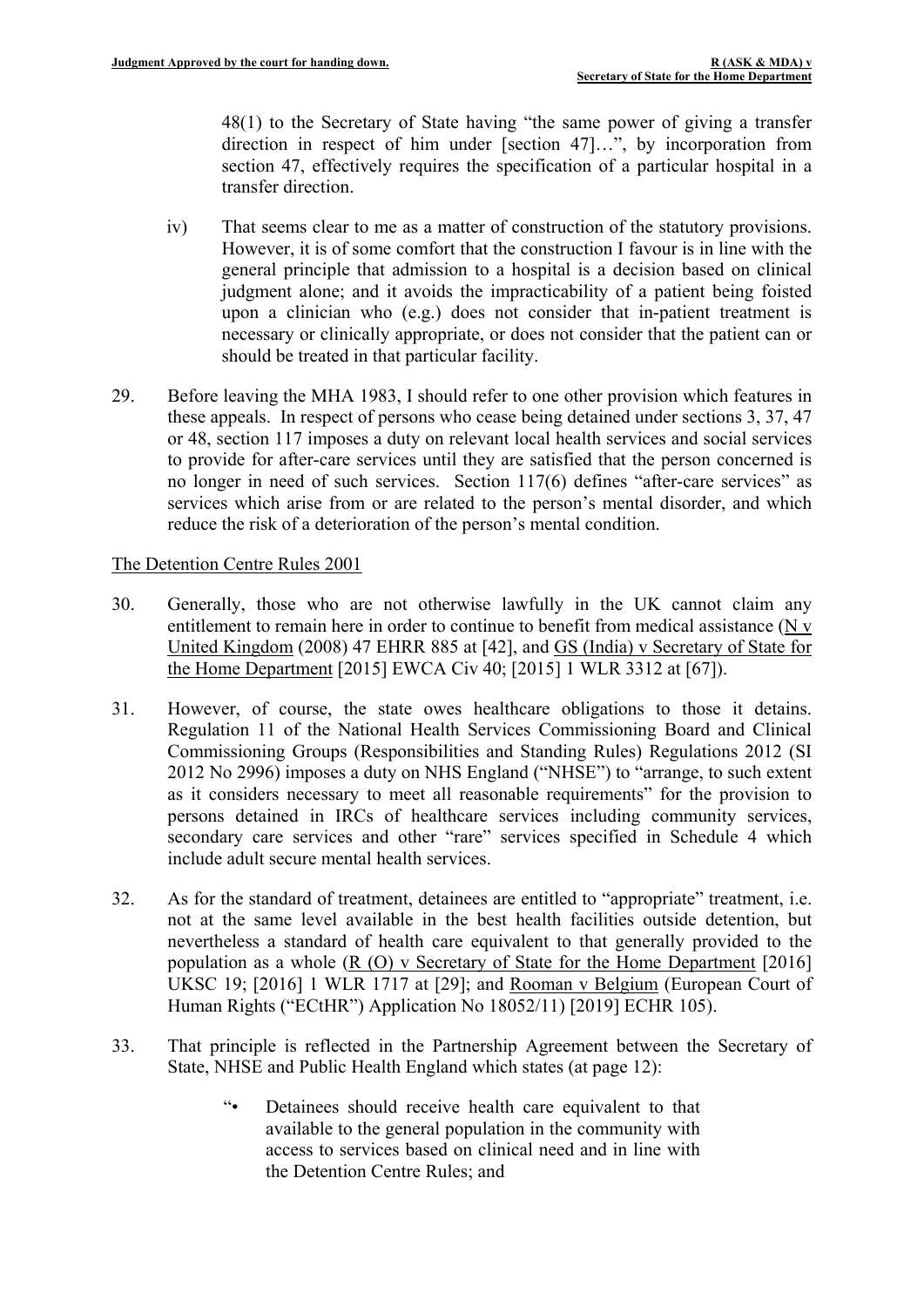- Health and wellbeing services in IRCs should seek to improve health and wellbeing (including parity of esteem between services which address mental and physical health)...".
- 34. The Detention Centre Rules, to which reference is there made, set out a detailed framework within which individuals are detained in an IRC.
- 35. Rules 33-37 deal with "Healthcare". Rule 33 provides that all IRCs shall have a healthcare team including a general practitioner. It does not require all to have inpatient facilities: some IRCs have such facilities, but not all. Rule 34 requires every detained person to be given a physical and mental examination by a medical practitioner within 24 hours of admission, the purpose of which is to ensure not only that the medical needs of the individual are identified promptly and then dealt with appropriately, but also that continued detention is appropriate (R (SW) v Secretary of State for the Home Department [2018] EWHC 2684; [2019] 1 WLR 2193 at [66]). Rule 35 provides (so far as relevant to this appeal):

"(1) The medical practitioner shall report to the manager on the case of any detained person whose health is likely to be injuriously affected by continued detention or any conditions of detention.

….

(4) The manager shall send a copy of any report under [paragraph] (1)... to the Secretary of State without delay.

(5) The medical practitioner shall pay special attention to any detained person whose mental condition appears to require it, and make any special arrangements (including counselling arrangements) which appear necessary for his supervision or care."

- 36. There is a statutory presumption that a person has mental capacity (section 1(2) of the Mental Capacity Act 2005 ("the MCA 2005")). However, although not pressed as a discrete point by Ms Harrison, it seems to me that, on a rule 34 examination or subsequent examination, rule 35(5) requires a medical practitioner to pay special attention to any apparent mental incapacity of a detainee and, if and where it appears necessary, to make arrangements to address any incapacity identified. In any event, similar obligations arise out of the MCA 2005 scheme itself (see paragraphs 39-41 below), and at common law (see paragraphs 63-65 below).
- 37. Before I leave the Detention Centre Rules, I should refer to rule 40, which also plays a part in these appeals. Under the section heading, "Maintenance of security and safety", rule 40 provides that, where it appears necessary in the interests of security or safety that a detained person should not associate with other detainees, the Secretary of State or manager of a directly-managed IRC may arrange for the detained person's removal from association (i.e. "segregation"). The bases upon which a detainee can be segregated are clear: it is not intended to be, and cannot be used as, a punishment. There is a requirement to give the detainee written reasons for such removal within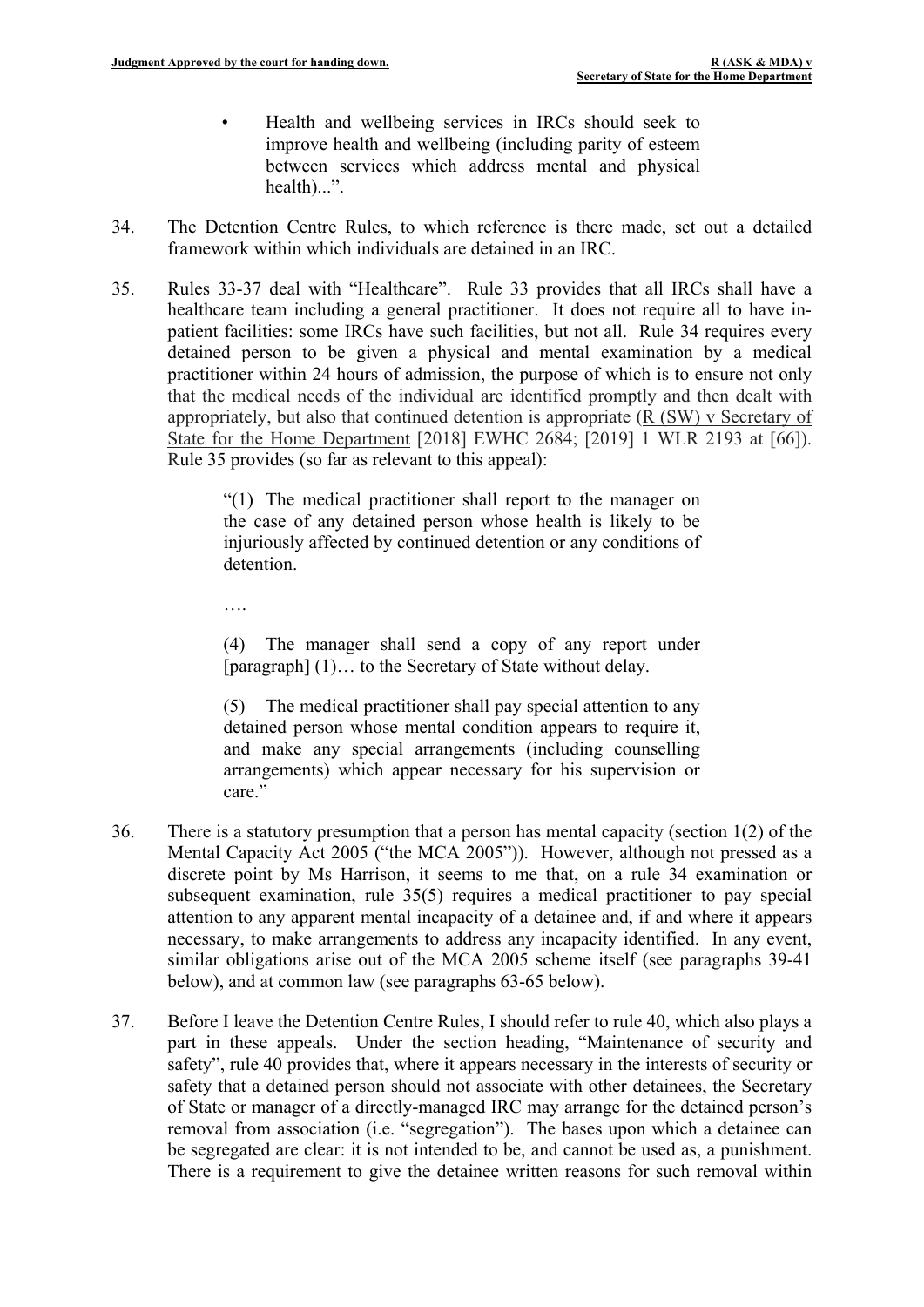two hours of removal (rule  $40(6)$ ); and there is a requirement that every removed person is visited at least once every day by an officer of the Secretary of State (or manager of a contracted-out IRC) and a medical practitioner.

38. Finally under rule 41, an IRC officer dealing with a detained person may use force towards the detainee, but only where and to the extent to which it is necessary.

## The Mental Capacity Act 2005

- 39. I have already referred to the presumption of capacity. By section 2(1) of the Act, a person lacks capacity "if at the material time he is unable to make a decision for himself in relation to a matter because of an impairment of, or disturbance in the functions of, the mind or brain". That, and section 3, indicate that capacity is issue specific. Section 2(2) makes clear it may fluctuate over time: "It does not matter whether the impairment or disturbance is permanent or temporary". Lack of capacity must be proved, on the basis of appropriate evidence, on the balance of probabilities (section 2(4)). Where an individual lacks capacity in respect of a particular decision at a particular time, then the person making a decision affecting him must act in his best interests, i.e. engage with him and take steps to ensure he is engaged in accordance with section 3.
- 40. The Act sets out decision-making criteria and procedures which are designed to be a substitute for the lack of independent capacity of the person to act or take decisions for him or herself; and which, importantly, come into play in circumstances where a person with capacity would take, *or participate in the taking of*, a decision (R (Chatting) v Viridian Housing [2012] EWHC 3595 (Admin) at [100] per Nicholas Paines QC sitting as a Deputy High Court Judge). The Act provides for a range of measures such as the appointment of independent mental capacity advocates ("IMCAs") whose role is to ascertain and represent the views of the incapacitous person to enable decisions to be made in their best interests.
- 41. That is reflected generally in Chapter 4 of the Mental Capacity Act 2005 Code of Practice, which applies to "anyone who is working with and/or caring for adults who may lack capacity to make particular decisions". Because of the importance of ensuring that decisions are not made by or in respect of an individual without capacity which they do not understand and which may place them at risk, the Code makes clear (at paragraph 4.34) that:

"[I]t is important to carry out an assessment [of capacity] when a person's capacity is in doubt."

## Detention Policy

42. Of the administrative power to detain, Lord Dyson JSC said in R (Lumba) v Secretary of State for the Home Department [2011] UKSC 12; [2012] 1 AC 245 ("Lumba") at [34]:

> "The rule of law calls for a transparent statement by the executive of the circumstances in which the broad statutory criteria will be exercised."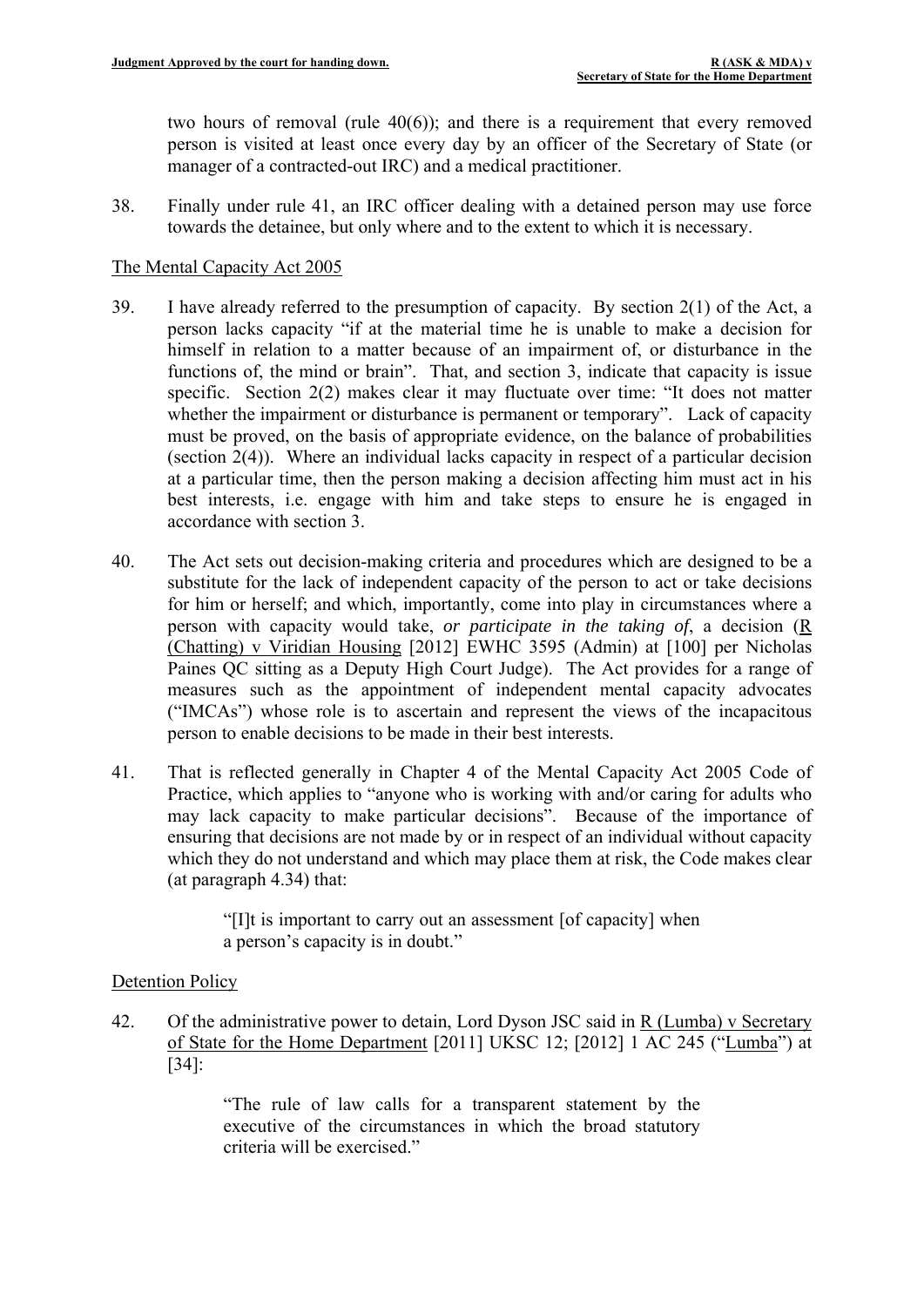- 43. The relevant policies were Chapter 55 of the Enforcement Instructions and Guidance (Detention and Temporary Release) ("the EIG") until 12 September 2016, and Adults at Risk in Immigration Detention ("the AAR Policy") thereafter.
- 44. Paragraph 55.1.3 of the EIG set the scene. It stated as a general proposition:

"Detention must be used sparingly, and for the shortest period necessary."

- 45. Paragraph 55.3 dealt with factors influencing a decision to detain. It particularly referred to three, as follows.
	- i) Imminence of removal, i.e. where travel documents exist, removal directions are set, there are no legal barriers and removal is likely within four weeks. If removal is imminent, then detention or continued detention will usually be appropriate (paragraph 55.2.4).
	- ii) Risk of absconding: If removal is not imminent, the decision-maker should consider the risk of absconding:

"The greater the risk of absconding, the more likely it is that detention or continued detention will be appropriate."

This was explained by Lord Thomas of Cwmgiedd CJ in Fardous v Secretary of State for the Home Department [2015] EWCA Civ 931 ("Fardous") at [44]:

"It is self-evident that the risk of absconding is of critical and paramount importance in the assessment of the lawfulness of the detention. That is because if a person absconds it will defeat the primary purpose for which Parliament conferred the power to detain and for which a detention order was made in the particular case."

- iii) Risk of harm to the public.
- 46. Paragraph 55.10 (usually referred to as "Chapter 55.10") concerned "Persons considered unsuitable for detention". It provided (so far as relevant):

 "Certain persons are normally considered suitable for detention in only very exceptional circumstances, whether in dedicated immigration accommodation or prisons. Others are unsuitable for immigration detention accommodation because their detention requires particular security, care and control.

…

The following are normally considered suitable for detention in only very exceptional circumstances, whether in dedicated immigration detention accommodation or prisons:

…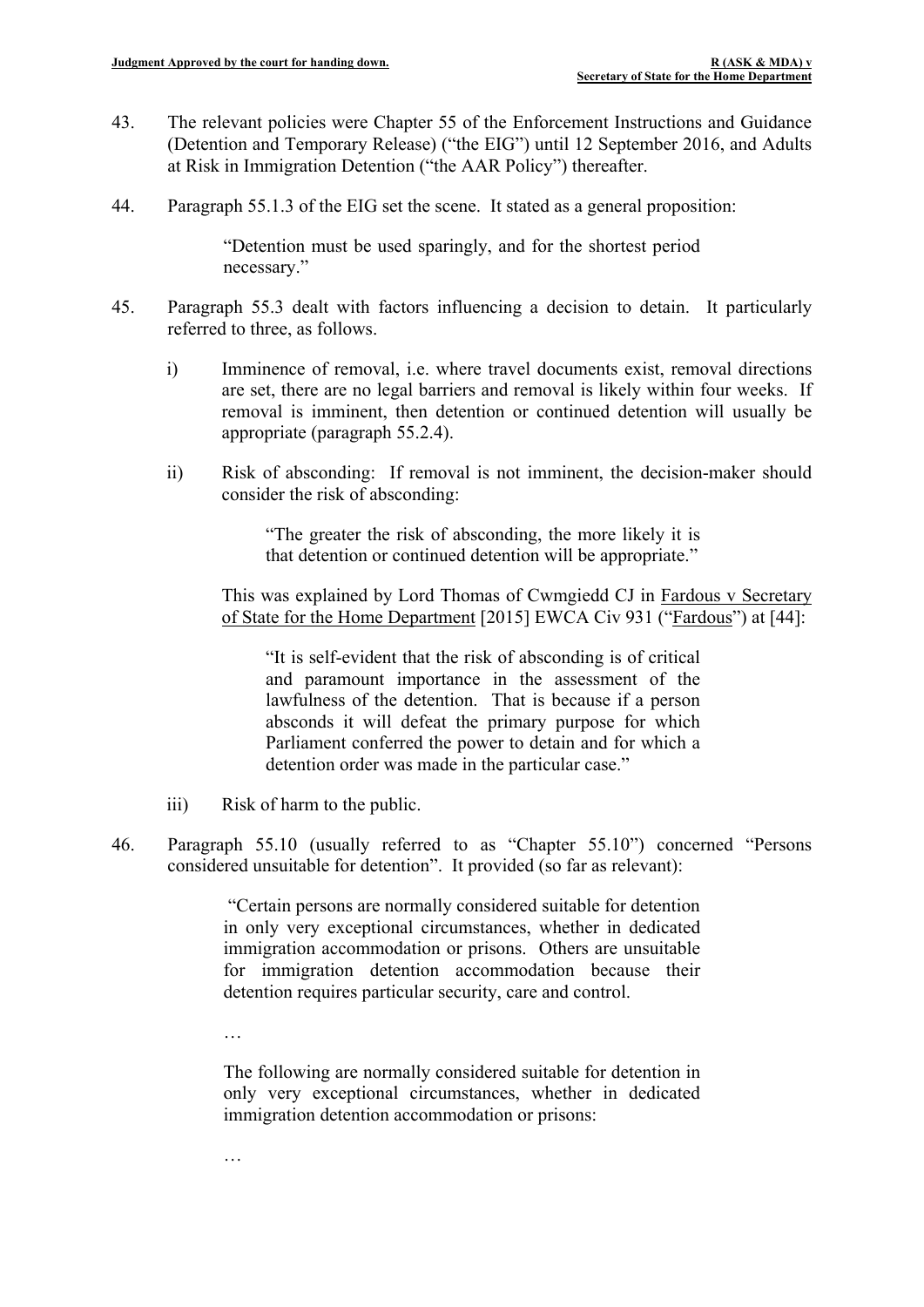- those suffering serious mental illness which cannot be satisfactorily managed within detention…. In exceptional cases it may be necessary for detention at a removal centre or prison to continue while individuals are being or waiting to be assessed, or are awaiting transfer under the [MHA 1983];…"
- 47. Therefore, the threshold for the applicability of the policy is that the detainee must be suffering from a serious mental illness which cannot be satisfactorily managed within detention (R (Das) v Secretary of State for the Home Department [2014] EWCA Civ 45; [2014] 1 WLR 3538 ("Das") at [67]).
- 48. Section 59 of the Immigration Act 2016 formally obliged the Secretary of State to issue guidance specifying matters to be taken into account in determining whether a person would be particularly vulnerable to harm if detained, and whether, if a person is identified as being so vulnerable, whether he should be detained.
- 49. Under that provision, with effect from 12 September 2016, Chapter 55.10 of the EIG was replaced by the AAR Policy which takes a less prescriptive approach. It said, under the heading, "Assessment: General Principles ":

"The decision making process a decision maker should apply is:

- does the individual have need to be detained in order to effect removal?
- if the answer is no, they should not be detained
- if the answer is yes, how long is the detention likely to last?
- if the individual is identified as an adult at risk, what is the likely risk of harm to them if detained for the period identified as necessary to effect removal given the level of evidence available in support of them being at risk?

If the evidence suggests that the length of detention is likely to have a deleterious effect on the individual, they should not be detained unless there are public interest concerns which outweigh any risk identified. For this purpose, the public interest in the deportation of foreign national offenders ('FNOs') will generally outweigh a risk of harm to the detainee. However what may be a reasonable period for detention will likely be shortened where there is evidence that detention will cause a risk of serious harm. Where the detainee is not an FNO, detention for a period that is likely to cause serious harm will not usually be justified.

An individual will be regarded as being an adult at risk if: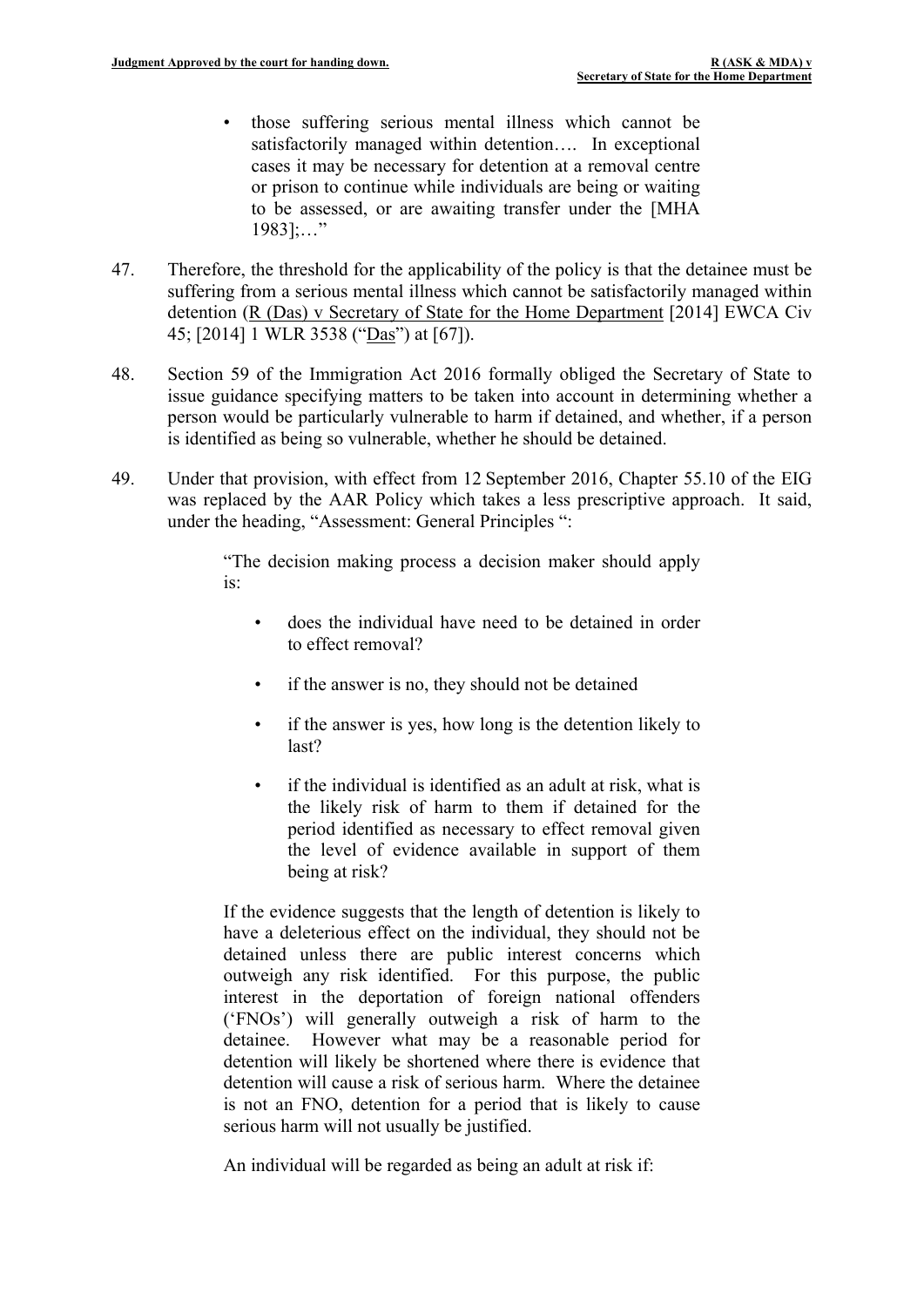- …
- those considering or reviewing detention are aware of medical or other professional evidence which indicates that an individual is suffering from a condition, or has experienced a traumatic event (such as trafficking, torture or sexual violence), that would be likely to render them particularly vulnerable to harm if they are placed in detention or remain in detention – whether or not the individual has highlighted this themselves
- …

The nature and severity of a condition, as well as the available evidence of a condition or traumatic event, can change over time. Therefore decision makers should use the most up-to-date information each time a decision is made about continuing detention."

50. The AAR Policy assists with the weight of evidence by referring to "Evidence levels", the highest being level 3:

> "Once an individual has been identified as being at risk, by virtue of them exhibiting an indicator of risk, consideration should be given to the level of evidence available in support, and the weight that should be afforded to the evidence, in order to assess the likely risk of harm to the individual if detained for the period identified as necessary to effect their removal:

…

## **Level 3**

Professional evidence (for example from a social worker, medical practitioner or NGO) stating that the individual is at risk and that a period of detention would be likely to cause harm – for example, increase the severity of the symptoms or condition that have led to the individual being regarded as an adult at risk, should be afforded significant weight. Such evidence should normally be accepted and any detention justified in light of the accepted evidence. Representations from the individual's legal representative acting on their behalf in their immigration matter would not be regarded as professional evidence in this context."

51. Further guidance is given in relation to this evidence level 3:

"Where on the basis of professional and / or official documentary evidence, detention is likely to lead to a risk of significant harm to the individual if detained for the period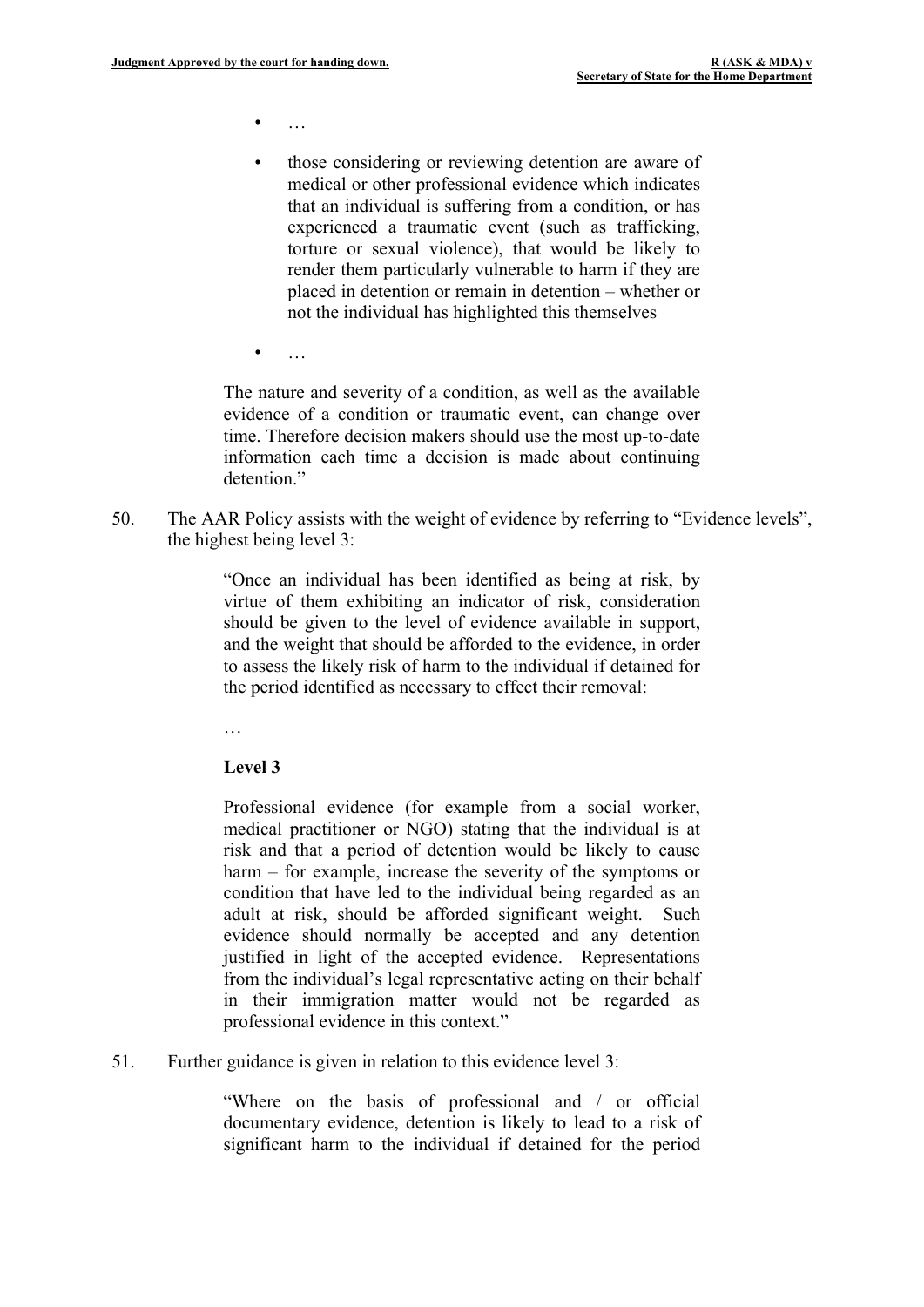identified as necessary to effect removal, they should be considered for detention only if one of the following applies:

- removal has been set for a date in the immediate future, there are no barriers to removal, and escorts and any other appropriate arrangements are (or will be) in place to ensure the safe management of the individual's return and the individual has not complied with voluntary or ensured return
- the individual presents a significant public protection concern, or if they have been subject to a 4 year plus custodial sentence, or there is a serious relevant national security issue or the individual presents a current public protection concern

It is very unlikely that compliance issues, on their own, would warrant detention of individuals falling into this category – though non-compliance should be taken into account if there are also public protection issues or if the individual can be removed quickly."

52. In addition to general guidance on balancing risk to detainees with the public interest in detaining them, under the heading "Mental health conditions", it states (at page 6):

> "Consideration should be given, on the basis of available information, to whether the condition or impairment can be managed within detention through medication or through other interventions. Even if a condition or impairment can be managed in detention, an individual must still be treated as at risk as defined in this policy, and the presumption will be that detention is not appropriate."

- 53. A second version of the AAR Policy was published in December 2016 but, for the purposes of these appeals, in substantively similar terms.
- 54. It is well-established that, whilst the true construction of a policy such as the EIG or AAR Policy is a matter for the court, the decision to detain is discretionary. Therefore, subject to the Hardial Singh principles under which it is for the court to consider whether a reasonable time in detention has been or is likely to be exceeded (see paragraphs 55 and following below), the decision by the Secretary of State's to keep an individual in detention is subject to challenge only in accordance with the ordinary principles of public law (including Wednesbury), to determine whether the decision-maker has acted within the limits of the discretionary power conferred on him by the statute (see R (LE (Jamaica) v Secretary of State for the Home Department [2012] EWCA Civ 597 ("LE (Jamaica)") at [29]).

## Hardial Singh and Article 5 of the ECHR

55. Where a power is delegated to a public body, there is a presumption that Parliament intended it to be exercised reasonably.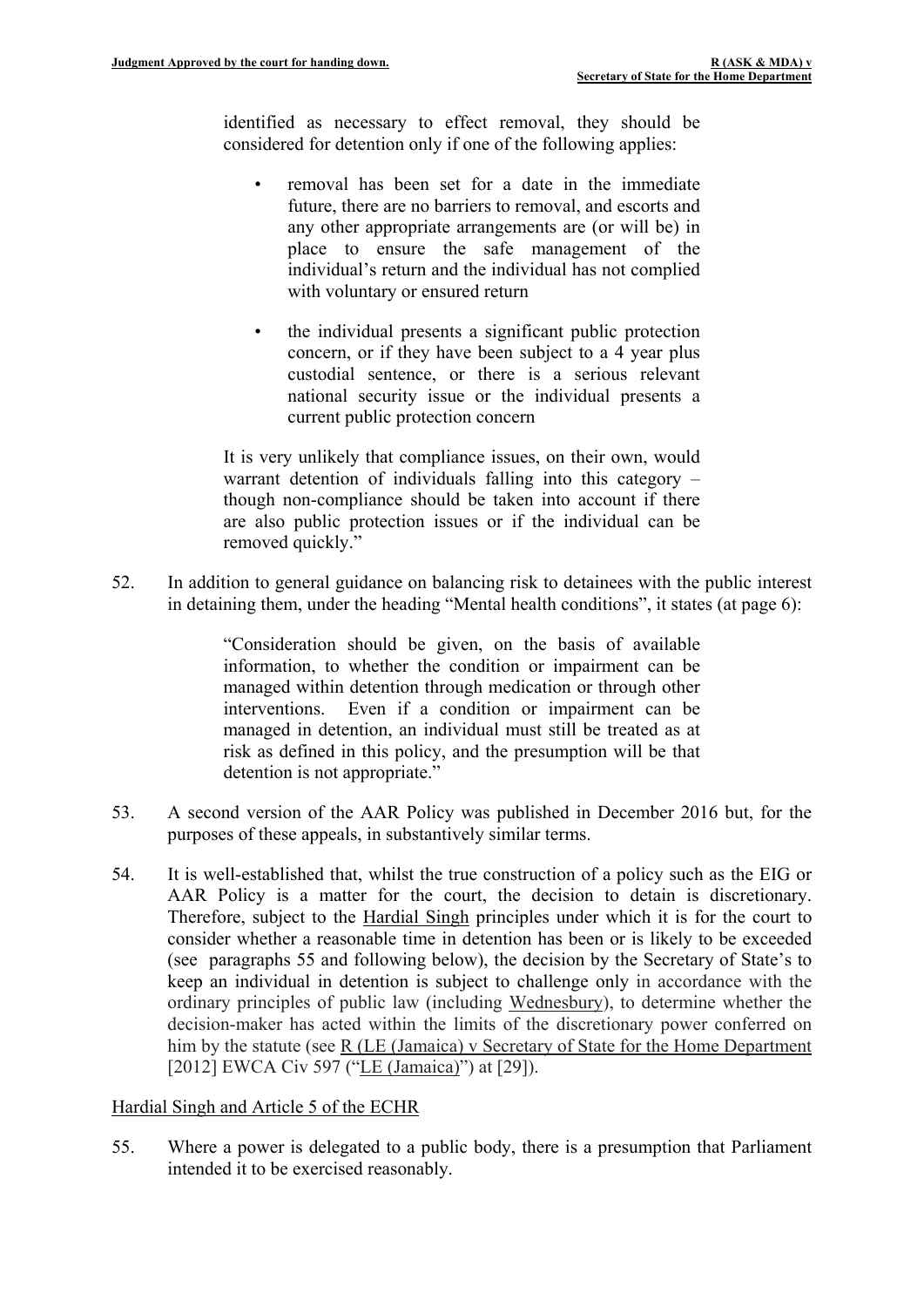- 56. Powers of detention are restrictively construed; and, as a general principle, without the clearest words, Parliament is not taken as intending the power to be used to authorise administrative detention for unreasonable periods or in unreasonable circumstances (Tan Te Lam v Tai Chau Detention Centre [1997] AC 97 at page 111D-E per Lord Browne-Wilkinson). The common law gives effect to that restriction through the principles set out by Woolf J in Hardial Singh, which were approved by Tan Te Lam at page 111A-D. They are now well-established.
- 57. The principles were helpfully summarised by Dyson LJ in R (I) v Secretary of State for the Home Department [2002] EWCA Civ 888; [2003] INLR 196 at [46], as follows:

"(i) The Secretary of State must intend to deport the person and can only use the power to detain for that purpose.

(ii) The deportee may only be detained for a period that is reasonable in all the circumstances.

(iii) If, before the expiry of the reasonable period, it becomes apparent that the Secretary of State will not be able to effect deportation within that reasonable period, he should not seek to exercise the power of detention.

(iv) The Secretary of State should act with the reasonable diligence and expedition to effect removal."

58. At [48], Dyson LJ added this:

"It is not possible or desirable to produce an exhaustive list of all the circumstances that are or may be relevant to the question of how long it is reasonable for the Secretary of State to detain a person pending deportation pursuant to paragraph 2(3) of schedule 3 to the [IA 1971]. But in my view they include at least: the length of the period of detention; the nature of the obstacles which stand in the path of the Secretary of State preventing a deportation; the diligence, speed and effectiveness of the steps taken by the Secretary of State to surmount such obstacles; the conditions in which the detained person is being kept; the effect of detention on him and his family; the risk that if he is released from detention he will abscond; and the danger that, if released, he will commit criminal offences."

59. A detainee's psychiatric condition is a further factor to be taken into account in assessing a reasonable period for detention (see R (M) v Secretary of State for the Home Department [2008] EWCA Civ 307 at [39] per Dyson LJ, and Lumba at [218] per Baroness Hale of Richmond JSC). As Dyson LJ put it in M:

> "I accept that, if it is shown that a person's detention has caused or contributed to his suffering mental illness, this is a factor which in principle should be taken into account in assessing the reasonableness of the length of the detention. But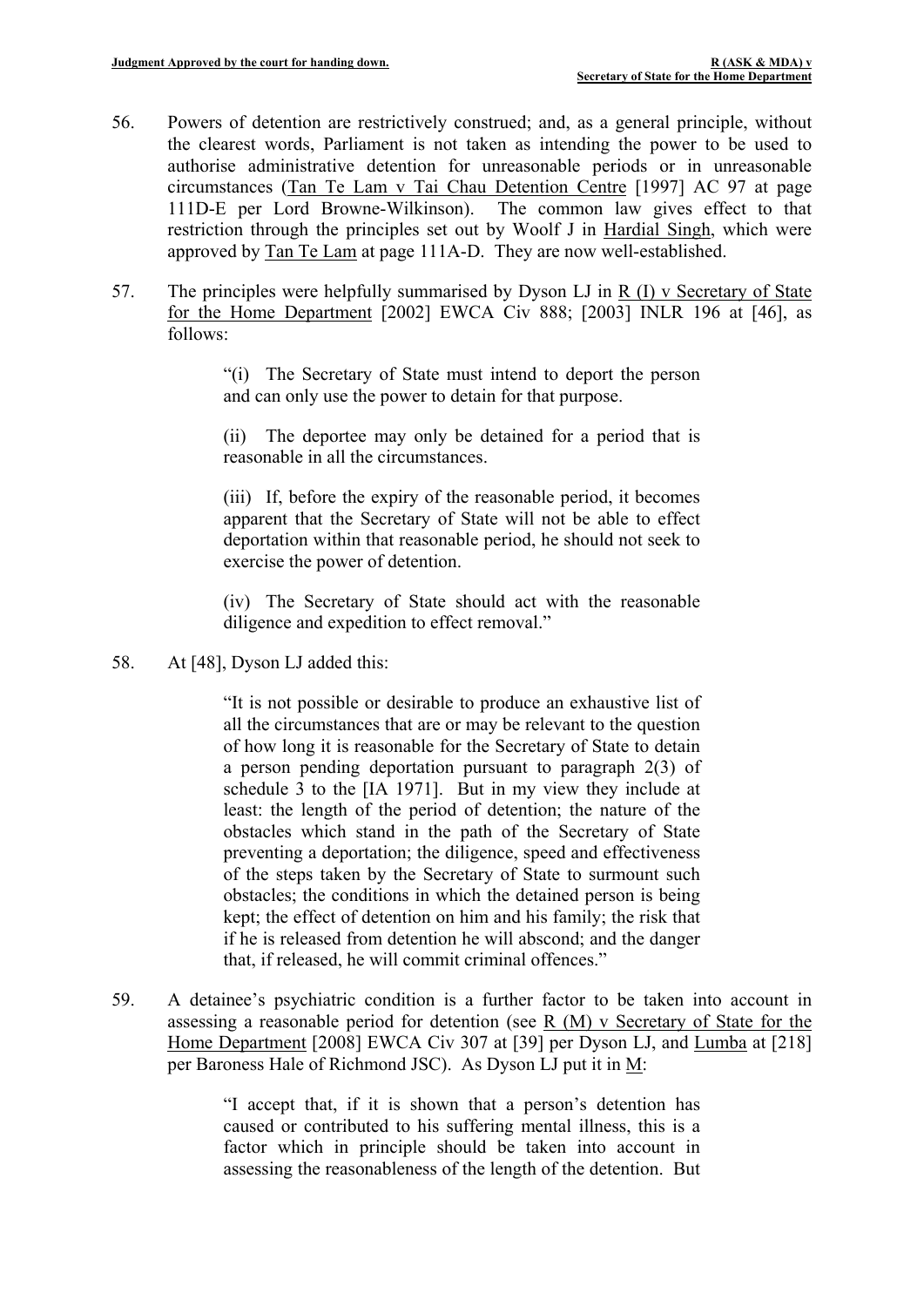the critical question in such cases is whether facilities for treating the person whilst in detention are available so as to keep the illness under control and prevent suffering. It is the view of the in-house psychiatrist at Colnbrook Healthcare (under whose care the appellant is while he is in detention) that he does not have a serious condition such as would require his treatment elsewhere. He has not been assessed as unfit to remain in detention, where his condition is being managed."

- 60. Under principle (iii), mere uncertainty is insufficient: the state is only required to release a detainee when there is no real prospect of removal within a reasonable time (R (Muqtaar) v Secretary of State for the Home Department [2012] EWCA Civ 1270; [2013] 1 WLR 649 ("Muqtaar") at [36]-[38]). In any challenge, it is for the court itself to determine what is a reasonable period for the purposes of principle (i) or (iii), and whether it has been exceeded (R (A) v Secretary of State for the Home Department  $[2007]$  EWCA Civ 804 at  $[71]$ - $[75]$ ; and LE (Jamaica) at  $[29(ii)]$ ). However, it must do so without recourse to hindsight (Fardous at [42]). There is a considerable area of judgment in relation to what a reasonable period is in all the circumstances, and, on appeal, this court will not interfere unless it is shown that the conclusion of the court below is inconsistent with the facts as found, or based on an error of law, or not sensibly open to the court on the facts as found (Muqtaar at [46]- [48]). It will consequently be rare for this court to interfere on appeal (see MH at [73] per Longmore LJ; and Muqtaar at [46]).
- 61. Article 5(1) of the ECHR provides, so far as relevant:

"Everyone has the right to liberty and security of person. No one shall be deprived of his liberty save in the following cases and in accordance with a procedure prescribed by law:

- …
- (f) the lawful arrest or detention… of a person against whom action is being taken with a view to deportation or extradition."
- 62. As in I itself (see [8]), although each Appellant relied on article 5 in the alternative to the Hardial Singh principles, it was not suggested that the Strasbourg jurisprudence added anything of substance to the common law. I will consequently focus exclusively on the latter.

## The Common Law Duty of Fairness

- 63. In addition, where a power is delegated to a public body, there is a presumption that Parliament intended it to be exercised fairly. The scope of that duty is context specific. In these appeals, two strands are particularly relevant.
- 64. First, a public body has a common law duty to take reasonable steps to acquaint itself with material relevant to any decision it makes – and then properly to consider that information, with the other relevant information available to it – to enable it to make a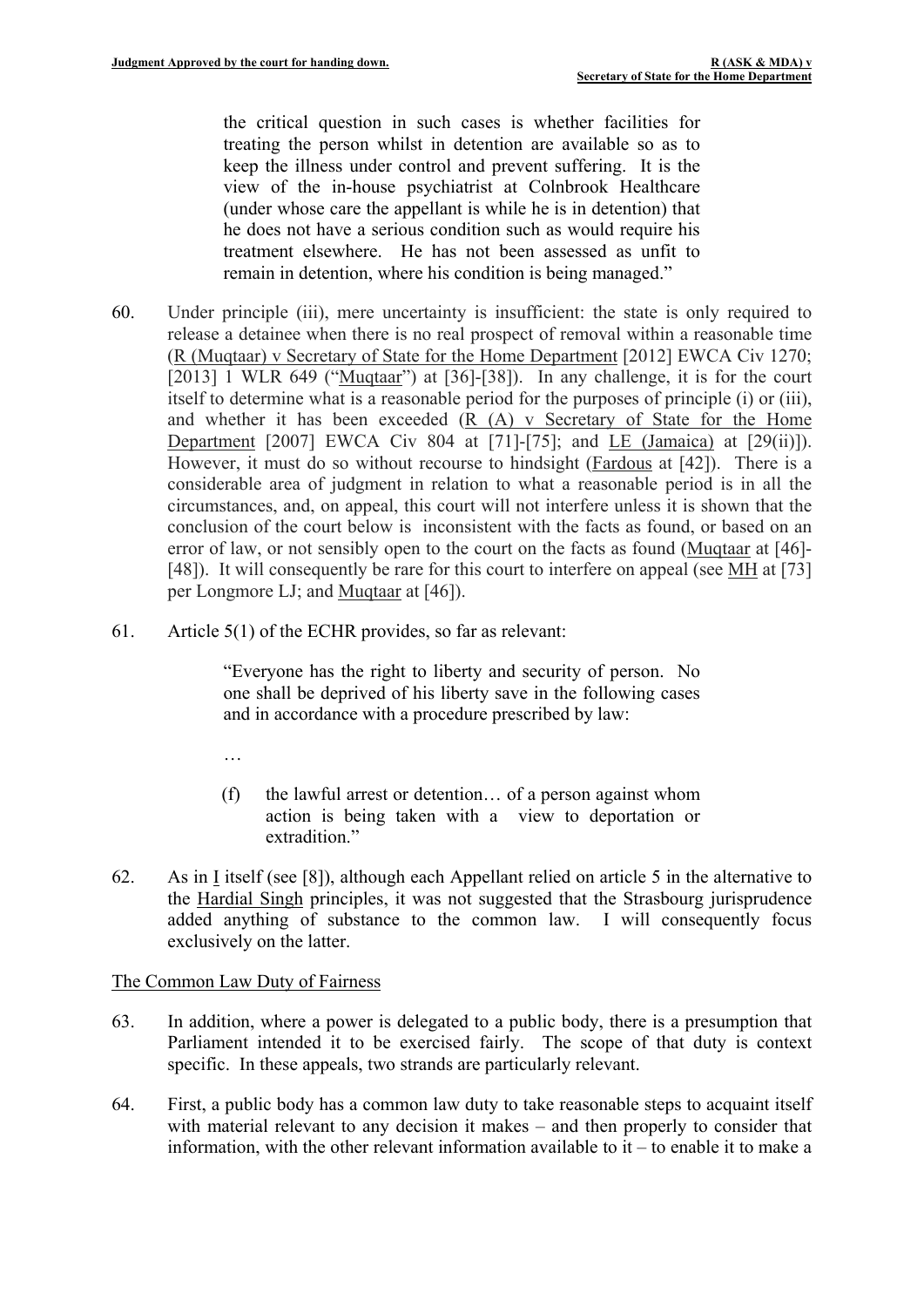properly informed decision. The sufficiency of the inquiry is essentially a matter for the decision-maker; but the context may require particular steps to be taken.

65. Second, procedural fairness usually requires that a person adversely affected by a decision by a public body will have an opportunity to make representations on his own behalf either before the decision is taken or, in some circumstances, after it has been taken with a view to producing its withdrawal or modification (R v Secretary of State for the Home Department ex parte Doody [1984] 1 AC 531 at page 560D per Lord Mustill).

Articles 3 and 8 of the ECHR

66. Article 3 of the ECHR provides:

"No one shall be subjected to torture or to inhuman or degrading treatment or punishment."

- 67. It is uncontroversial that conditions of detention (including a failure to give a detainee appropriate medical treatment and/or transfer him when in need of hospital treatment) may result in a detainee suffering inhuman or degrading treatment (see, e.g., Keenan v United Kingdom (ECtHR Application No 27229/95) (2001) 33 EHRR 913 ("Keenan") at [110], Pretty v United Kingdom (ECtHR Application No 2346/02) (2002) 35 EHRR 1 (" $Pretty$ ") at [50]-[51], R (S) v Secretary of State for the Home Department [2011] EWHC 2120 at [190] and  $R \text{ v}$  Drew [2003] UKHL 25 at [19]).
- 68. In these appeals, the primary context in which article 3 arises is as a result of a contention, made by both Appellants, that their treatment in IRCs was degrading and therefore amounted to a breach of the article. The relevant principles for the application of article 3 in this context were helpfully extracted from the Strasbourg authorities (notably Kudla v Poland (ECtHR Application No 30210/96 (2002) 35 EHRR 11) by Singh J (as he then was) in R (HA (Nigeria) v Secretary of State for the Home Department [2012] EWHC 979 (Admin) ("HA (Nigeria)") at [174] as follows (cross-references omitted):

"(1) Article 3 enshrines one of the most fundamental values of democratic society. It prohibits in absolute terms torture or inhuman or degrading treatment or punishment, irrespective of the circumstances and the victim's behaviour.

(2) However, ill-treatment must attain a minimum level of severity if it is to fall within the scope of article 3. The assessment of this minimum is, in the nature of things, relative: it depends on all the circumstances of the case, such as the nature and context of the treatment, the manner and method of its execution, its duration, its physical or mental effects and, in some instances, the sex, age and state of health of the victim.

(3) The Court has considered treatment to be inhuman because, inter alia, it was premeditated, was applied for hours at a stretch, and caused either bodily injury or intense physical or mental suffering.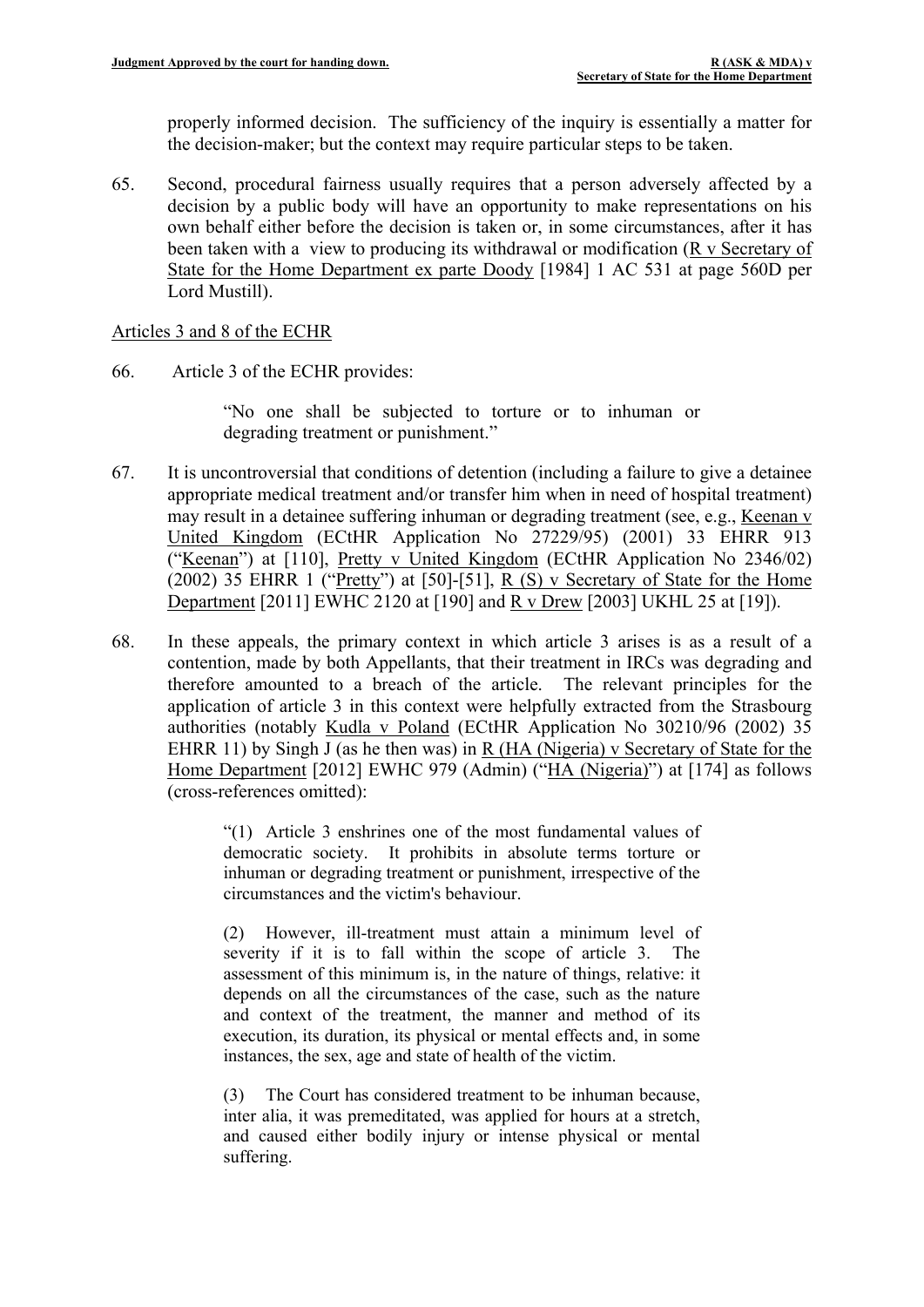(4) It has deemed treatment to be degrading because it was such as to arouse in the victim feelings of fear, anguish and inferiority capable of humiliating and debasing them.

(5) On the other hand, the court has consistently stressed that the suffering and humiliation involved must go beyond that inevitable element connected with a given form of legitimate treatment or punishment. Measures depriving a person of liberty may often involve such an element.

(6) It cannot be said that article 3 lays down a general obligation to release a detainee on health grounds or to place him in a civil hospital to enable him to receive a particular kind of medical treatment. Nevertheless, the state must ensure that a person is detained in conditions which are compatible with his dignity and that the manner and method of execution of measures used do not subject him to distress or hardship of an intensity exceeding the unavoidable level of suffering inherent in detention and that, given the practical demands of imprisonment, his health and well-being are adequately secured by, among other things, providing him with the requisite medical assistance."

- 69. As Singh J suggests, not only must the suffering and humiliation be over and above that inevitable in legitimate detention, a high level of suffering is usually required, variously put in terms of (e.g.) "…intense suffering …" (Iovchev v Bulgaria (2006) (ECtHR Application No 41211/98) [2006] ECHR 97 at [133]); "… serious suffering…" (R (Limbuela) v Secretary of State for the Home Department [2005] UKHL 66 at [8] per Lord Bingham), or "… intense physical or mental suffering" (Pretty at [52]).
- 70. Paragraph (4) of the extract from Singh J's judgment, deriving originally from Republic of Ireland v United Kingdom (1978) EHRR 25 at [167], focuses on the effects of the treatment on the individual. Indeed, the Strasbourg jurisprudence (exemplified by Bouyid v Belgium (ECtHR Application No 23380/09) (2016) 62 EHRR 32 ("Bouyid") at [87], to which we were referred by Ms Weston) is to the effect that ill-treatment that attains the appropriate minimum level of severity usually involves the relevant individual suffering evidenced actual bodily harm or intense physical or mental suffering.
- 71. However, in this respect, although subjective suffering will often be crucial evidence, the threshold test is objective, as Keenan illustrates. As the ECtHR said in Bouyid (at [87]), after referring to the usual involvement of some identifiable and evidenced injury of suffering:

"However, even in the absence of these aspects, where treatment humiliates or debases an individual, showing a lack of respect for or diminishing his or her human dignity, or arouses feelings of fear, anguish or inferiority capable of breaking an individual's moral or physical resistance, it may be characterised by degrading and also fall within the prohibition set forth in article 3. It should also be pointed out that it may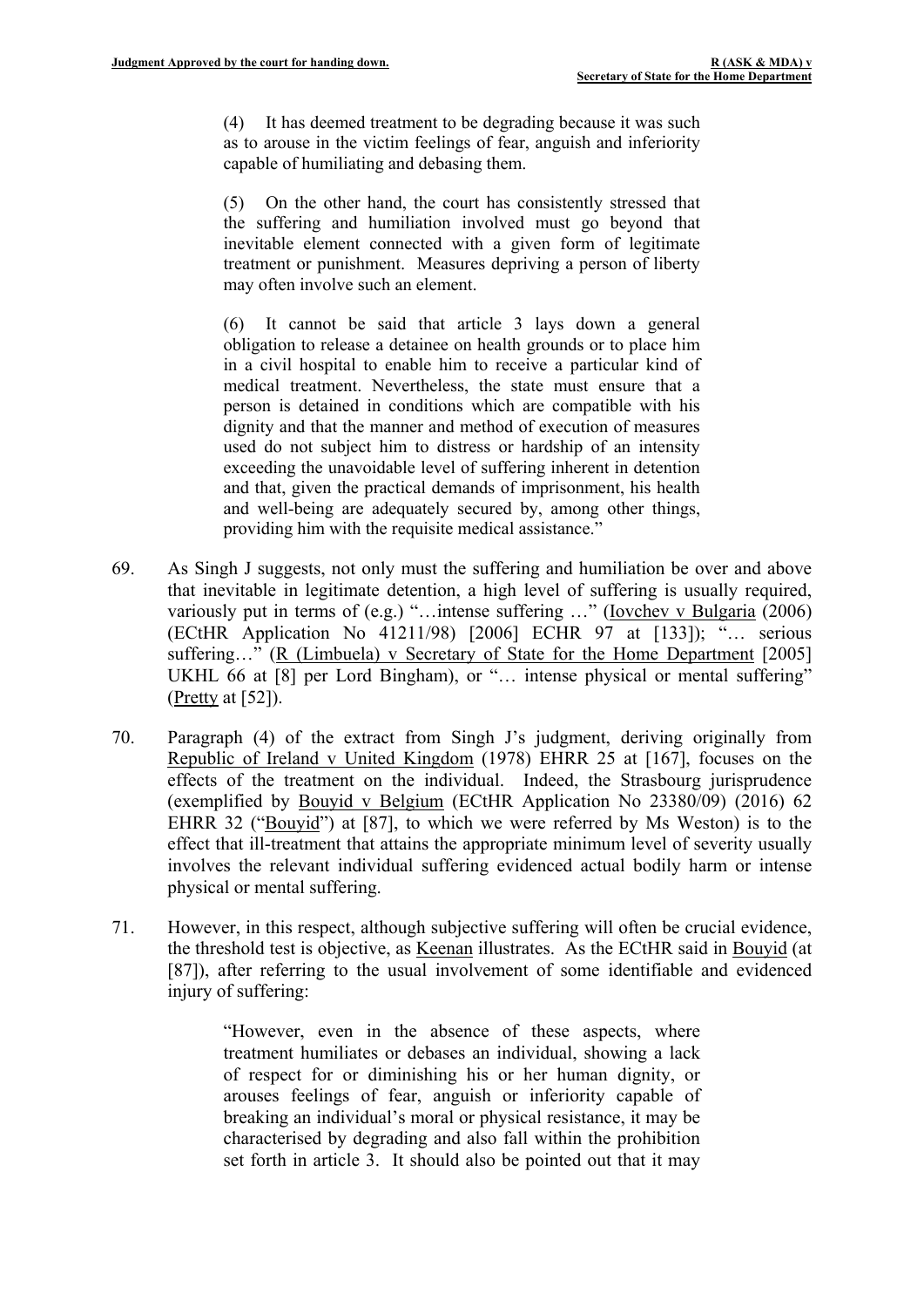well suffice that the victim is humiliated in his own eyes, even if not in the eyes of others."

- 72. Where a person does suffer actual injuries whilst in the detention of the state, that is treated as a violation of article 3 unless the state can provide an adequate explanation for the harm caused. In those circumstances, the burden of proof effectively falls upon the state. Otherwise, generally, for practical purposes, an individual complainant has the burden of showing that he has suffered the ill-treatment he alleges, and that that amounts to a violation of article 3. He must do that by "conclusively establishing" that he has suffered treatment that could be classified as inhuman or degrading including that any harm suffered was sufficiently serious (Aerts v Belgium (1998) (ECtHR Application No 25357/94) [2000] 29 EHRR 50 at [66]). That is sometimes referred to as "beyond reasonable doubt" but, as the Deputy Judge said in his judgment in MDA (at [116]), that phrase has an autonomous meaning as applied by the ECtHR. Those phrases may (but do not necessarily) connote a standard of proof higher than the balance of probabilities. There is no clear guidance in the cases; other than it is a very high hurdle, and one which complainants generally may not find it easy to overcome.
- 73. Article 3 arises in two other ways in these appeals.
	- i) As I have already described, article 3 imposes upon the state not only negative obligations to refrain from and avoid individuals being subject to inhuman or degrading treatment, but also positive obligations to take measures designed to ensure that such treatment is not suffered. It is said on behalf of both Appellants that Secretary of State failed to have in place adequate systems to ensure that the Appellants' article 3 and 8 rights were not breached.
	- ii) It is contended on behalf of MDA that, at all material times, the Secretary of State would have breached article 3 had he deported MDA to Somalia because the treatment of those with mental illness there (notably chaining) would be degrading treatment.
- 74. Article 8 of the ECHR provides that no public authority will interfere with the right to respect for private and family life except as provided by article 8(2), namely "as is in accordance with the law and is necessary in a democratic society in the interests of national security, public safety or the economic well-being of the country, for the prevention of disorder or crime, for the protection of health or morals, or for the protection of the rights and freedoms of others". It is uncontroversial that mental health is a crucial part of an individual's integrity and thus private life. It is equally uncontroversial that the public interest in deporting foreign criminals generally falls within the categories involving the prevention of crime and public safety.
- 75. However, as I explained in SL (St Lucia) v Secretary of State for the Home Department [2018] EWCA Civ 1894 at [25] (and re-emphasised recently in Secretary of State for the Home Department v PF (Nigeria) [2019] EWCA Civ 1139 at [19]), although they each seek to translate the value of human dignity and freedom (which is the very heart of the ECHR) into specific rights of individuals and the same factual matrix may coincidentally engage both article 3 and article 8, the focus of and relevant criteria for the two provisions are very different. In particular, it is wrong in principle to consider that an article 3 claim can be treated in the alternative as an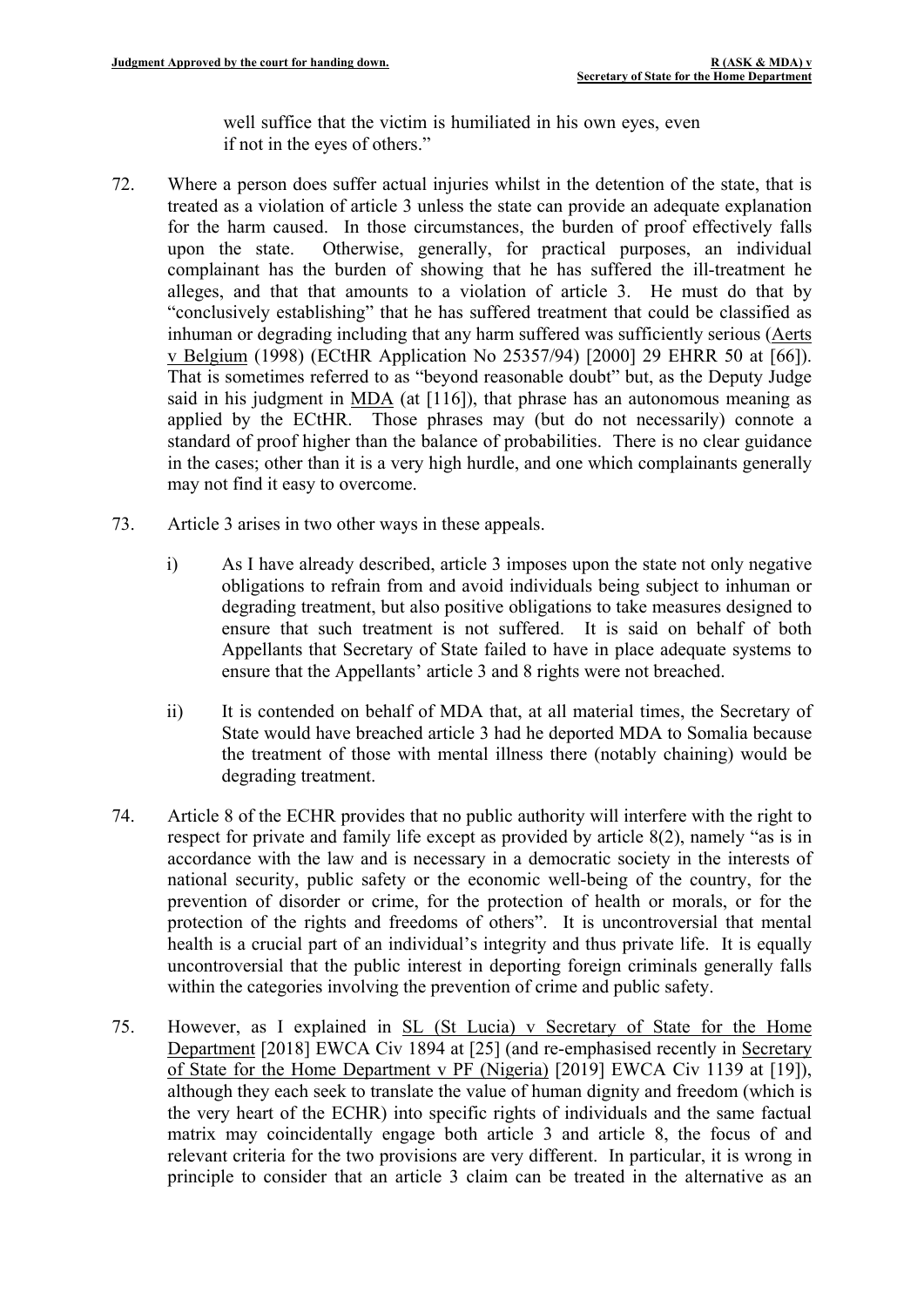article 8 claim with the latter simply having a "lower" threshold. The threshold criteria are essentially different in nature, not (or, at least, not only) degree.

#### The Equality Act 2010

- 76. The claims bring into play provisions within the EA 2010 relating to (i) the PSED and (ii) the duties not to discriminate on the basis of, and to make reasonable adjustments for disability as a protected characteristic.
- 77. The "have due regard" obligations of the PSED arise out of section 149 of the Act, which (so far as relevant to these appeals) provides:

"(1) A public authority must, in the exercise of its functions, have due regard to the need to—

(a) eliminate discrimination, harassment, victimisation and any other conduct that is prohibited by or under this Act;

(b) advance equality of opportunity between persons who share a relevant protected characteristic and persons who do not share it;

(c) foster good relations between persons who share a relevant protected characteristic and persons who do not share it.

 $(2)$  ...

(3) Having due regard to the need to advance equality of opportunity between persons who share a relevant protected characteristic and persons who do not share it involves having due regard, in particular, to the need to—

(a) remove or minimise disadvantages suffered by persons who share a relevant protected characteristic that are connected to that characteristic;

(b) take steps to meet the needs of persons who share a relevant protected characteristic that are different from the needs of persons who do not share it;

(c) encourage persons who share a relevant protected characteristic to participate in public life or in any other activity in which participation by such persons is disproportionately low.

(4) The steps involved in meeting the needs of disabled persons that are different from the needs of persons who are not disabled include, in particular, steps to take account of disabled persons' disabilities.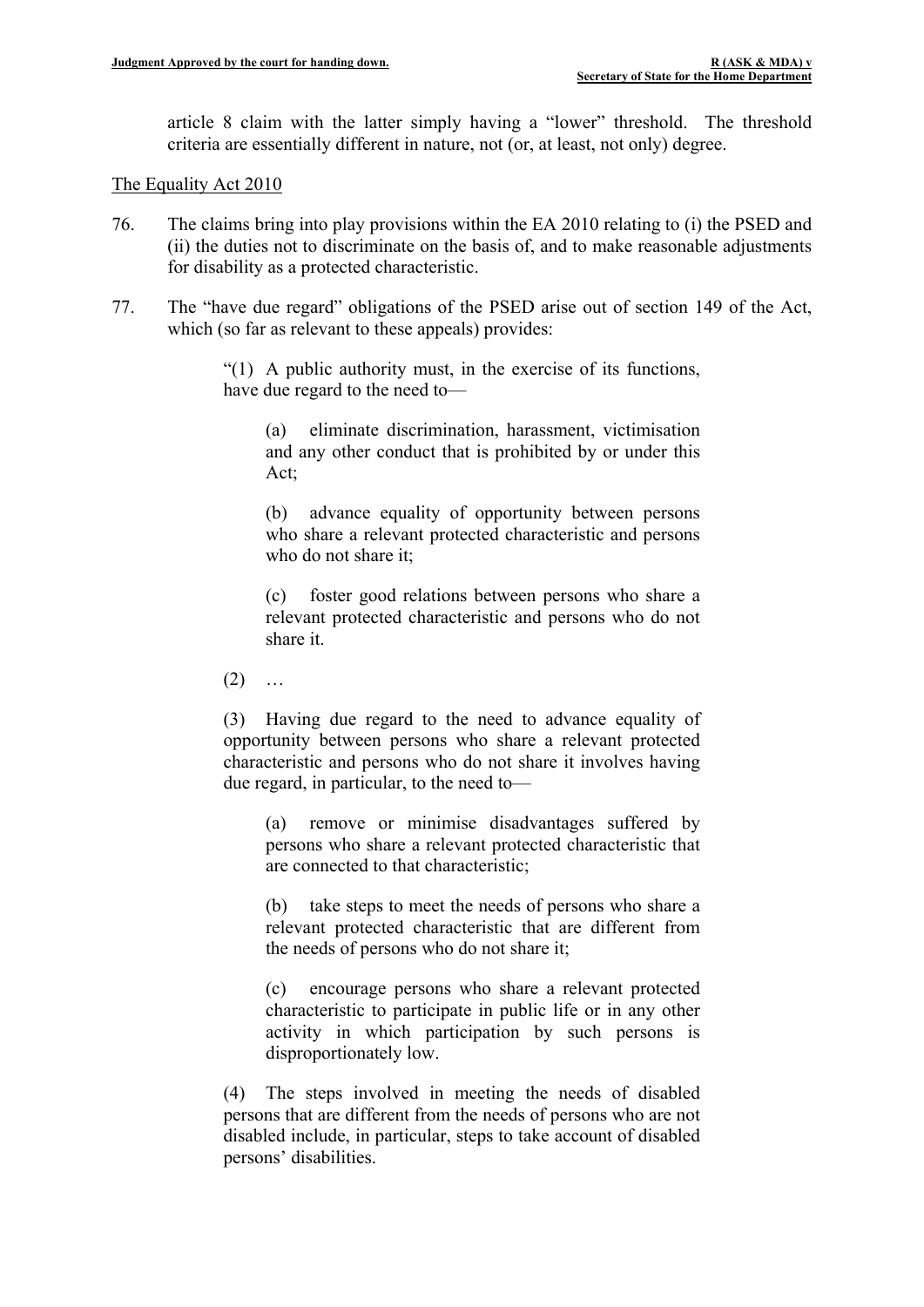(5) Having due regard to the need to foster good relations between persons who share a relevant protected characteristic and persons who do not share it involves having due regard, in particular, to the need to—

- (a) tackle prejudice, and
- (b) promote understanding.

(6) Compliance with the duties in this section may involve treating some persons more favourably than others; but that is not to be taken as permitting conduct that would otherwise be prohibited by or under this Act.

(7) The relevant protected characteristics are—

…

disability;

…".

- 78. The substantive obligations relevant to these appeals, i.e. in the claims that the Appellants as detainees suffered from discriminatory treatment, arise from the following provisions of the Act.
	- i) Section 29(7)(b) provides that "[a] duty to make reasonable adjustments applies to… a person who exercises a public function that is not the provision of a service to the public or a section of the public".
	- ii) Section 20(3) provides that the duty to make reasonable adjustments includes "a requirement, where a provision, criterion or practice of [the body exercising the public function] puts a disabled person at a substantial disadvantage in relation to a relevant matter in comparison with persons who are not disabled, to take such steps as it is reasonable to have to take to avoid the disadvantage".
		- a) By section 6(1), "a disabled person" includes a person with a "mental impairment" where "the impairment has a substantial and long-term adverse effect on [their] ability to carry out normal day-to-day activities". It is uncontroversial that each of the Appellants falls within this definition.
		- b) By section 212(1), "substantial" means "more than minor or trivial".
		- c) By paragraph 2(5) of Schedule 2:

"Being placed at a substantial disadvantage in relation to the exercise of a function means… if a person is or may be subjected to a detriment in the exercise of the function, suffering an unreasonably adverse experience when being subjected to the detriment". "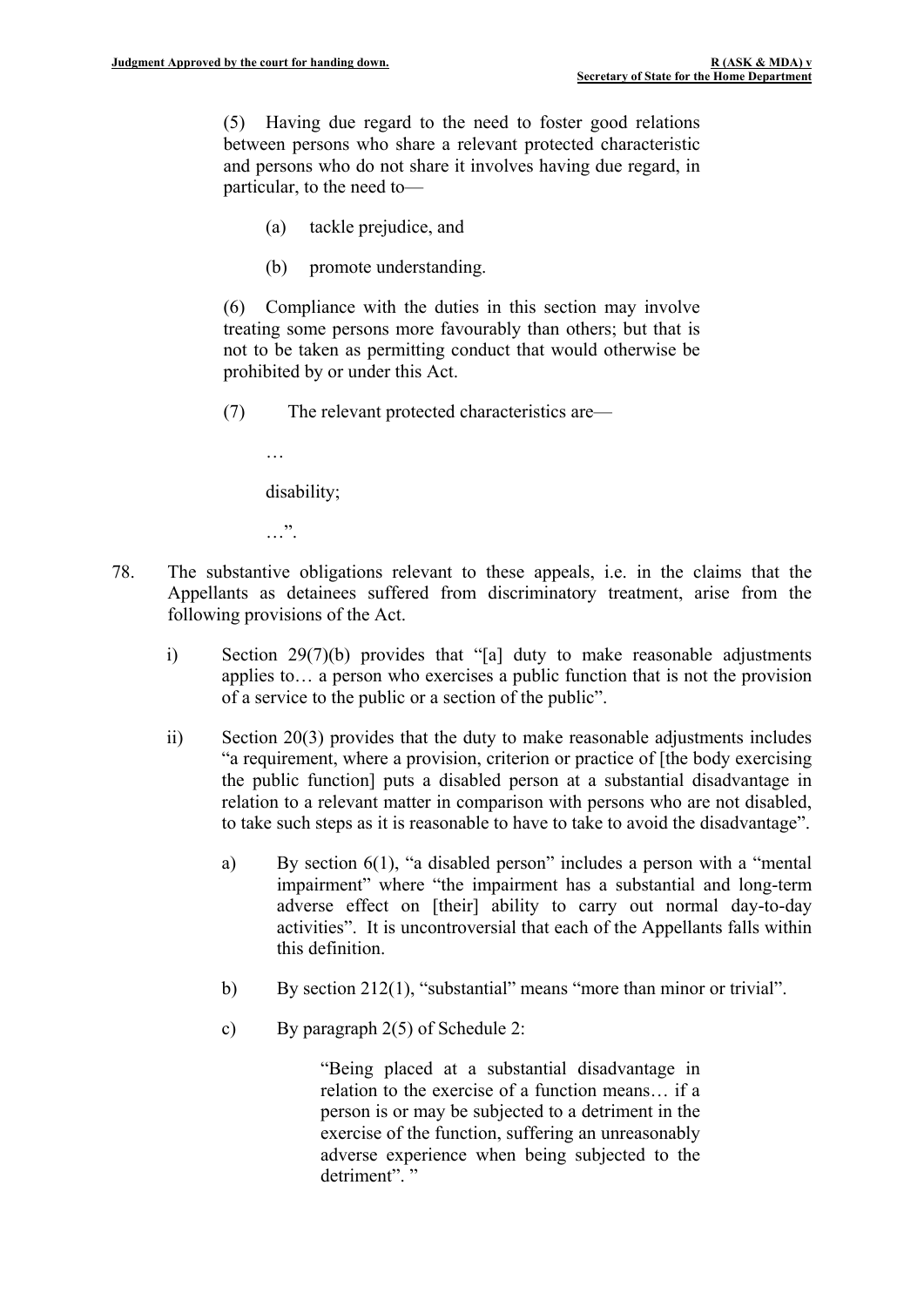iii) Section 21 provides (so far as relevant to these appeals):

"(1) A failure to comply with [the duty in section  $20(3)$ ] is a failure to comply with a duty to make reasonable adjustments.

(2) A discriminates against a disabled person if A fails to comply with that duty in relation to that person".

iv) Section 136(2) and (3) provides for the burden of proof as follows:

"(2) If there are facts from which the court could decide, in the absence of any other explanation, that a person (A) contravened the provision concerned, the court must hold that the contravention occurred.

(3) But subsection (2) does not apply if A shows that A did not contravene the provision."

79. The EA 2010's Statutory Code of Practice states that the duty is anticipatory and continuous, and only requires the body exercising a public function to take such steps as are reasonable, which will depend on all the circumstances of the case (see paragraphs 7.20-7.21, and 7.24).

## **MDA: The Facts**

- 80. MDA has a long immigration and medical history, which is comprehensively set out in the Deputy Judge's judgment at [11]-[102], and also in the determination of the First-tier Tribunal (Immigration and Asylum Chamber) (First-tier Tribunal Judge O'Callaghan) promulgated on 8 January 2019 at [16]-[92]. In view of the now relatively limited grounds of appeal, it is unnecessary to set it out here at such length. The material parts of the factual background are as follows.
- 81. MDA is a national of Somalia, and was born in Mogadishu on 18 April 1994. He arrived in the UK on 15 September 2008 as an apparently unaccompanied and undocumented asylum-seeking child. He said that his family had been killed in the civil war, and he had been recruited by the militia. He had escaped in 2005, and he came to the United Kingdom via Libya and Italy.
- 82. He claimed asylum. In the screening interview, when asked if he had any medical conditions, he replied:

"Yes I'm broken. On many occasions I have tried to harm myself, burn myself. This is caused by an invisible person following me".

On 18 March 2011, the Secretary of State refused his application for asylum; but granted him discretionary leave to remain for three years, "because of your medical condition". In the deportation minute dated 17 September 2015, it is recorded: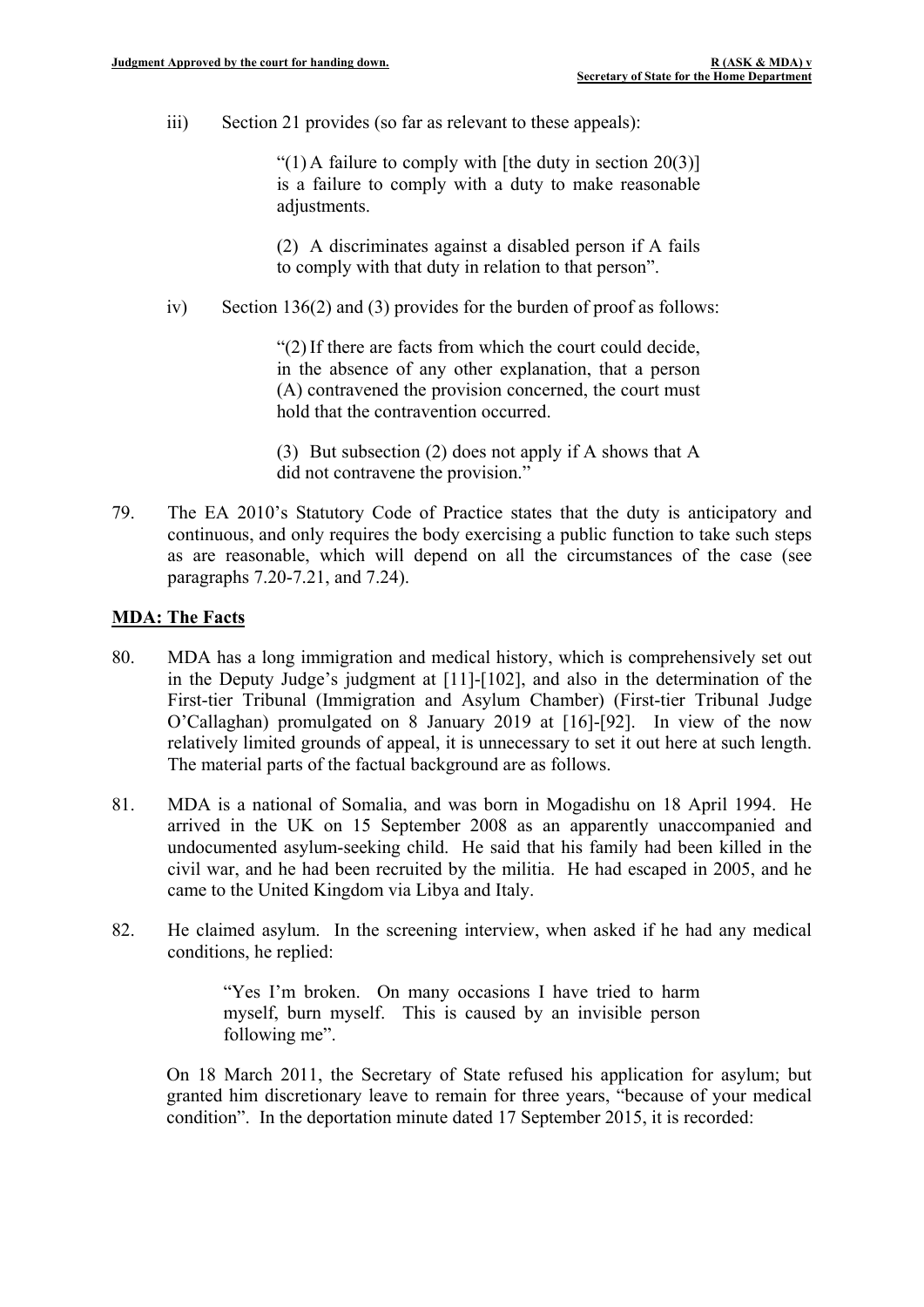"On 18 March 2011 the asylum was refused, and he was granted discretionary leave until 17 March 2014 on the basis of article 3 – medical conditions in Somalia".

- 83. In respect of the history, two strands dominate the years from MDA's arrival in the United Kingdom to his immigration detention in 2015 of which he complains: MDA's health, and his criminal behaviour.
- 84. Following a medical assessment in connection with his asylum application, on 31 October 2008, he was admitted to hospital under section 2 of the MHA 1983. He was discharged on 27 November 2008, and placed in residential care as a looked after child, but his behaviour (sometimes described as psychotic) gave frequent cause for concern. In April 2010, he set fire to the children's home in which he was staying, resulting in him being detained under section 3 of the MHA 1983 until June 2013 by when he was 19 years old. He was then discharged; but detained again under section 2 in the following month, having been found naked in the street touching his own private parts. However, he was not detained in hospital further after assessment. In September 2013, he was arrested for carrying a blade and was remanded in custody, where he was noted as acting "bizarrely". He pleaded guilty to the offence, and was sentenced to eight weeks' detention; but a decision was taken not to deport him.
- 85. However, within two weeks of being released from custody for the blade offence, he was sentenced to four weeks for criminal damage, and returned to a young offenders' institution. While there, he was transferred to a secure unit at the Herschel Prins Centre at Glenfield Hospital under Dr Thomas, under section 48 of the MHA 1983 and later under section 3. He expressed a wish to return to Somalia; but his mental capacity was questioned. He was diagnosed, not with a psychotic disorder, but with "Dissocial Personality Disorder and Mental and Behavioural Disorders due to use of illicit substances".
- 86. In March 2014, whilst in hospital, MDA made an application for further leave to remain, although also still expressing the wish to return to Somalia where his mother was. That application was withdrawn in March 2015, on the basis that the Secretary of State would arrange his flight from the United Kingdom.
- 87. In December 2014, he sexually assaulted a member of staff on the psychiatric ward, and was remanded in custody. MDA, now represented by solicitors, again expressed a wish to be returned to Somalia. On 5 January 2015, a consultant psychiatrist (Dr Stocking Korzen) certified his fitness to fly in these terms, that "[MDA] does not suffer from any mental disorder which would jeopardise or impair his ability to travel by any means available and possible which includes by aeroplane"; but his application for voluntary return was rejected because of his impending trial. His behaviour worsened in prison: he was unresponsive, refused to have a shower or change clothes, urinated on the floor and refused food. He suffered hallucinations, and was prescribed olanzapine (an anti-psychotic) which improved his condition. In April 2015, he was sentenced to 18 months for outraging public decency and the sexual assault.
- 88. That sentence triggered the automatic deportation provisions of section 32 of the UK Borders Act 2007, by which a foreign national who is sentenced to more than 12 months' custody must be deported, subject to the exceptions in section 33 including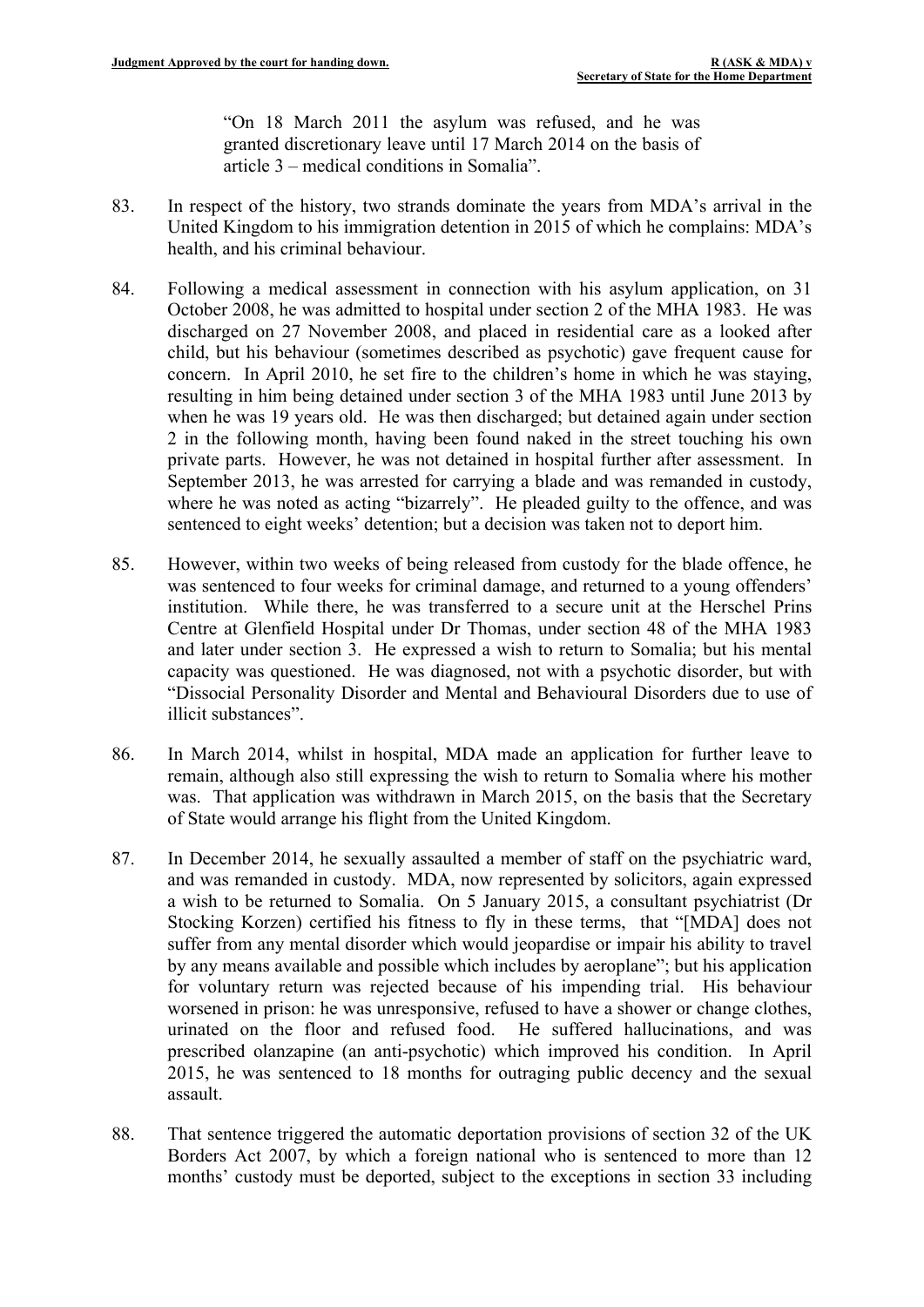that deportation will breach the ECHR. MDA did not respond to the deportation onestop notice, and indeed still said that he wished to return to Somalia voluntarily.

- 89. On 4 November 2015, the custodial part of MDA's sentence expired, but he remained in immigration detention pending removal. It is from this date that MDA complains that his detention was unlawful. In the decision to detain, the risk factors were marked as follows: absconding medium, re-offending high and harm medium. That assessment of risk was maintained through various reviews. The first assessment referred to a mental health nurse practitioner's note dated 18 September 2015 confirming that he had mental health problems whilst in prison; but it also referred to Dr Korzen's 5 January 2015 advice that he did not suffer from any mental disorder which jeopardised his fitness to travel, with the implication in the section concerning Chapter 55.10 of the EIG that it was not engaged. It was said that travel documents were expected within 3-6 months. Later reviews took a similar line, effectively relying upon Dr Korzen's advice to the effect that MDA was not suffering from a mental disorder or at least was not suffering from mental disorder which could not be satisfactorily managed in an IRC.
- 90. In December 2015, Dr Thomas stated that MDA had been discharged from psychiatric care as he had a personality disorder which was not amenable to treatment. MDA was transferred to Morton Hall IRC, where he refused to comply with the induction process or to attend a mental health assessment. It is recorded that he had been off medication for 5-6 weeks. He was observed with a varying and erratic presentation, and a vulnerable adult care plan was opened.
- 91. In January 2016, the Secretary of State suspended all Somali removals after a request from the Somali Government. On 25 January 2016, the Secretary of State refused various handwritten representations from MDA on the basis that they did not amount to fresh representations; and, although there was reference to "the practice of keeping mentally ill people in chains [being] common in Somalia…", it said that Dr Korzen had confirmed that MDA was not suffering from any mental illness. That decision was not challenged.
- 92. In March 2016, MDA was transferred to Harmondsworth IRC and was segregated under rule 40 because of his behaviour; and, by 15 March 2016 was noted as being unfit to travel and being managed by health care facilities in the IRC pending assessment for hospital. On 14 April 2016, in the GCID Case Record Sheets, Debbie Eastwood (a healthcare worker at Colnbrook IRC), quoted a report from Dr Guy Hillman (a consultant psychiatrist) referring to MDA's "significant complex medical history", and a concern that he may need a period of stabilisation in hospital of perhaps three months. Dr Hillman concluded:

"Whilst this presentation persists, on balance in my opinion he's currently unfit to travel, however should he be treated or our understanding of his difficulties change I will update this risk.

He can currently be well-managed by healthcare facilities in the [IRC] pending an assessment for hospital."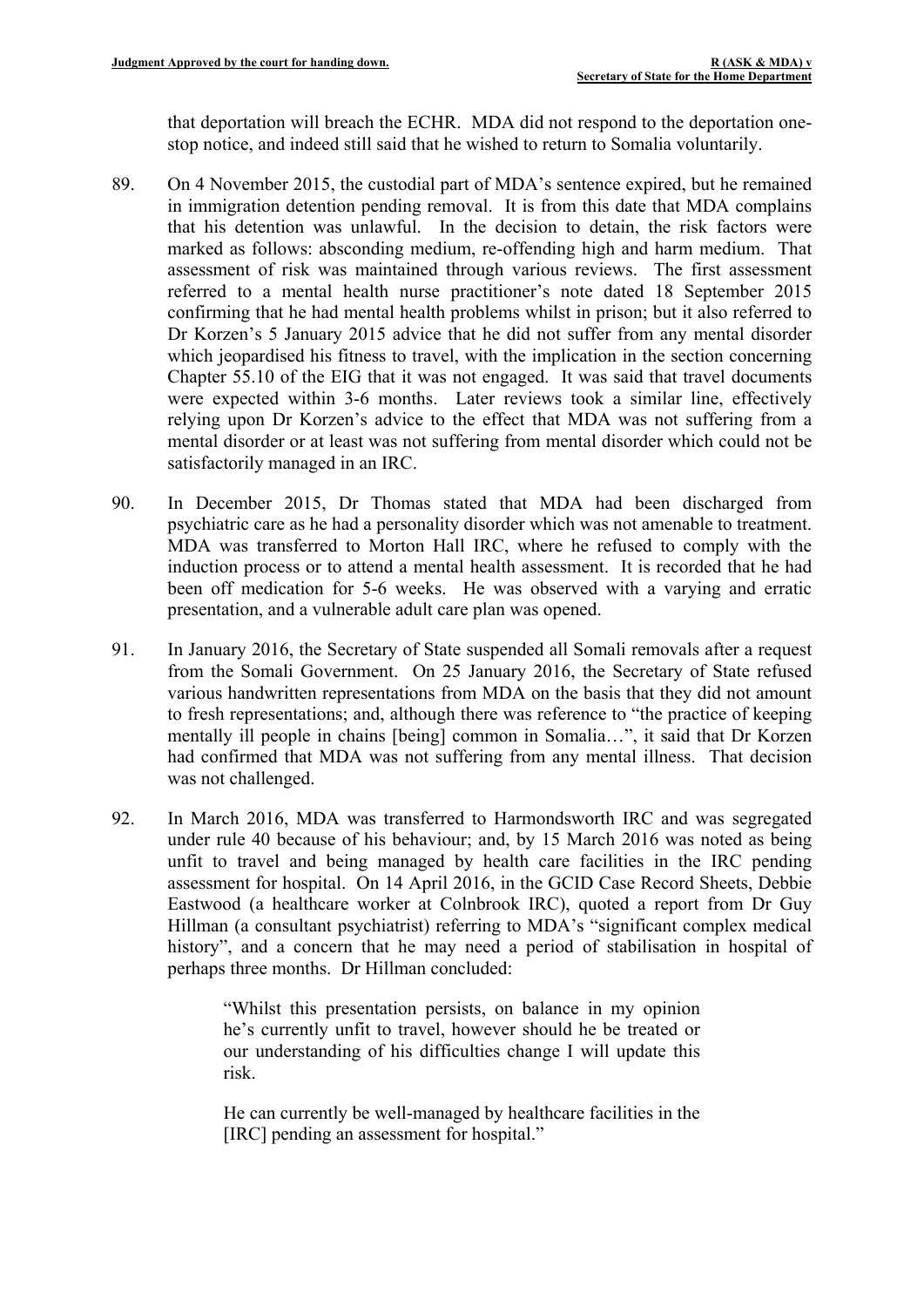- 93. The 14 April 2016 healthcare and risk assessment refers to a possible psychotic relapse; but, by May 2016, he appeared to be responding to medication. However, throughout 2016, his compliance with medication was variable; as was his presentation.
- 94. During that year, MDA was segregated under rule 40 a number of times because of his behaviour including, in September 2016, for a period of a month. On at least one occasion (25 September 2016), force or restraint under rule 41 is recorded as being used as a result of a failure to comply with an instruction to move to the secure unit following aggression towards a nurse and staff in the healthcare unit.
- 95. He was transferred to Brook House IRC on 21 October 2016, and was there assessed by Dr Jose Belda who prescribed olanzapine which (it is recorded) he never in fact took. He refused to engage with Dr Belda, or indeed anyone else. On 17 November 2016, Dr Belda saw him, and he presented as euthymic, without psychotic symptoms. He was not then taking any medication. Dr Belda concluded that, although his diagnosis was not straightforward, MDA was not suitable for detention under the MHA 1983 because he was not exhibiting any psychotic or affective symptoms. He suggested a period of in-patient assessment may be appropriate. On 15 January 2017, an Approved Mental Health Professional (Marina Sowter) expressed the view that MDA lacked mental capacity to understand, weigh up and retain information provided to him regarding his diagnosis and ensuing care needs. Later in January 2017, Dr Syed Ali of the Sussex Partnership NHS Trust prepared an Access/Gate Keeping Assessment, which concluded that (i) MDA did not require urgent transfer to hospital under section 48 of the MHA 1983, but needed a period of detention in hospital for in-patient assessment under section 2, and (ii) MDA lacked mental capacity to make a decision about the proposed treatment. Dr Ali and Dr Belda completed the relevant forms for section 2 detention.
- 96. In the meantime, in November 2016, solicitors now acting for MDA instructed a consultant psychiatrist, Professor Anthony Stephen Hale, with the express task of giving an opinion on whether MDA had the capacity to instruct them. Despite two attempts, MDA would not see him; but, on 18 November 2016, he was able to certify that MDA lacked capacity for the purposes of instructing solicitors, and the Official Solicitor agreed to act as his litigation friend. On 23 December 2016, Professor Hale prepared a report from the medical records, which concluded that MDA (i) was seriously psychotically unwell, (ii) lacked capacity to consent to or refuse treatment and (iii) required urgent transfer to in-patient care.
- 97. Relying on the records with which he was provided, Prof Hale prepared a report dated 31 May 2017. He favoured a diagnosis of complex post-traumatic stress disorder ("PTSD") with psychotic features with possible triggers including environmental factors and khat misuse (paragraph 164). In summarising the overall impact of detention on MDA's mental health, he said (at paragraph 184):

"Detention is likely to have worsened [MDA's] mental health, through retraumatising reminders of childhood and adolescent traumas, by lack of therapeutic environment, inconsistent and poorly planned medical and psychosocial treatment of symptoms of mental illness and a lack of full medical past history considered and a sensitive cultural context. The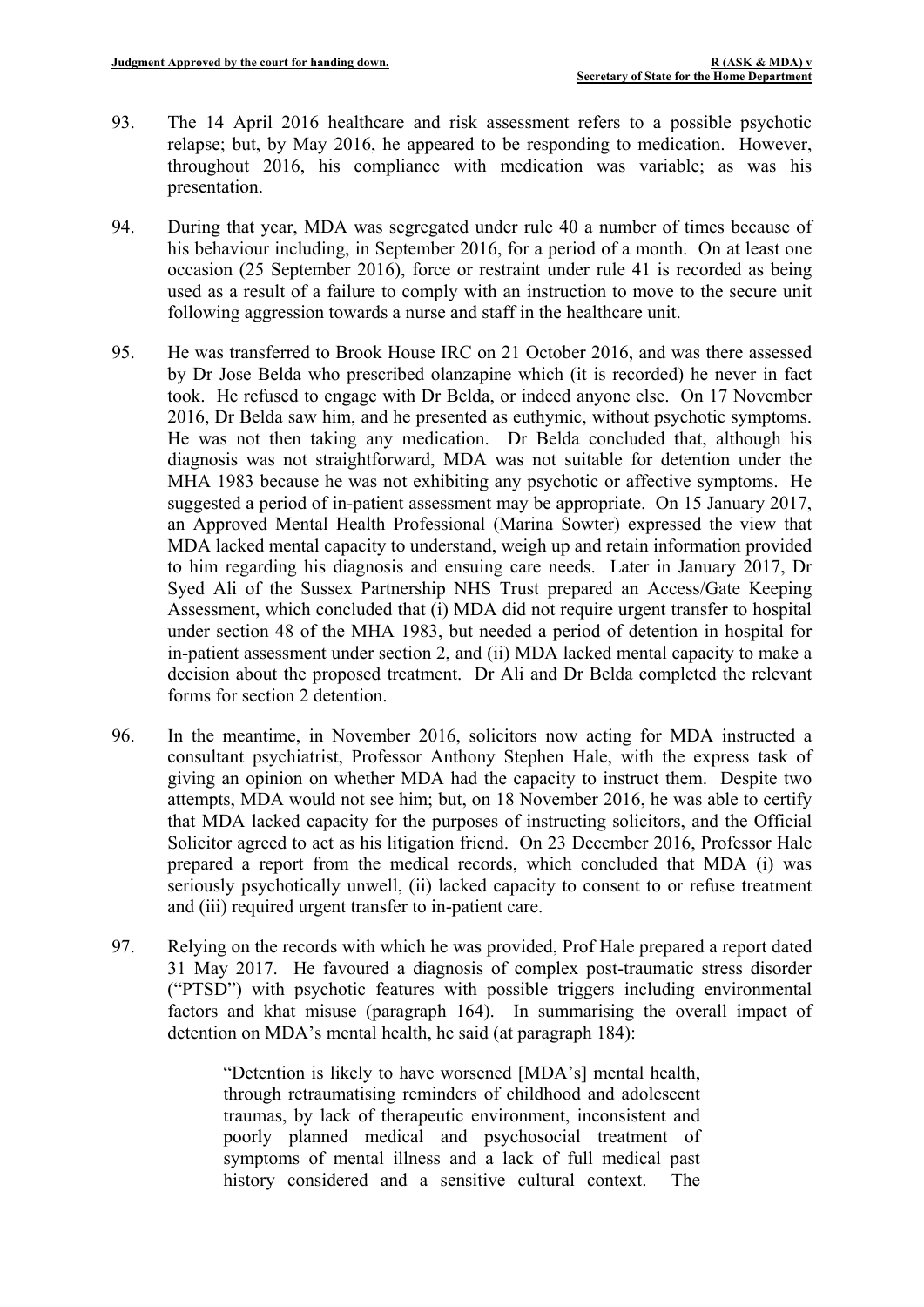uncertainty over deportation date and progress of appeal processes contributed to low and on occasions labile mood, and a general stressors of detention will have impaired the efficacy of medication and psychosocial treatments attempted. Detention will thus have worsened symptoms of psychosis, depression and suicidality and all symptoms of complex PTSD."

98. As summarised by the Deputy Judge at [184] of his judgment, Professor Hale concluded:

> "(i) The standard of mental healthcare provided to the Claimant during his detention was not adequate for his complex needs.

> (ii) Treatment was not offered in a suitable therapeutic environment.

> (iii) A person with a psychotic mental health problem who in addition may have a past history of PTSD from events in Somalia should be considered unsuitable for detention which is known to worsen mental health conditions in such patients.

> (iv) When transferred from one IRC to another it appears that the new healthcare unit was not provided with adequate information about [MDA's] complex disorder and treatment and care needs.

> (v) Various studies indicate that there is a high risk of segregation further exacerbating existing mental health problems."

99. He also found that MDA did not have capacity to instruct solicitors; and it was likely that, from time-to-time, he had lacked capacity to consent to treatment and generally manage his affairs including making decisions on immigration matters (paragraph 185).

## **MDA: The Proceedings**

100. Following pre-action correspondence, solicitors acting for MDA issued judicial review proceedings on 15 December 2016. That day, Jeremy Baker J abridged time for a response, and ordered an early hearing date. By the time of that hearing on 13 January 2017, Dr Belda had confirmed that MDA would be referred that day for urgent admission to a mental health hospital unit; and, at the hearing, Dove J granted permission to proceed and ordered MDA's release "to suitable accommodation" within 21 days. In the event, on the basis of the reports of Dr Belda and Dr Ali to which I have referred, on 3 February 2017 MDA was released from the IRC and detained at the secure Fir Ward of the Chichester Mental Health Centre under section 2 (and then section 3) of the MHA 1983.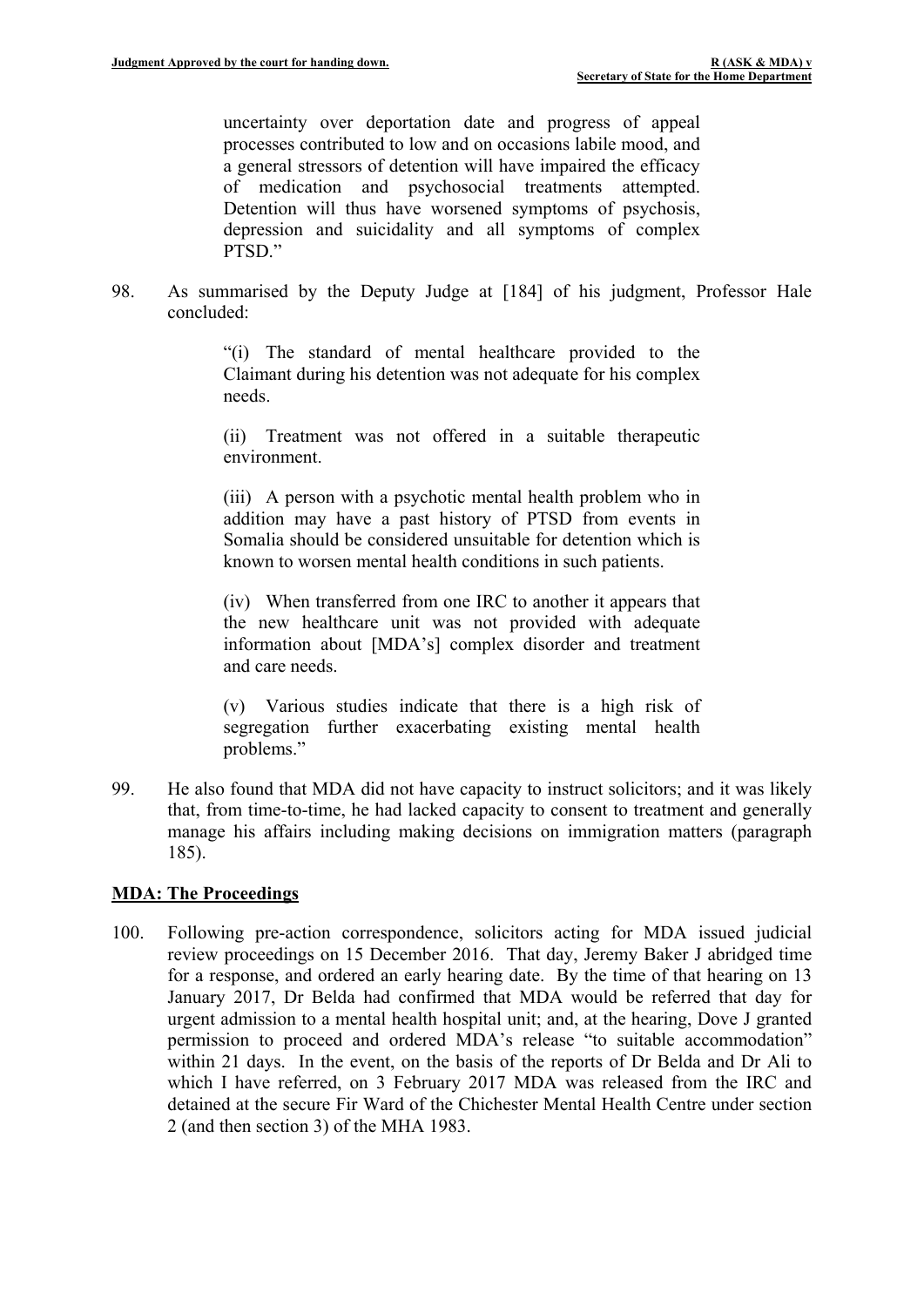- 101. The substantive judicial review was heard by the Deputy Judge in June 2017, and his judgment was handed down on 18 August 2017. He found that the whole period of detention was unlawful because the Secretary of State's failure to enquire into MDA's mental capacity was a breach of the common law duty of fairness (see [168]); and, for essentially the same reason, there was a breach of the PSED (see [261]). In addition, the Deputy Judge:
	- i) found that, in relation to his treatment in detention, there was no breach of article 3 or article 8 (see [170]-[193]);
	- ii) refused to determine a claim based on the Hardial Singh principles and the proposition that removal was not going to be possible within a reasonable time (a) from the outset, because of the treatment of mentally ill patients in Somalia notably by chaining them, and (b) from January 2016 when removals to Somalia were suspended, because that claim had never been pleaded; but he indicated that, had he considered it, he would have refused it on the merits;
	- iii) refused the claim based on breach of the Secretary of State's own policies (i.e. Chapter 55.10 of the EIG, and the AAR Policy);
	- iv) found that the Administrative Court was an inappropriate forum in which to deal with the claim under section 20 and 29 of the EA 2010; and he declined to determine the merits of that claim; and
	- v) transferred the issue of quantum (including the sub-issue as to whether damages should be nominal or substantive) to the county court for determination (see [263]-[264]).
- 102. The findings made by the Deputy Judge are not challenged by the Secretary of State; but Ms Weston submits that he erred in not determining, in MDA's favour, a number of issues. Permission to appeal was granted by this court (Underhill and Hickinbottom LJJ) on 24 July 2018.
- 103. However, before I deal with the grounds, to complete the chronology, on 18 September 2017 (i.e. a month after the Deputy Judge handed down his judgment), solicitors on behalf of MDA applied to revoke the deportation order made against him on 17 September 2015 on the primary grounds that, if MDA were to be deported to Somalia:
	- i) that would breach article 3, because there was a real risk that on return he would be chained as a containment measure and
	- ii) in all the circumstances including his mental health issues, that would also be a breach of article 8.
- 104. On 18 August 2018, the Secretary of State refused that application, but accepted that it met the low hurdle of paragraph 353 of the Immigration Rules in terms of being a "fresh claim" such that MDA had a right of appeal to the First-tier Tribunal (Immigration and Asylum Chamber) against the refusal.
- 105. MDA exercised that right and, in a determination promulgated on 8 January 2019, First-tier Tribunal Judge O'Callaghan allowed the appeal on both of those grounds.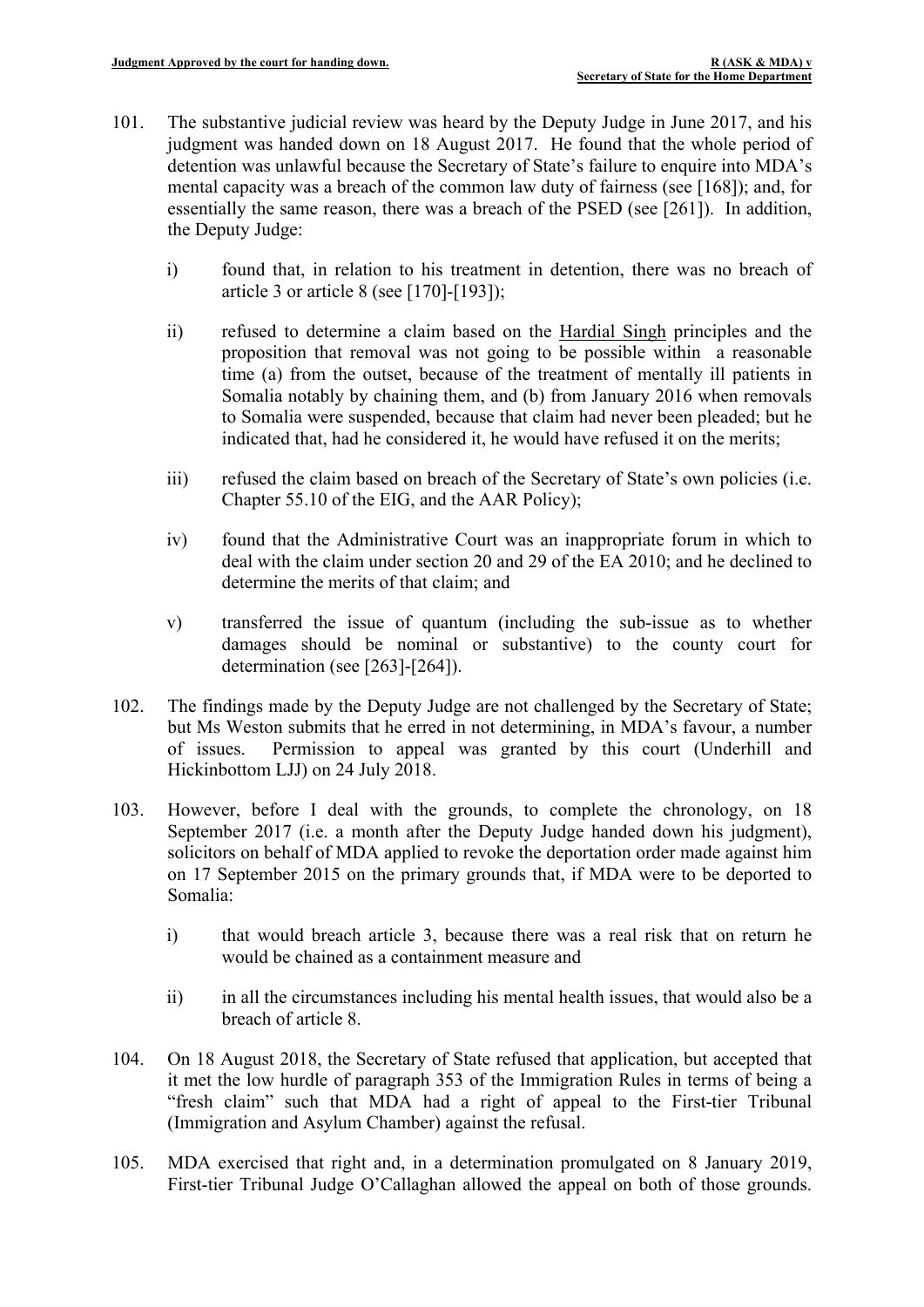That decision has not been appealed. MDA is therefore currently enjoying leave to remain on human rights grounds.

106. However, as I understand it, MDA is still being detained in hospital under section 3 of the MHA 1983.

## **MDA: The Grounds of Appeal**

#### Introduction

- 107. Before us, Ms Weston submitted that the Deputy Judge erred in not determining, in MDA's favour, the following issues (which I have relabelled for convenience):
	- i) whether there was any breach of Chapter 55.10 of the EIG and/or the AAR Policy (Ground A);
	- ii) whether, as a result of his treatment in detention, there had been a breach of article 3 and/or article 8 (Ground B);
	- iii) whether, as a result of (a) the treatment of mentally ill patients in Somalia and/or (b) the suspension of removals to Somalia, detention was or became unlawful under the Hardial Singh principles because removal was not going to be possible within a reasonable time (Ground C);
	- iv) whether there had been a breach of sections 20 and 29 of the EA 2010 (Ground D); and
	- v) whether damages should be substantive or nominal (Ground E).

At the hearing, these were the only matters remaining in issue. I will deal with them in turn.

Ground A: The Secretary of State's Policy

- 108. In submissions not pressed with any great force orally, Ms Weston submitted that the Secretary of State erred in two respects in relation to the application of his own policy, Chapter 55.10 of the EIG.
	- i) He took the initial decision to detain and then decisions to continue to detain – MDA without adequately informing himself of whether and to what extent MDA had a mental illness such as to engage the policy.
	- ii) He erred in construing "serious mental illness which cannot be satisfactorily managed within detention", by equating the scope of "satisfactory management" of an illness with the absence of a clinical requirement to be hospitalised under section 3 (or equivalent provision) of the MHA 1983, i.e. the error of law made by Sales J (as he then was) in  $Das$ .

The submission in (ii) was in essentially the same terms as that made by Ms Harrison in ASK's appeal. Ms Harrison led on the point, and I will deal with the issue when I deal with ASK's grounds of appeal (see paragraphs 217-218 below). For the reasons I give there, I do not find the ground to have been made good.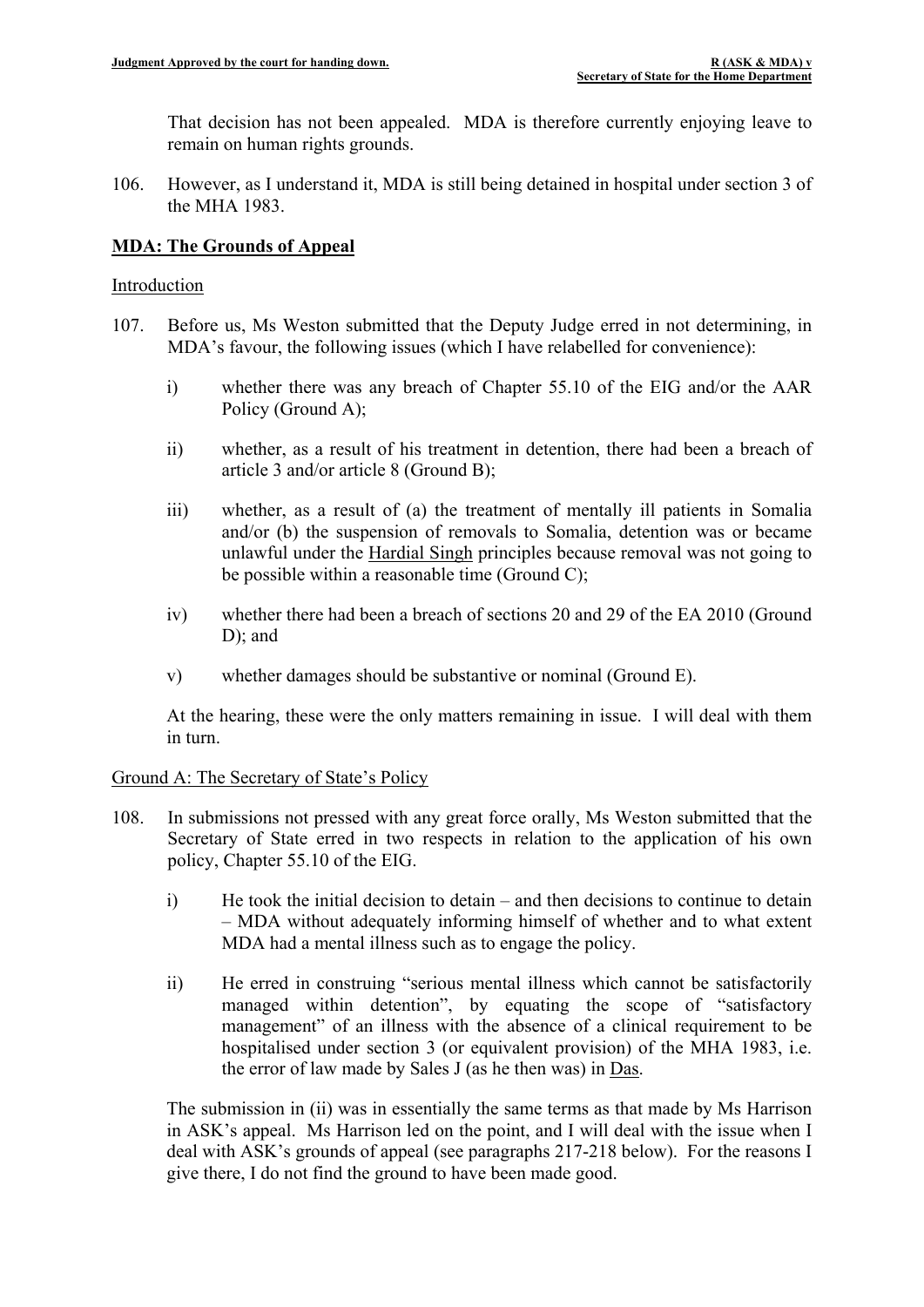- 109. As to (i), the Deputy Judge dealt with that issue at [194]-[212]. He considered some of the most relevant evidence, including (at [205]) Dr Korzen's letter of 5 January 2015, which he (rightly) accepted did not go directly to the question of whether MDA was suffering from a serious mental illness which could not be satisfactorily managed in detention, but rather whether MDA was suffering from a mental disorder which affected his ability to travel. But he (again, in my view, rightly) rejected the contention that the Secretary of State could not take that into account in considering the Chapter 55.10 threshold question. The Deputy Judge also considered as of "particular relevance" (see [211]) the evidence in the GCID Case Record of 14 April 2016 (see paragraph 92 above) that Dr Hillman advised that MDA's illness was then being "well managed" in detention (to which I return below: see paragraph 115).
- 110. Having reviewed the evidence, the Deputy Judge continued:

"210. It is clear that the [Secretary of State] took steps to inform herself of the [MDA's] medical condition both when making the decision to detain and during the review process. The form used to minute the detention decision, and to undertake monthly reviews, contains express reference to chapter 55.10 of the EIG. There is no substance in the [MDA's] contention that the [Secretary of State] misunderstood her own policy, or that she misapplied it.

211. The conclusion reached by the [Secretary of State] that [MDA] was being satisfactorily managed cannot be characterised as being Wednesbury irrational; it was a conclusion that she was entitled to reach on the information before her, in particular the reports of Dr Stocking Korzen, Dr Thomas and the GCID Case Record Sheets relating to communications with the healthcare unit in the immigration removal centre. The GCID Case Record Sheet for 14 April 2016 is of particular relevance as it records that Dr Hillman, a Consultant Forensic Psychiatrist, had advised that the Claimant can currently be well managed."

- 111. In my judgment, the Deputy Judge was entitled to reach those conclusions on the evidence, both as to the steps which the Secretary of State took to inform himself of MDA's medical condition and as to the Secretary of State's view that his illness was being satisfactorily managed in detention. Both were essentially matters for the Secretary of State to determine, subject to challenge on usual public law grounds. He did not act perversely, or otherwise unlawfully, in relation to his approach to either issue; and the Deputy Judge did not err in drawing the conclusion that he did not.
- 112. Ms Weston made parallel submissions in relation to the AAR Policy. She rightly did not suggest that, if this ground of appeal failed in respect of Chapter 55.10 of the EIG, it could succeed in relation to the AAR Policy.
- 113. This ground fails.

#### Ground B: Article 3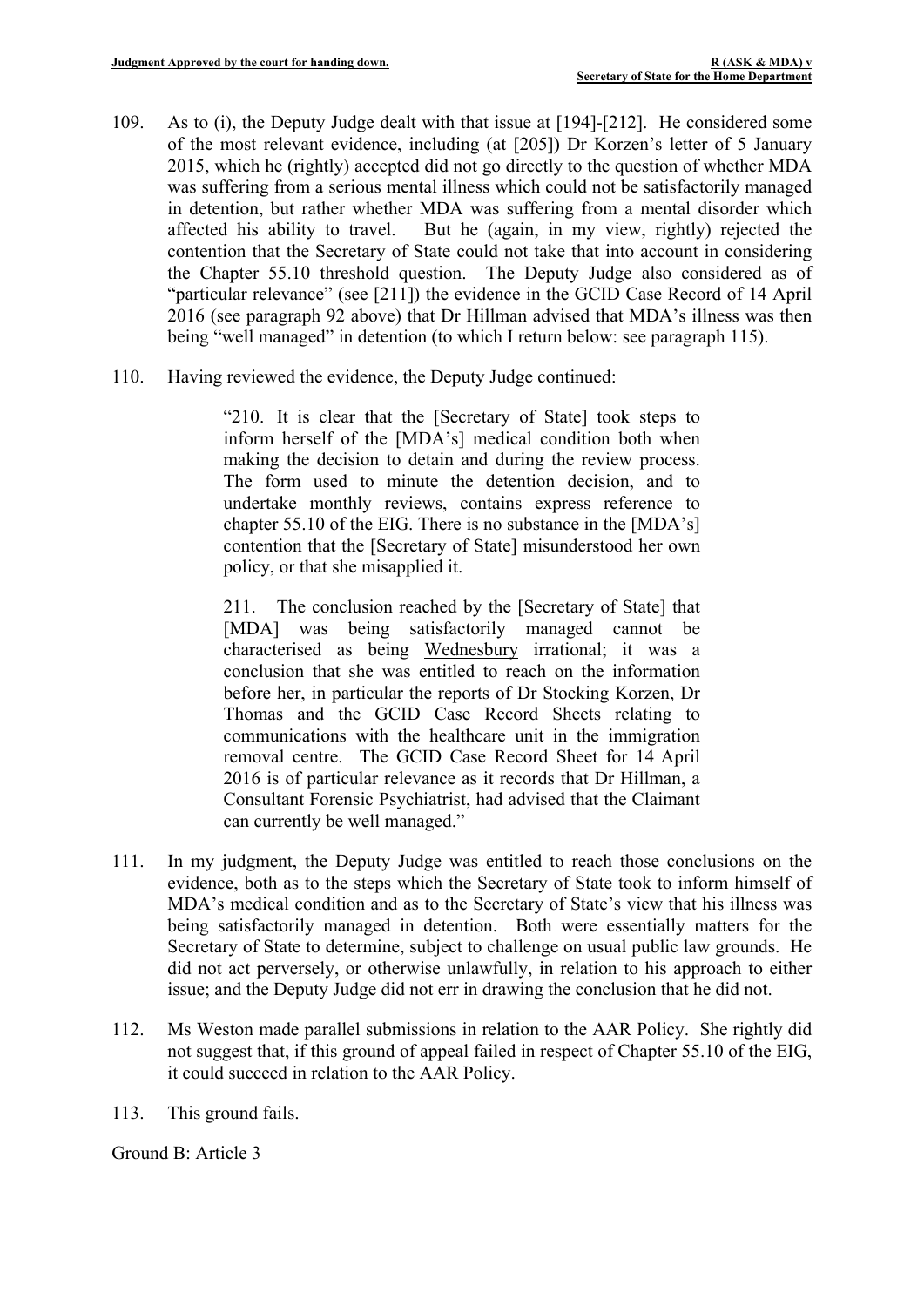- 114. Ms Weston submits that the Deputy Judge erred in concluding that, in detaining MDA at all (or, alternatively, for the period that he did), the Secretary of State breached article 3 and/or article 8 because of the conditions in which he was detained, i.e. his treatment regime in detention which exacerbated his mental illness. Her central complaint was that the Deputy Judge erred in concluding that the threshold of severity for article 3 was not met in this case.
- 115. In dealing with this issue, at [116]-[118] of his judgment, the Deputy Judge referred to the relevant principles as set out by Singh J in HA (Nigeria) (quoted at paragraph 68 above) and Green J in his judgment in  $\underline{ASK}$  (quoted at paragraph 237(i) below), and particularly the relevant "burden of proof". He set out further principles, equally uncontroversial, at [179]-[183]. He then dealt with the ground as put by Ms Weston, as follows:

"187. It is clear from the records before the court including the Complex Case Review notes, and the Detention Review reports, that [MDA] had access to healthcare when in detention.

188. It is equally clear from those records that [MDA] was exhibiting what was described as 'inappropriate behaviour'. As an example, the GCID Case Record Sheet for 18 February 2016 records that [he] defecated in his room and later on the landing. The other residents complained about [his] behaviour which they stated had been noisy and disruptive and had lasted for three months. The record states that [he] would press the cell bell, and if a female officer attended in response to his call, he would press the bell all night. The record for 5 March 2016 states that [he] stripped naked even though female staff members were present.

189. The record for 14 April 2016 states that Dr Hillman a Consultant Forensic Psychiatrist considered [MDA] to be 'currently well managed by healthcare facilities in the Centre pending an assessment for hospital'.

190. In my judgment, based in particular on Professor Hale's analysis of the medical records and his conclusions, the treatment of [MDA], whether when associating with other detainees or when removed from association did not reach the level of severity to infringe article 3. Professor Hale does not identify such a level of severity. In addition, at the time when transfer to a hospital was contemplated [MDA] was not deprived of treatment only available in hospital and which his mental condition required, indeed the consultant psychiatrist was of the view that his condition was well managed by healthcare facilities in the IRC pending an assessment for hospital.

191. For those reasons, I find no infringement of article 3."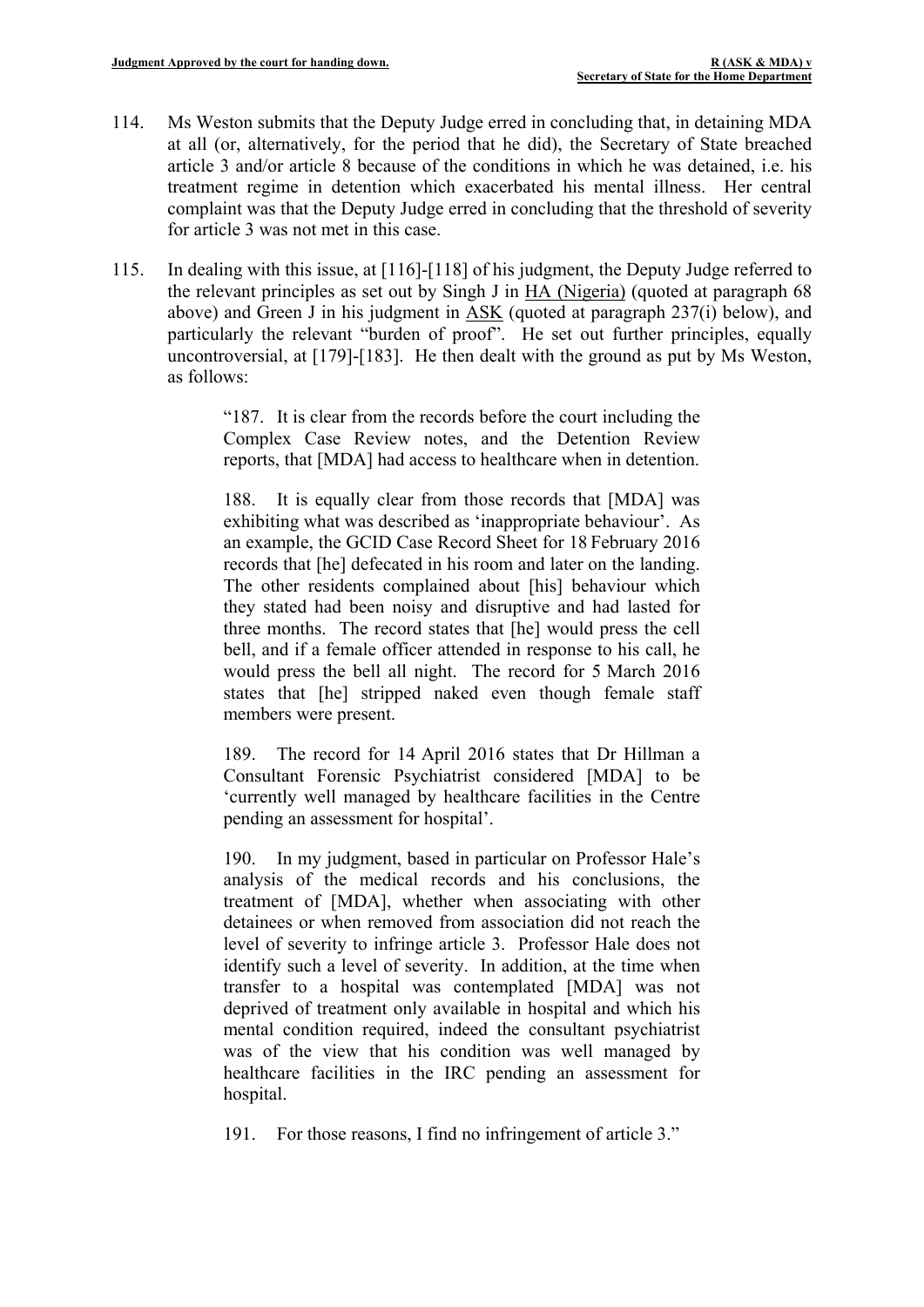- 116. Ms Weston submits that the Deputy Judge's approach, his findings and conclusion that there was no breach of article 3 were unlawful. She particularly relies upon the following.
	- i) The judge failed to direct himself properly on the effective burden of proof. Given that MDA was in the control of the state and had suffered some form of psychological injury whilst there, that burden was upon the state.
	- ii) In any event, the judge failed to take into account that, even absent evidence of suffering, article 3 could be breached because of treatment that was degrading in the sense of objectively undignified. In this respect Ms Weston identified some twelve behaviours that she submitted were, singly or in combination, incompatible with MDA's human dignity, e.g. refusing medication, refusing to communicate, being unkempt and defecating himself, being unclean and refusing to clean him room, various bizarre behaviours, being frequently moved from one accommodation to another.
	- iii) The judge failed to take into account the repeated use of force and prolonged desegregation of MDA.
	- iv) The judge failed to take into account the expert psychiatric evidence of Professor Hale.
	- v) Instead of looking at the period of detention as a whole, the judge wrongly relied upon a snapshot of MDA's condition given by Dr Hillman in April 2016 when his illness was regarded as being "well-managed" (see paragraph 92 above).
	- vi) The judge failed to resolve conflicts in the medical evidence, e.g. between Professor Hale (see paragraphs 97-98 above) and Dr Belda (see paragraph 95 above) on whether MDA's illness was being well-managed in detention.
	- vii) The judge failed to take into account the fact that MDA, being incapacitous, was not only unable to instruct a lawyer or otherwise challenge or influence decisions made about him, he was unable to communicate his distress, and the impact on him of his deteriorating behaviour, personal hygiene, social isolation and prolonged segregation.
	- viii) The judge failed to take into account the fact that MDA's detention was not "legitimate": as found by the judge, it was unlawful at all times from November 2015 to February 2017.
	- ix) The judge failed to take into account the fact that, under article 3, the Secretary of State had a duty to take positive measures to preserve the psychological integrity and well-being of those whom it detains.
- 117. However, I consider these criticisms of the Deputy Judge are unwarranted: and I am unpersuaded that he erred in making his core conclusion that the treatment of MDA in detention did not breach article 3.
- 118. In coming to that view, I have particularly taken into account the following.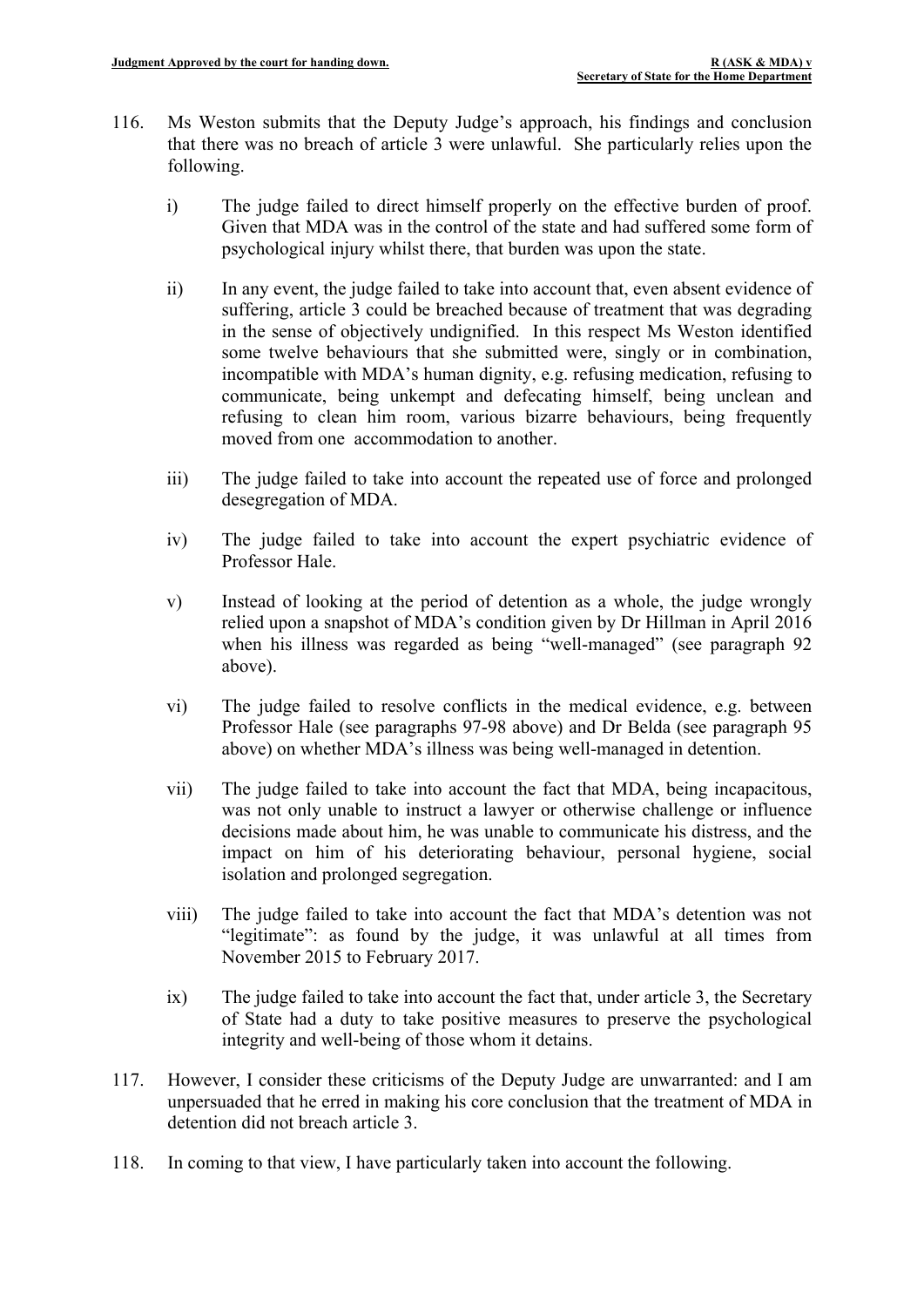- i) When concerned with conditions of detention, article 3 requires a general view to be taken of all conditions. Ms Weston makes no complaint of the conditions of MDA's detention, except the treatment of his mental illness (including the consequences of that illness, such as segregation).
- ii) Article 3 does not generally require the release of a detainee, or his transfer to hospital, on health grounds. The obligation on the state is to ensure that a detainee is detained in conditions which are compatible with his fundamental dignity, including the proper management of any psychiatric condition he may have.
- iii) The Deputy Judge correctly directed himself with regard to the applicable principles, which he clearly set out. Ms Weston does not suggest otherwise.
- iv) He was clearly entitled to find, as he did, that whilst in detention MDA had appropriate access to primary care at all times and specialist care when required.
- v) It is clear that MDA's condition, like so many psychiatric conditions, was variable in presentation. In part (but only in part), the variations in his case were as a result of compliance or non-compliance with his medication. Furthermore, it is equally clear that, leaving variations over time aside, the various clinicians who saw him did not agree about his diagnosis, prognosis or treatment. There is no suggestion from any side that any view of any clinician was not genuine and reasonably held. As Sir James Eadie suggested, it is also relevant that there was a real issue as to diagnosis and whether he was suffering from a treatable psychotic illness or an untreatable personality disorder possibly exacerbated by the use of khat.
- vi) The judge referred to the record of Dr Hillman's view as at 14 April 2016 that MDA's illness was being well-managed in the IRC. As I have indicated, Ms Weston did not suggest that that view was not genuinely and reasonably held. In my view, the reference does not suggest that the judge was improperly relying on a snapshot of MDA's condition: he had set out MDA's medical history at great length, and was clearly using Dr Hillman's report to show no more and no less than that, at times during his detention, there was evidence that his condition was being managed well. As Sir James Eadie submitted, the judge was entitled to set that contemporaneous opinion against the *ex post facto* opinion of Prof Hale derived from consideration of the written records alone.
- vii) I do not accept that the judge misapplied the burden of proof, insofar as it was relevant. He properly set out the approach in [116] of his judgment; and there is nothing to suggest that he failed properly to apply that which he set out. In this case, he was right to proceed on the basis that the ultimate burden of proving a breach of article 3 fell on MDA; and he had convincingly to demonstrate a breach. Although MDA was in state detention, the state clearly did not deliberately or positively harm him. Indeed, at all times the state was seeking to treat his underlying mental illness, and to alleviate his suffering symptoms from that illness. Although this claim clearly did not turn on the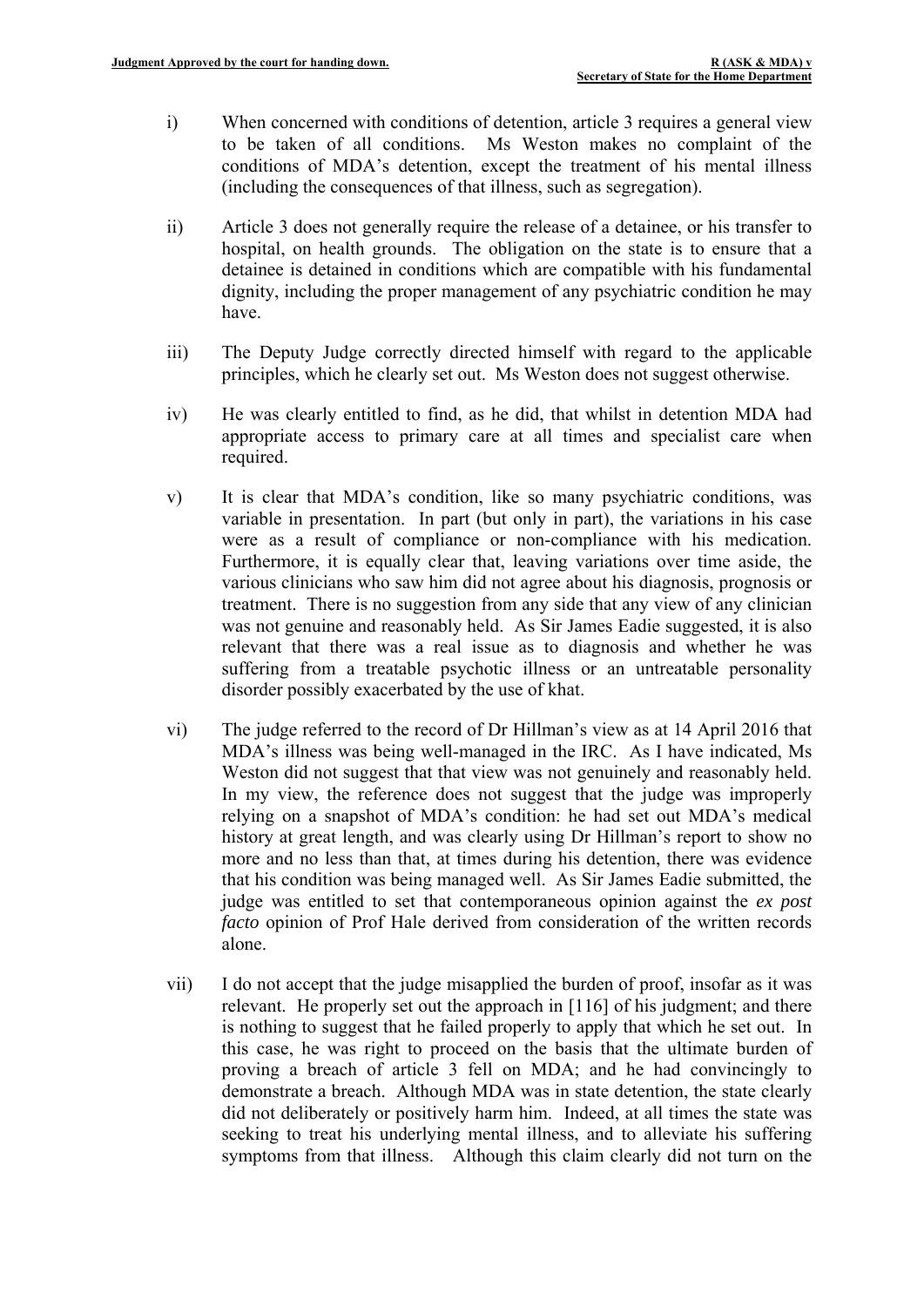burden and standard of proof, I do not consider that the judge's approach was wrong.

- viii) Although there are circumstances in which article 3 can be shown to be breached without intense suffering, generally such suffering has to be demonstrated by evidence. The judge's focus on evidenced suffering was correct. He relied upon the evidence before him: I do not consider that there is a basis for the contention that MDA, had he been capacitous, would or even may have materially added to that evidence. There is nothing to suggest that MDA did not make his symptoms known to those he saw, including consultant psychiatrists and other healthcare professionals who are trained and experienced in extracting symptoms from those suffering from psychiatric conditions. Indeed, the evidence is that his symptoms, as they were from timeto-time, were clearly identified and recorded.
- ix) The evidence of such suffering, outside contemporaneous immigration and medical records and expert evidence, was thin. Contrary to Ms Weston's submission, the judge set out MDA's behaviour upon which she now relies, not only in the chronology, but by way of example in [188] of his judgment in the section in which he dealt with this very issue. The judge found that the Secretary of State was entitled to conclude that MDA's illness was being satisfactorily managed in detention (see [211] of his judgment; and paragraph 110 above). It was not for the judge to make a definitive determination on medical questions upon which the psychiatrists at the time disagreed. He notably looked at the evidence of Professor Hale, which was particularly relied upon by MDA. Although Ms Weston submitted it was explicable because he was not asked to do so, the fact is that Professor Hale did not say that MDA has suffered intensely; and the judge was not wrong to conclude that the findings Professor Hale did make, even taken with the other evidence, did not show suffering at an intensity to reach the article 3 threshold.
- x) As did Professor Hale, Ms Weston made some generalisations about the effects of "segregation" on someone with a mental illness and particularly a psychosis. MDA was subject to rule 40 removal from free association on a regular basis. However, in MDA's case, there seems to be no evidence that MDA had any particular relationships with other detainees, or that he suffered during periods of segregation during which generally his behaviour stabilised. On the evidence, the judge was clearly entitled to find – and, in my view, right – to find that the suffering or indignity caused to MDA by segregation was not of the intensity to satisfy the test for breach of article 3. MDA appears to have been the subject of rule 41 force on at least one occasion; but there is no evidence to suggest that he suffered any injuries or psychological harm or distress as a result, and certainly no suffering or indignity, alone or in combination with other such, that would reach the article 3 level.
- xi) The judge held that MDA's detention was unlawful, because of a procedural failing. That is not a point of any possible significant weight in considering whether article 3 was breached.
- xii) The judge identified that article 3 has not only a negative duty not to take active steps to subject a person to inhuman or degrading treatment, but also a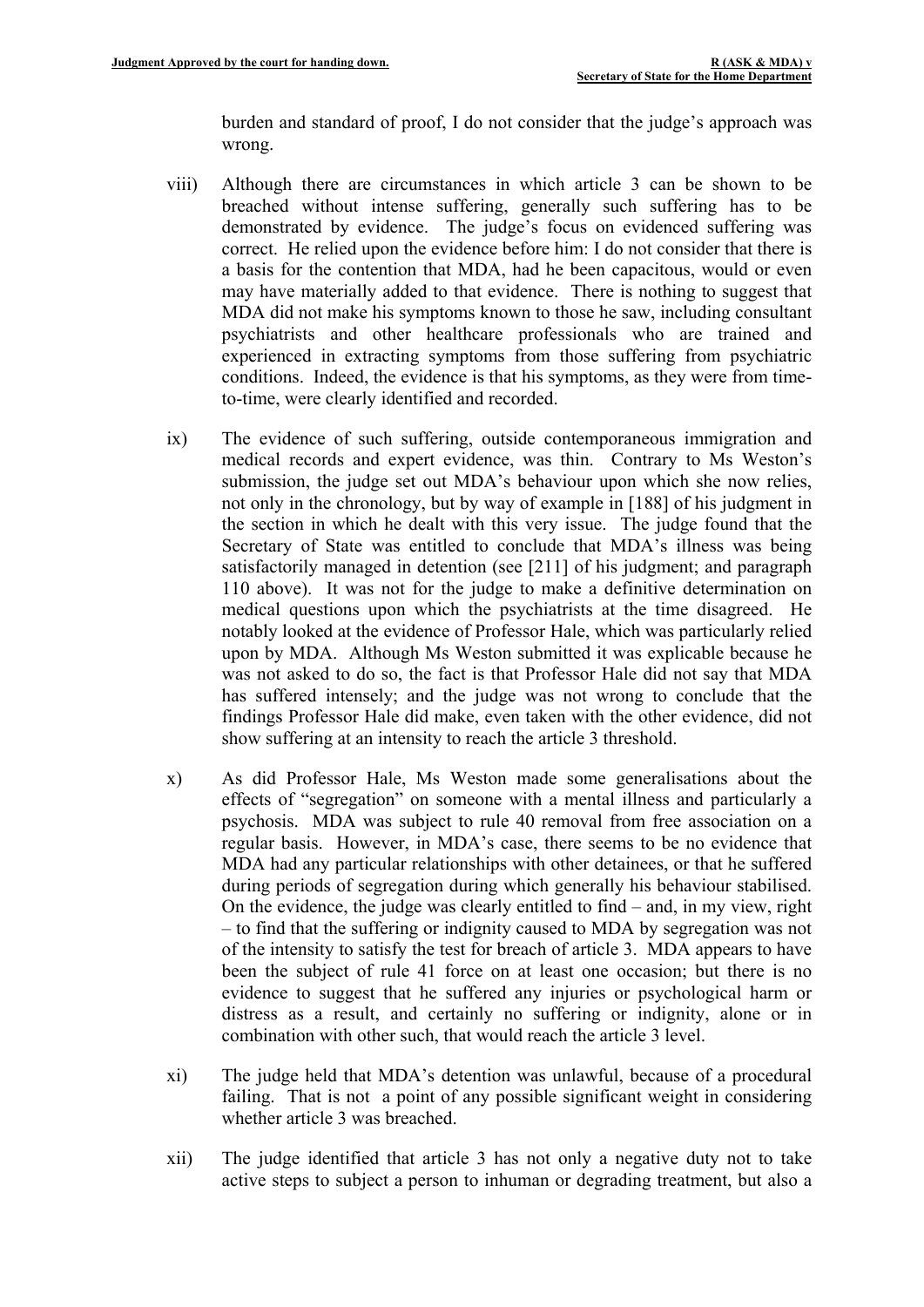positive duty to protect the well-being of person detained by the state including by the provision of requisite medical assistance (see, e.g., IM (Nigeria) v Secretary of State for the Home Department [2013] EWCA Civ 1361; [2014] 1 WLR 1870 at [65] per Lloyd Jones LJ (as he then was), and R (VC) v Secretary of State for the Home Department [2018] EWCA Civ 57; [2018] 1 WLR 4781 ("VC") at [114] per Beatson LJ). However, in this case, the Deputy Judge found that medical assistance was available at all relevant times, and that the assistance that was provided satisfactorily managed MDA's illness. On the evidence before him, which he considered with conspicuous care, he was clearly entitled to come to that conclusion; and he equally clearly and properly took this into account in concluding that article 3 had not been breached.

- 119. For those reasons, I am not persuaded that the Deputy Judge was wrong to conclude that there was no breach of article 3 in this case. Indeed, whilst I appreciate and am sympathetic to the seriousness of MDA's condition and its unpleasant symptoms, in my view this case falls some way short of satisfying the article 3 threshold of seriousness.
- 120. Nor do I consider the article 8 claim any stronger. Ms Weston did not make any separate submissions on this as a separate head of appeal; but, given the relative nature of article 8 and the importance of not treating article 8 claim as an article 3 claim with simply a lower threshold, I am quite satisfied that the treatment of MDA in detention was not, in all the circumstances, a breach of article 8. His treatment was in all the circumstances justified under article 8(2).

## Ground C: Hardial Singh

- 121. Article 3 played a further part in Ms Weston's grounds of appeal. She submitted that:
	- i) At no material time could MDA be removed to Somalia because, there, there would be a real risk that, as a mentally ill person, he would suffer degrading treatment in the form of being chained up. To remove him would therefore be a breach of article 3. There was no proper investigation of this risk, because of the lack of procedural safeguard for those in MDA's position; but, in any event, the Secretary of State was aware that returning him would breach article 3 on this basis from 2011 when MDA was given leave to remain on this ground (see paragraph 82 above). From the start of the period detention, the Secretary of State was therefore wrong to conclude that MDA could be removed to Somalia within a reasonable time.
	- ii) In any event, from January 2016, removals to Somalia were generally suspended. From that date, on this ground too, the Secretary of State was wrong to conclude that MDA could be removed to Somalia within a reasonable time.
- 122. The Deputy Judge found that this ground had not been pleaded, and it would be unfair to the Secretary of State to determine it. It seems to me that there is force in that, particularly with regard to  $(i)$  – but it is unnecessary to determine this ground of appeal on that basis alone.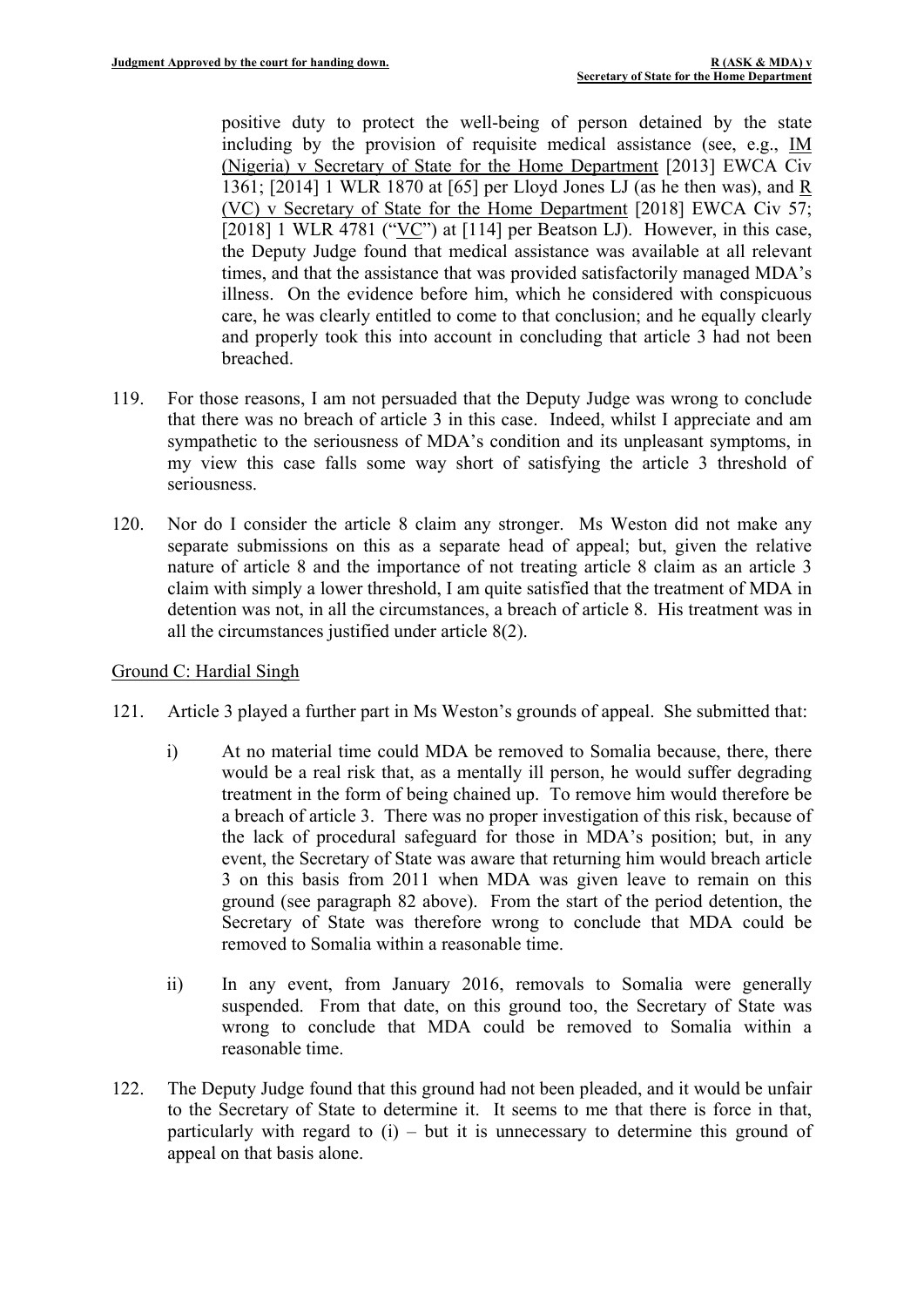- 123. The Deputy Judge in fact dealt with the merits of this ground at [230] and following of his judgment.
- 124. The Secretary of State had decided on 25 January 2016 that he would not breach article 3 by returning MDA to Somalia on the basis of the treatment of mentally ill patients there, because of Dr Korzen's opinion (see paragraph 91 above). That decision was not challenged. The judge considered that, when considering whether MDA would be removed in a reasonable time, the Secretary of State did not have to anticipate any challenge to that decision.
- 125. He concluded (at [235]) that:

"Analysis of the detention review forms from December 2015 to November 2016 shows that [the Secretary of State] was conscientiously reviewing the lawfulness of [MDA's] detention every 28 days or so and applying the correct legal tests."

126. In respect of the suspension of removal to Somalia, he found from the detention review forms that "careful consideration was given to the prospect of removing [MDA] to Somalia" through period of suspension (see [237]). He continued:

> "For example, in May 2016 the authorising officer noted that the only barrier was the resumption of returns to Somalia. A similar entry was made in June 2016. In July 2016 it was noted that the position relating to return to Somalia may soon become more positive. In August 2016 the authorising officer states 'we need to ascertain whether his removal is a likely prospect'. In September 2016 the authorising officer noted 'We have reason to be confident that returns will resume soon'. In October 2016 the authorising officer stated '… I would like us to review where he will sit in our list of priority cases for removal under the MOU'. On 8 November 2016 the authorising officer noted that advice was needed from CST on timescale."

127. He concluded (at [238]):

"The entries made in the review documents must not be judged with the benefit of hindsight (R (Botan) v Secretary of State for the Home Department [2017] EWHC 550 (Admin) at [96]). Assessing those entries based on the facts known to the [Secretary of State] at the time, it was never apparent that [MDA] could not be removed within a reasonable period."

128. His overall conclusion on Hardial Singh (at [241]) was:

"… [T]he power to detain was at all times exercised reasonably for the prescribed purpose of facilitating deportation".

129. I cannot conclude that the Deputy Judge, who dealt with this issue with conspicuous care, erred in his approach or his conclusion. He set out the correct approach as a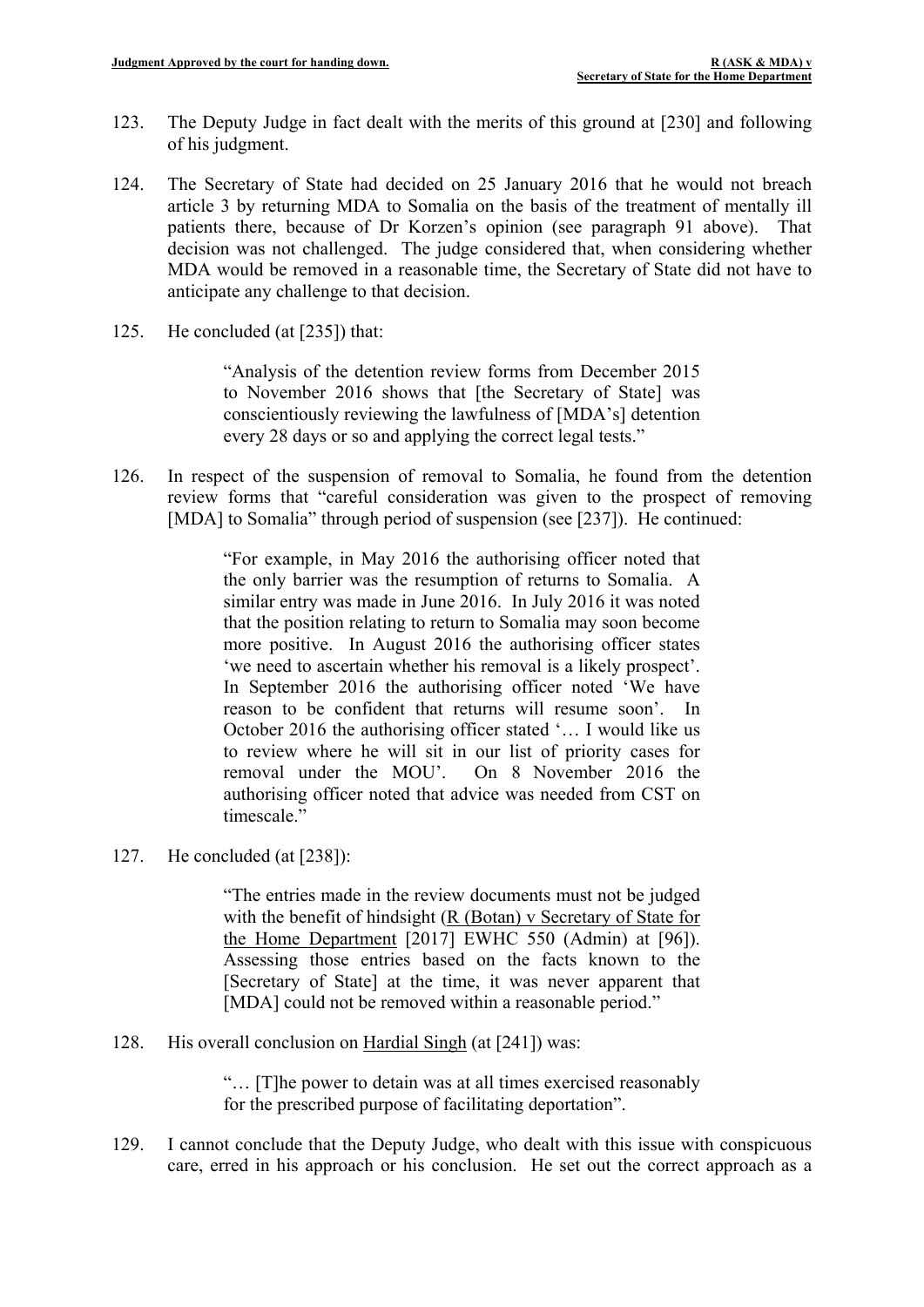matter of law – Ms Weston does not suggest otherwise – and he referred to the evidence which he regarded as particularly important, before concluding that, on an objective basis but without the benefit of hindsight, there did not come a time when it was apparent that MDA could not be removed to Somalia within a reasonable time. In my firm view, his assessment is not one with which this court can properly interfere.

### Ground D: Section 20 and 29 of the EA 2010

- 130. In terms of the EA 2010, before the Deputy Judge, it was submitted that, essentially by failing to enquire into MDA's mental capacity, the Secretary of State had breached the PSED; and he had breached section 20 and 29 of the EA 2010 by failing to make anticipatory adjustments to ensure that safeguards were in place that would avoid the disadvantages faced by MDA as a detainee with a disability. The Deputy Judge concluded that there had been a breach of the PSED – but was persuaded that the issue as to whether there had been a breach of the substantive obligation in section 20 and 29 of the EA 2010 should not be determined in the claim before him, but rather in separate proceedings in the county court (see [251] of his judgment). The reason he took that course was that he considered there were material issues as to the nature of MDA's condition arising out of (e.g.) the fact that Professor Hale considered MDA suffers from complex PTSD which has resulted in a lack of capacity, whilst Dr Thomas considered he suffers from a personality disorder. In the Deputy Judge's view, those issues would require consideration of evidence, including an assessment of medical and social work records. They would require findings relating to, not only diagnosis, but also (e.g.) MDA's functionality as a result of the unlawfulness found.
- 131. Ms Weston submits that the Deputy Judge ought to have dealt with at least liability, if not damages, under those provisions. She relies on the judgment of this court in VC, handed down after the Deputy Judge's judgment, in which this very issue arose in similar circumstances to MDA's case. For the purposes of this ground of appeal, the Weekly Law Report headnote accurately and adequately summarises the analysis of Beatson LJ (with whom Arden and Lewison LJJ agreed), as follows:

"… [T]he fact that mentally ill detainees were given no assistance in understanding the reasons for, or making representations in respect of, decisions to detain them or segregate them was a 'provision, criterion or practice' which put such persons at a substantial disadvantage compared to detainees who were not mentally ill, for the purposes of section 20(3) of the [EA 2010], with the consequence that the Secretary of State was under a duty to make reasonable adjustments to avoid that disadvantage; that it would have been reasonable for the Secretary of State to have appointed mental health advocates or to provide automatic independent reviews of detention for mentally ill detainees, but this had not been done; and that, accordingly, the Secretary of State had discriminated against the claimant by failing to make reasonable adjustments to the decision-making processes, in breach of her duty under sections 20 and 29(7) of the [EA] 2010…".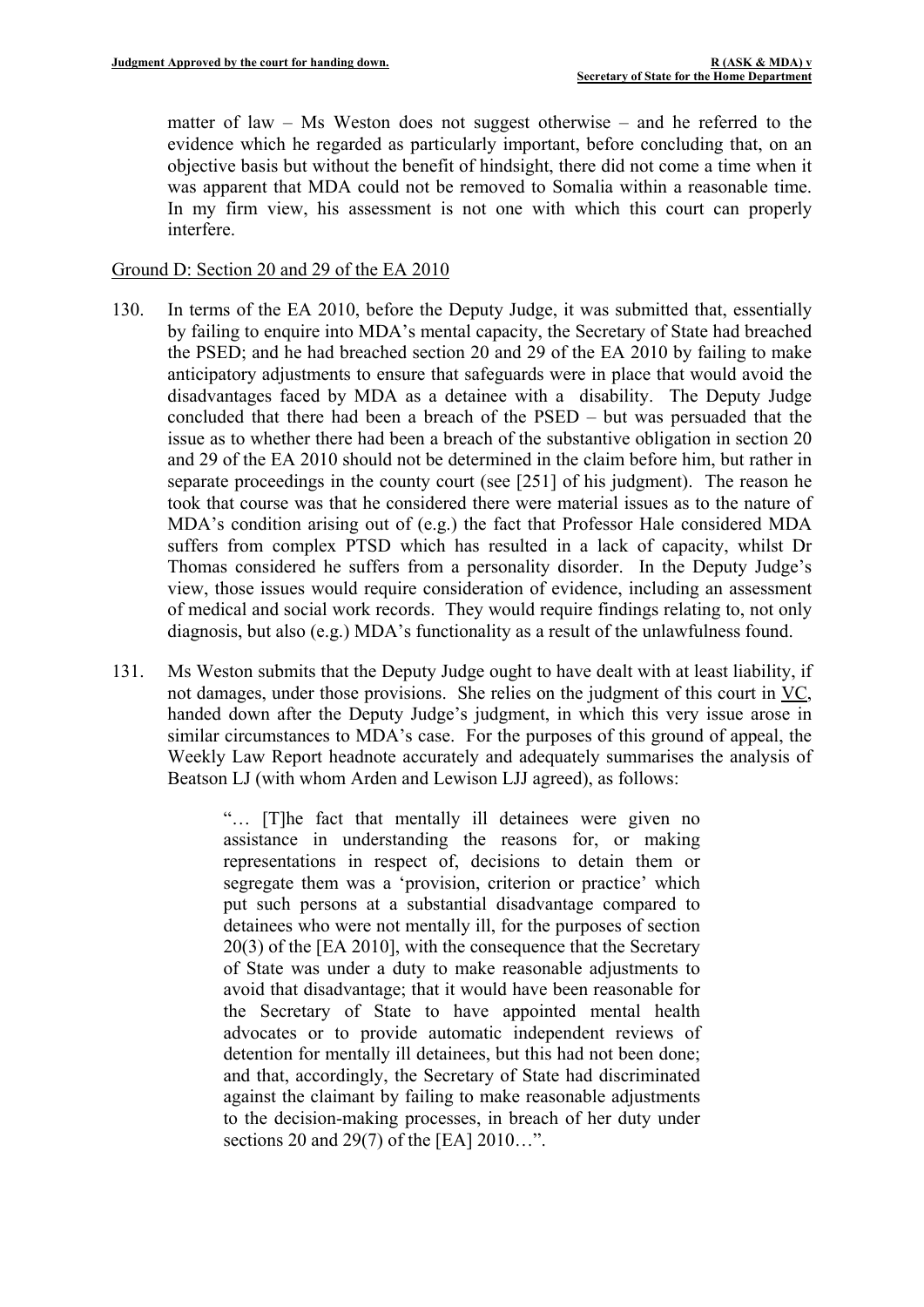- 132. These findings generally reflected concerns which had been expressed about the application of Chapter 55.10 of the EIG and the lack of adjustments for mentally ill detainees in (e.g.) the Review of the Welfare of Vulnerable Persons (January 2016) commissioned by the Home Office and prepared by Stephen Shaw, which suggested that the application of the policy had resulted in a "wait and see approach" (paragraph 4.35); and a report commissioned by the Royal College of Psychiatrists, Decisionmaking capacity of detainees in IRCs (October 2017).
- 133. In VC, this court consequently granted a declaration that the Secretary of State had discriminated against the claimant by failing to make reasonable adjustments to the decision-making processes in breach of section 20 and 29 of the EA 2010 (see [193]).
- 134. Before us, Sir James Eadie conceded that, in the light of VC, he could not resist the appeal on this ground, nor a declaration in similar terms to that granted in VC. However, he sought a direction that any damages claim should be remitted to the county court.
- 135. I agree. Whilst I consider Sir James' concession as to the result of the appeal and the declaratory relief was rightly made, in my view the issue of damages is likely to require consideration of evidence, including possibly oral evidence, with which the county court is better equipped to deal that the Administrative Court (or, of course, this court). In respect of the argument that MDA is entitled to the benefit of adverse inferences as a result of the Secretary of State not submitting any evidence in relation to his decision-making process, that arose primarily in the context of the issues as to the nature of the damages to which MDA may be entitled, with which I deal below (see paragraphs 140 and 144).
- 136. In my view, the damages claim was rightly and, certainly, not wrongly remitted to the county court.

Ground E: Substantive or Nominal Damages

- 137. Having found MDA's detention from November 2015 to February 2017 unlawful, the Deputy Judge asked for further submissions as to quantum (see [263]-[264] of his judgment). Having then considered the written submissions of the parties, by an Order dated 23 October 2017, he simply transferred to the county court all issues relating to damages, including the issue as to whether damages should be nominal or substantive. As I understand it, that claim is currently stayed pending the outcome of this appeal.
- 138. Ms Weston contends that the Deputy Judge erred in transferring the issue of whether damages should be nominal or compensatory, because, either as a matter of law or because on the facts the issue bears only one response, the damages in this case must be substantial.
- 139. As her initial submission, as I understood it, Ms Weston submitted that causation was irrelevant to the question of damages as a matter of law. She referred to the judgment of Lord Dyson JSC in Lumba at [65] where he said, succinctly:

"… [T]here is no place for causation here".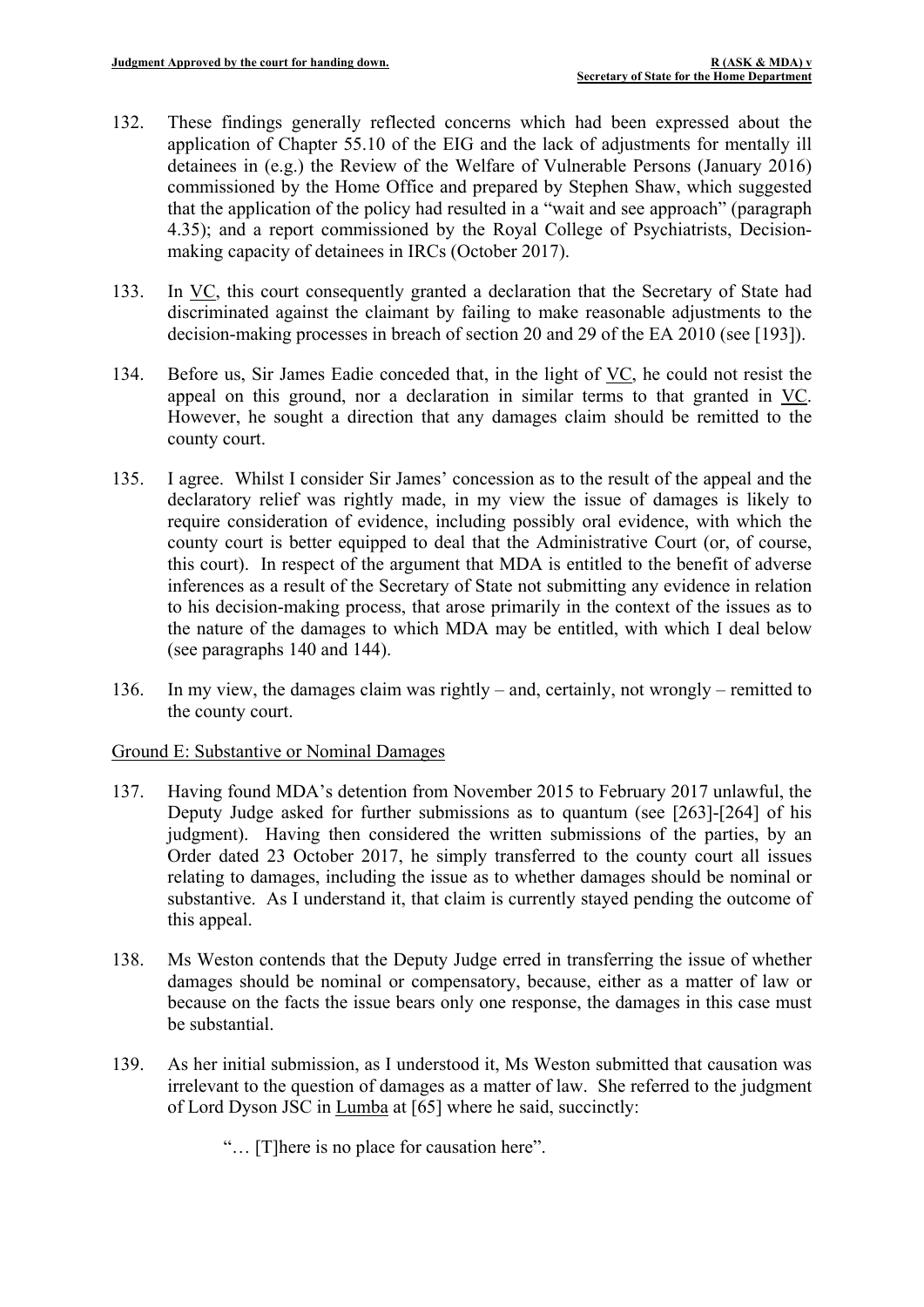Ms Weston also referred us to the judgments of Lord Walker of Gestingthorpe at [188], and Baroness Hale of Richmond JSC at [201]. She submitted that, properly interpreted, Lumba was authority for the proposition that, whenever the state has no power to detain (as opposed to having power which it exercises wrongly), compensatory damages should flow. In this case, as the Deputy Judge found, because of the Secretary of State's procedural failings, he never had power to detain MDA. Therefore, as a matter of law, MDA is entitled to compensatory damages.

- 140. In the alternative, Ms Weston submitted that even if MDA was not entitled to compensatory damages as a matter of law, he was on the evidence in this case; because, as in Das and VC (see [68]), the Secretary of State chose to submit no evidence to explain his decision-making in respect of the decisions to detain, and therefore cannot sensibly oppose the adverse inference of fact that, but for the unlawfulness (i.e. even if he could have detained MDA), he would not in fact have detained him.
- 141. As to the primary submission, in my view this is based on a misunderstanding of the jurisprudence starting with Lumba and reinforced by other cases to which we were referred such as R (OM) Nigeria) v Secretary of State for the Home Department [2011] EWCA Civ 909 and VC. The principles to be derived from these cases are clear.
	- i) Causation is irrelevant to the question of whether an act of a public body is unlawful (see Lumba at [65]).
	- ii) Contrary to Ms Weston's submission, whether the public body acted in excess of jurisdiction in the narrow sense or because such jurisdiction has been wrongly exercised has been irrelevant to the issue of lawfulness since Anisminic Limited v Foreign Compensation Commission [1969] 2 AC 147 established that both species of error render an executive act unlawful and a nullity (see Lumba at [66]). The nature of the unlawfulness does not matter, so long as the breach "bears on and is relevant to the decision to detain" (Lumba at [67]). What that phrase may precisely mean is not relevant to this appeal, because the Deputy Judge found the relevant decisions to be unlawful and there is no challenge to those findings – and the unlawfulness did clearly bear upon and was relevant to the decision to detain.
	- iii) The question of lawfulness (and therefore, in a damages claim, liability) therefore depends on the question "could" the public body have lawfully detained the relevant individual? The Secretary of State could not lawfully detain a person if (e.g.) he could not reasonably do so in the light of his own policy; or could not continue to do so in the light of the Hardial Singh principles (OM at [24], cited and approved in VC at [59]). If he could not detain the individual, then the detention is unlawful.
	- iv) However, where unlawfulness has been proved, causation is relevant on the question of damages, because generally damages are dependent upon proof of loss. As Baroness Hale said in Lumba (at [212]), damages for unlawful detention are meant to compensate the relevant individual for the loss of his liberty, and he cannot be compensated for the loss of something which he never would have enjoyed.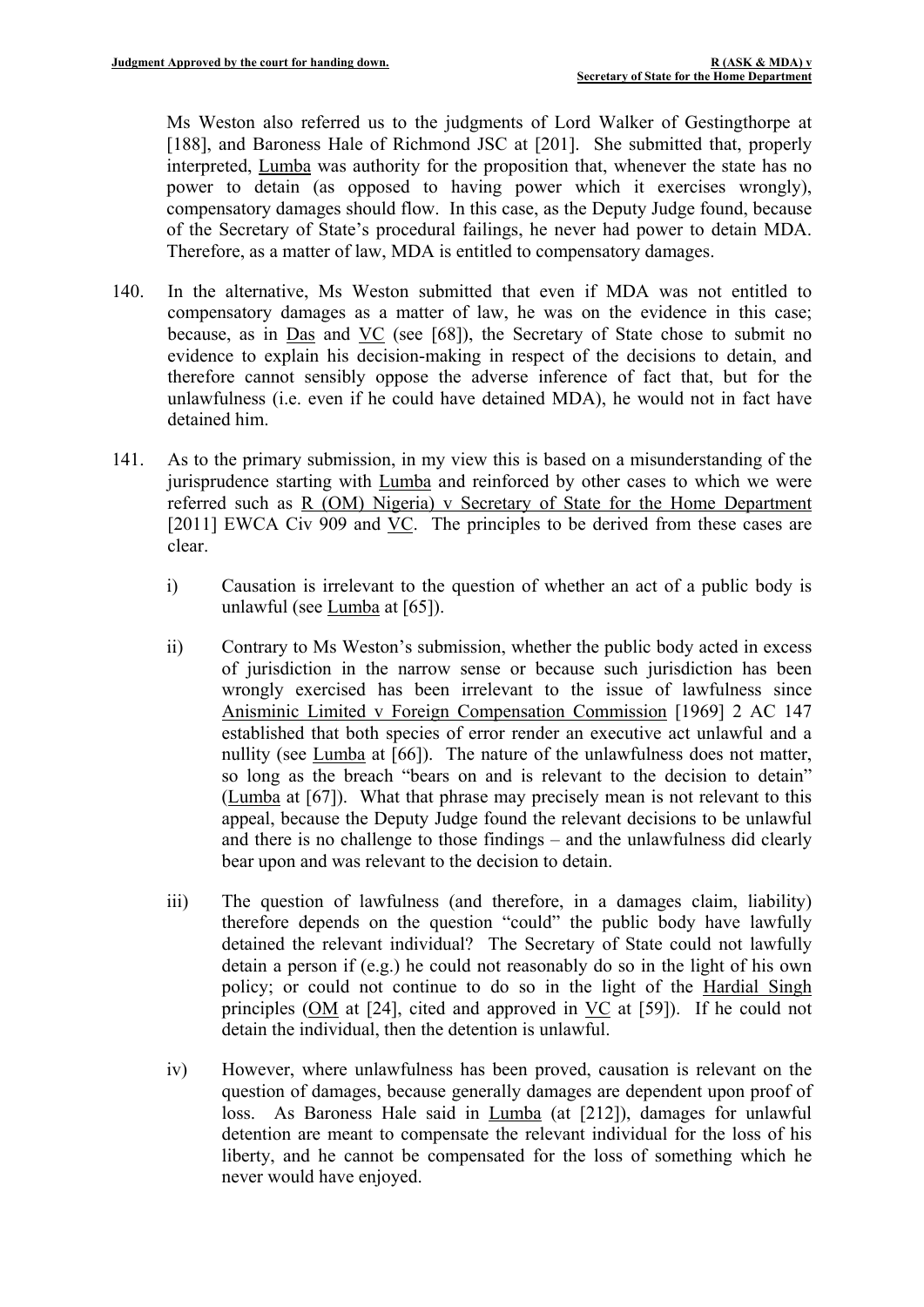- v) Unlawfulness (i.e. liability) having been proved, compensatory damages therefore turn on the question of whether, being able to do so, the public body "would" have detained the individual.
- 142. The references in Lumba to which Ms Weston made were to the issue of lawfulness and thus liability, not to damages. Although there were differing views as to "vindicatory damages" – the minority considering they were due in that case – there was unanimity that compensatory damages were reliant on proof of causation.
- 143. Therefore, I do not find Ms Weston's primary submission made good. Whether (and, if so, the extent to which) causation has been proved is essentially a factual issue which, as a matter of case management, the Deputy Judge was certainly entitled to remit to the county court. Such issues, which require the determination of facts following consideration of (usually oral) evidence, are usually remitted to the General List of the High Court or county court as appropriate. In this case, I am entirely unpersuaded that there were no such issues, such that MDA is in any event entitled to full compensatory damages for the entire period, particularly given the dispute as to his condition and to the consequences of it – including if and when he was incapacitous.
- 144. Ms Weston relied on this court's approach in VC at [68], where adverse inferences were drawn from the fact that the Secretary of State had not submitted any evidence to explain his decision-making process. She submitted that, in the absence of evidence from the Secretary of State in relation to his decision-making process in this case, this court should draw adverse inferences, notably that the Secretary of State would not have detained MDA had he acted lawfully. However, VC did not lay down as a proposition of law that, without evidence in the forms of statements, such an adverse inference should be made. Indeed, *ex post facto* explanations and assertions as to what would have happened in hypothetical circumstances are always open to the suggestion that they are self-serving. Each case will depend on its own facts: and, as Ms Weston herself conceded, consideration of whether the Secretary of State would have detained MDA in any event "can only be done by reference to the contemporaneous documents" (Supplementary Skeleton Argument, paragraph 33). Sir James Eadie said the Secretary of State did rely on those documents, which (e.g.) disclose the risk factors that the officers took into account when deciding to detain and continue the detention of MDA. Although of course I express no concluded view – which will be for the county court – I cannot say that the evidence now before the court will not be sufficient to show that MDA would have been detained even if the Secretary of State had acted lawfully. Whether the county court allows the parties to adduce further evidence – which they may now wish to  $do - is of course a matter for$ that court.
- 145. I would dismiss this ground of appeal.

## **MDA: Conclusion and Disposal**

146. Therefore, subject to my Lords, I would allow MDA's appeal on what I have called Ground D, and, subject to submissions on its precise form, make the declaration to which I have referred in paragraph 133 above. In relation to any claim for damages in relation to the breach of sections 20 and 29 of the EA 2010, I would remit that to the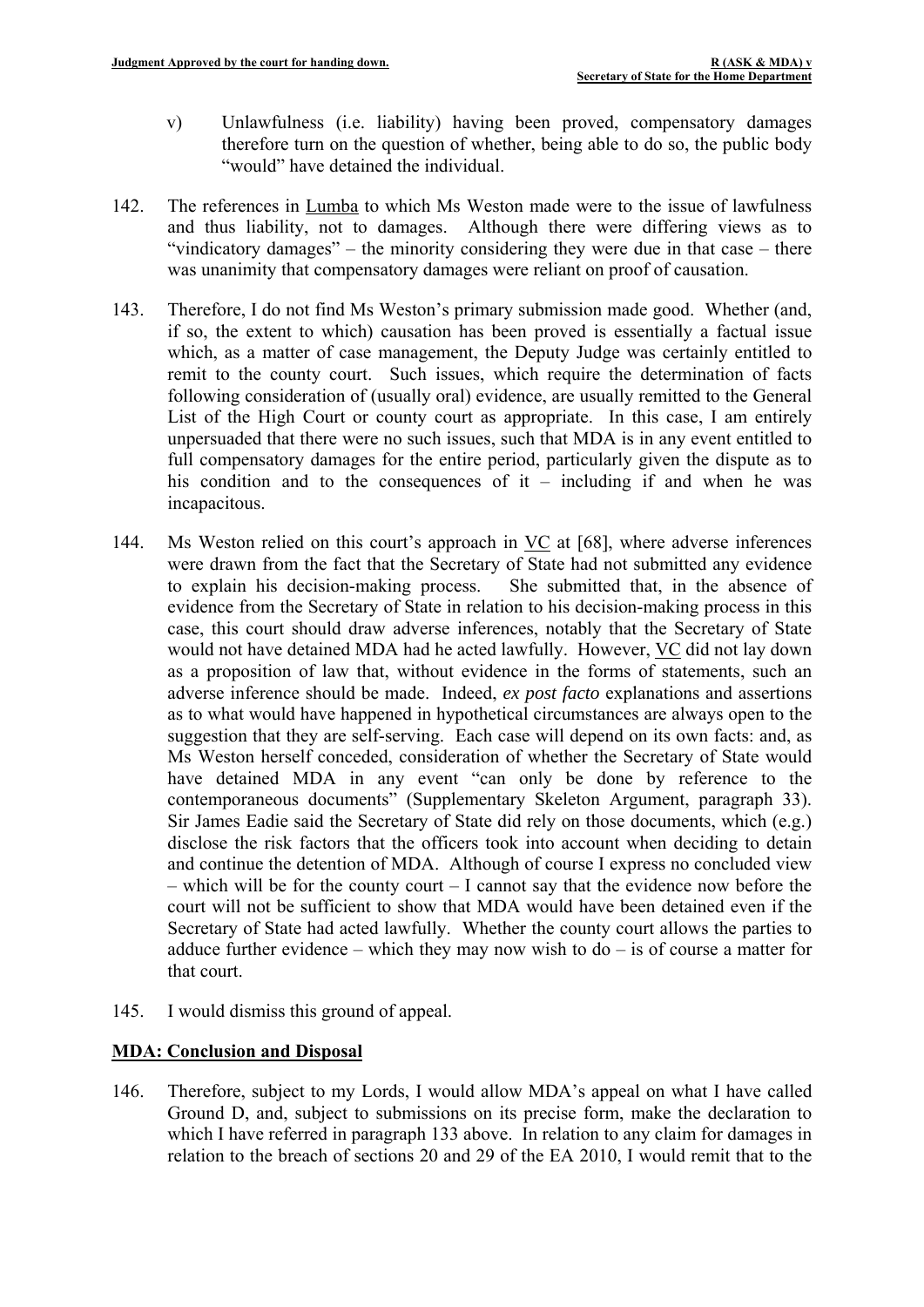county court, to be dealt with and heard with the damages claim already there. Otherwise, I would dismiss his grounds of appeal.

## **ASK: The Facts and the Proceedings**

#### Introduction

- 147. ASK is a national of Pakistan. Aged 22 years old, he came to the UK on a student visa valid from 4 February 2010 until 31 March 2011, which was extended until 30 October 2012. His brother was also lawfully here, working; and he helped ASK financially.
- 148. During 2012, ASK began to exhibit signs of aggression and began drinking heavily. His brother sought medical help for him. On 12 October 2012, he was seen by Dr Morrison, a consultant psychiatrist at the Lakeside Mental Health Unit at West Middlesex University Hospital ("the Lakeside Unit"), and medical reports were also obtained from Dr Chatterjee and Dr Jelley for the purposes of sections 2 and 3 of the MHA 1983. ASK was detained under those provisions at the Lakeside Unit, under the care of Dr Morrison who was his responsible clinician. ASK was treated with olanzapine and Depakote (i.e. sodium valproate, a mood stabiliser), to which he responded well. His condition stabilised and improved, and the drug doses reduced. He was assessed as being low risk.
- 149. On 31 October 2012, whilst he was at the Lakeside Unit, ASK's leave to remain expired. On 26 November 2012, it is recorded that that he wished to go to Croydon to apply for asylum, and that he hoped to obtain his own accommodation when discharged from hospital. He told a student nurse that he did not have anywhere to go as his brother had been telling his friends that he had a mental problem and they were now reluctant to assist him.
- 150. ASK was discharged from the unit into the community on 11 December 2012, leaving the premises on 13 December 2012. It seems from later records of conversations between Dr Morrison and another psychiatrist (Dr John Dent) recorded at [155] of the judgment below that Dr Morrison was of the opinion that ASK's condition was not a psychotic condition but rather a personality disorder exacerbated by cannabis and drug use.
- 151. A West London Mental Health NHS Trust ("WLMH NHST") team risk overview dated 10 December 2012 recorded that his mood and mental state had greatly improved, and he was now calm and appropriate in behaviour interacting well with staff and patients. He had the benefit of section 117 support; and a hotel was arranged for him.
- 152. However, shortly after discharge, he began drinking alcohol and smoking cannabis heavily. Due to his disruptive behaviour, on 18 December 2012, he was required to move accommodation; and, on 15 January 2013, that second hotel cancelled his room as a result of inappropriate behaviour.
- 153. That same day (15 January 2013), ASK was assessed by the Community Mental Health Team ("the CMHT"). He admitted to cannabis and alcohol consumption; but was suffering from no psychotic symptoms. During the assessment, he is recorded as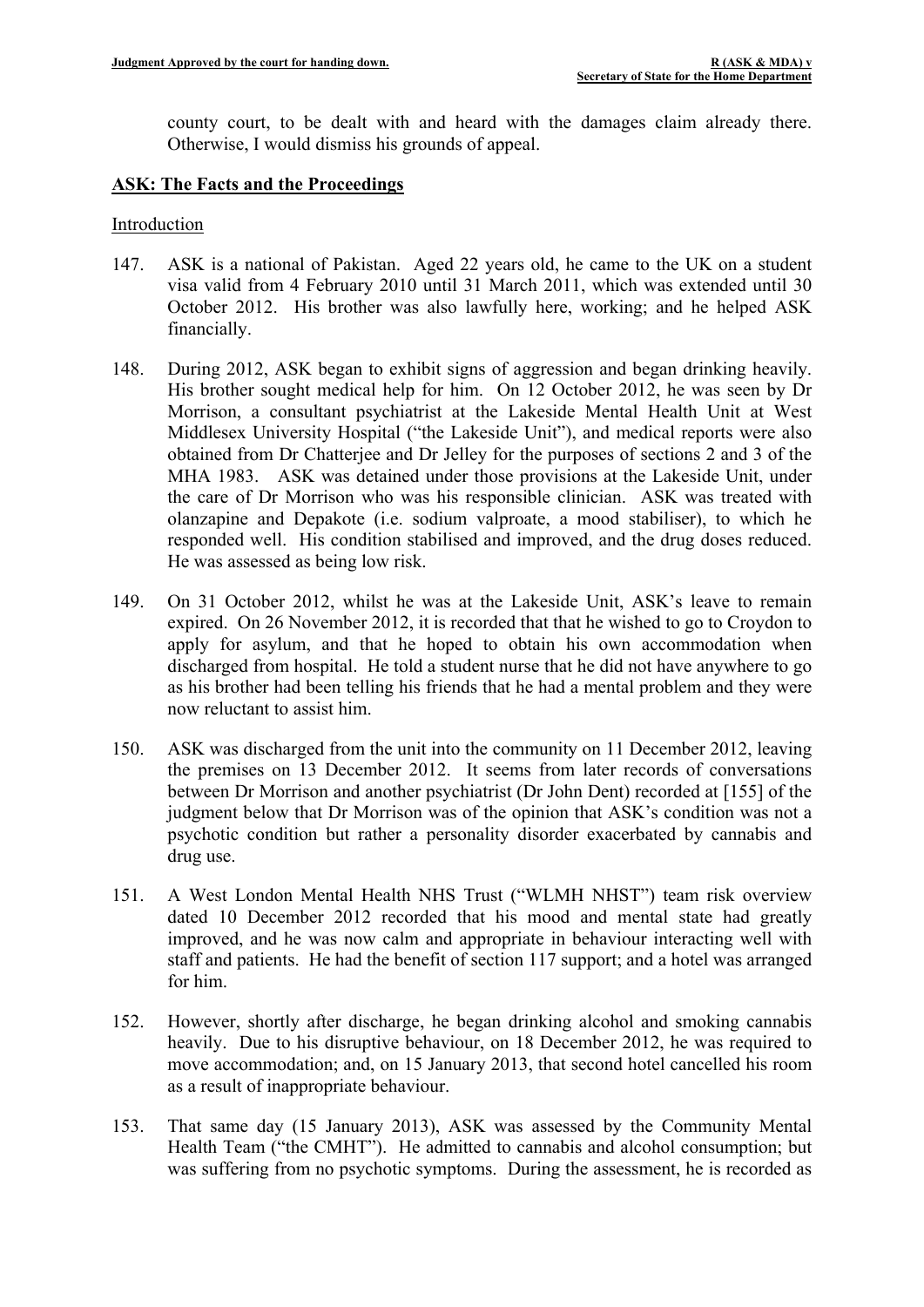maintaining good eye contact and appearing relaxed. His speech was spontaneous and normal in form and content. His mood appeared objectively euthymic, smiling at times. He was still on medication, which he had with him. He was advised to see his GP for further prescriptions. He was provided with accommodation for the night, and advised that he needed to approach the National Asylum Support Service ("NASS") for his visa application, and support for accommodation and sustenance. He was told to come back to the CMHT base the following day, and they would assist him to access these services.

154. He did return the following day (16 January 2013), the CMHT described him as wellgroomed and with a change of clothes; but he was argumentative, making demands for money and provision of "relaxation". He refused to accept the advice given to him that he should contact NASS for support.

Period 1: 17 to 31 January 2013

- 155. The following day (17 January 2013), ASK once again visited the CMHT base, where he was again given advice and support on his immigration status and welfare. He was seen by a doctor and a social worker, who clearly considered him not to be psychotic; and was discharged under section 117. As I have described (see paragraph 29(ii) above), a patient is only discharged under section 117 when doctors and social services consider he no longer requires support to reduce the risk of a deterioration of the person's mental condition
- 156. ASK was unhappy about this turn of events: he kept going into the reception area at the base saying that he would not leave the building until his demands were met. The police were called, and attended with an immigration officer. ASK left with the police, and was detained by them.
- 157. As he was an unlawful overstayer, the following day (18 January 2013), the Secretary of State (Home Office Immigration Enforcement) took over his detention and ASK was moved to Colnbrook IRC where there were in-patient facilities and psychiatric services including access to a consultant psychiatrist. A 24 hour review was scheduled. Documentary records from this period indicate that the Home Office was aware that ASK had, hitherto, been an in-patient at the Lakeside Unit. The documents recorded that he was presently under the supervision of his GP and that he may also have alcohol problems. They also recorded the medication administered to him at the police station. It seems that ASK's previous medical records were obtained reasonably swiftly.
- 158. On 19 January 2013, Dr Javaid Sultan (a consultant psychiatrist at Colnbrook) saw ASK. He made a diagnosis of possible schizoaffective disorder. However, he noted that ASK was casually dressed, cooperative and denied any suicidal ideation. There was no evidence of florid psychosis. Dr Sultan was of the view that even if ASK was schizoaffective, he was in remission. He considered ASK was both fit for detention and fit to fly.
- 159. On 20 January 2013, the Appellant was transferred to Morton Hall, an IRC without a psychiatric medical facility. However, within 24 hours, his behaviour there soon gave rise to concern, and a return to Colnbrook was recommended on 21 January. That day, a detention review was conducted, and the recent history of his mental condition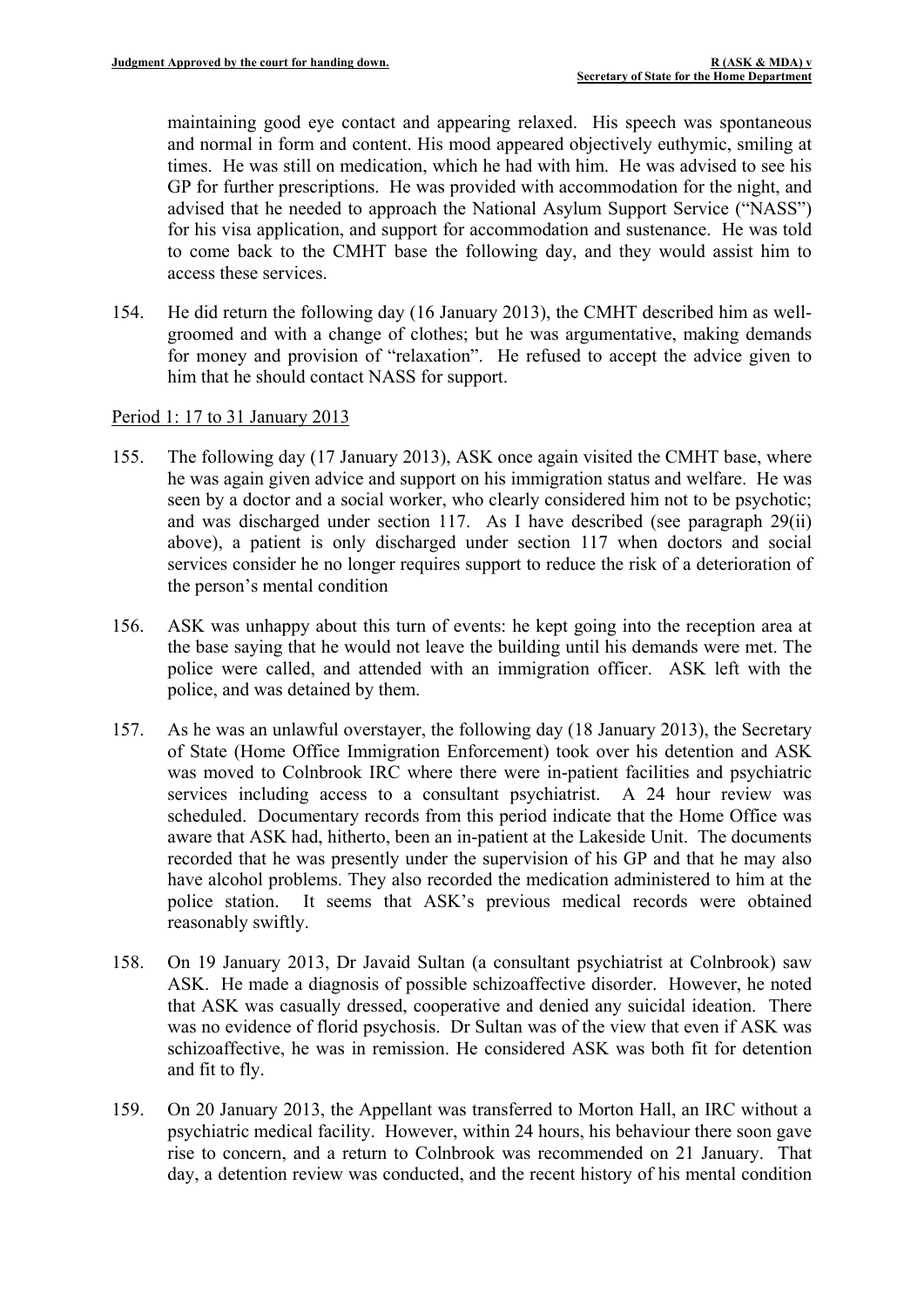was recorded. In the meantime, steps were in train to effect ASK's removal. Documentation had been submitted to the Pakistani High Commission to obtain an Emergency Travel Document ("ETD"). It was, however, recorded in the review record that there was a need to consult healthcare about removal. On 25 January, removal directions were set for 12 February 2013.

- 160. ASK returned to Colnbrook IRC on 26 January 2013. He was disruptive, and he was transferred to the medical health unit within the IRC to be better assessed and treated.
- 161. There is a handwritten note by one of the case workers at the IRC dated 31 January 2013, expressing concern that there was no up-to-date fitness for detention or fitness to fly report, the most recent being that of Dr Sultan on 19 January; although the note also records that the CID notes on 27 January did not indicate that ASK was unfit to be detained or to fly. A request for a further assessment was made, and it was said that, if he was not fit to fly, then the matter should be referred to the UK Border Agency Operational Support and Certification Unit for review. The note also says:

"If subject suffering from mental health issues he needs to be released to care of independent responsible adult".

162. A formal detention review case worker record dated 31 January 2013 recorded the following:

> "[ASK's] treatment for schizophrenia is ongoing. His health was reviewed on 27/01/[13], by a doctor who stated that his mental illness had stabilised. However when he was transferred back to the detained population, his mental illness began to deteriorate again and he was subsequently transferred back to healthcare medical hold. Bearing in mind, [ASK's] severe mental illness and the likelihood he may not be well enough to attend his [face-to-face] interview on 06/02/[13]). I recommend release to afford him the opportunity to get the vital treatment and family support he requires. We will be able to remove [ASK] on a further date. Next charter is on 15/02/13."

## Period 2: 31 January to 13 April 2013

- 163. By the 19-day review on 5 February 2013, a change for the better in ASK's condition is reported. It is recorded that ASK was fit to be detained and that a fit to fly request had been sent to Colnbrook IRC for their urgent attention. On 7 February 2013, a detention review report recorded that ASK's condition had been managed in detention and that "there is no reason to believe than it cannot be". That day, ASK was interviewed by the Pakistani High Commission, and the contemporaneous notes recorded that a decision confirming nationality was expected imminently. An ETD for ASK was in fact issued by the High Commission on 25 February 2013.
- 164. Dr Sultan reviewed the case on 9 February 2013. He recorded a diagnosis of schizophrenia; and the fact that ASK was presenting with an agitated mood and expansive/grandiose ideation and some suspiciousness and paranoia. However, he was compliant with his medication, and in Dr Sultan's opinion he remained fit for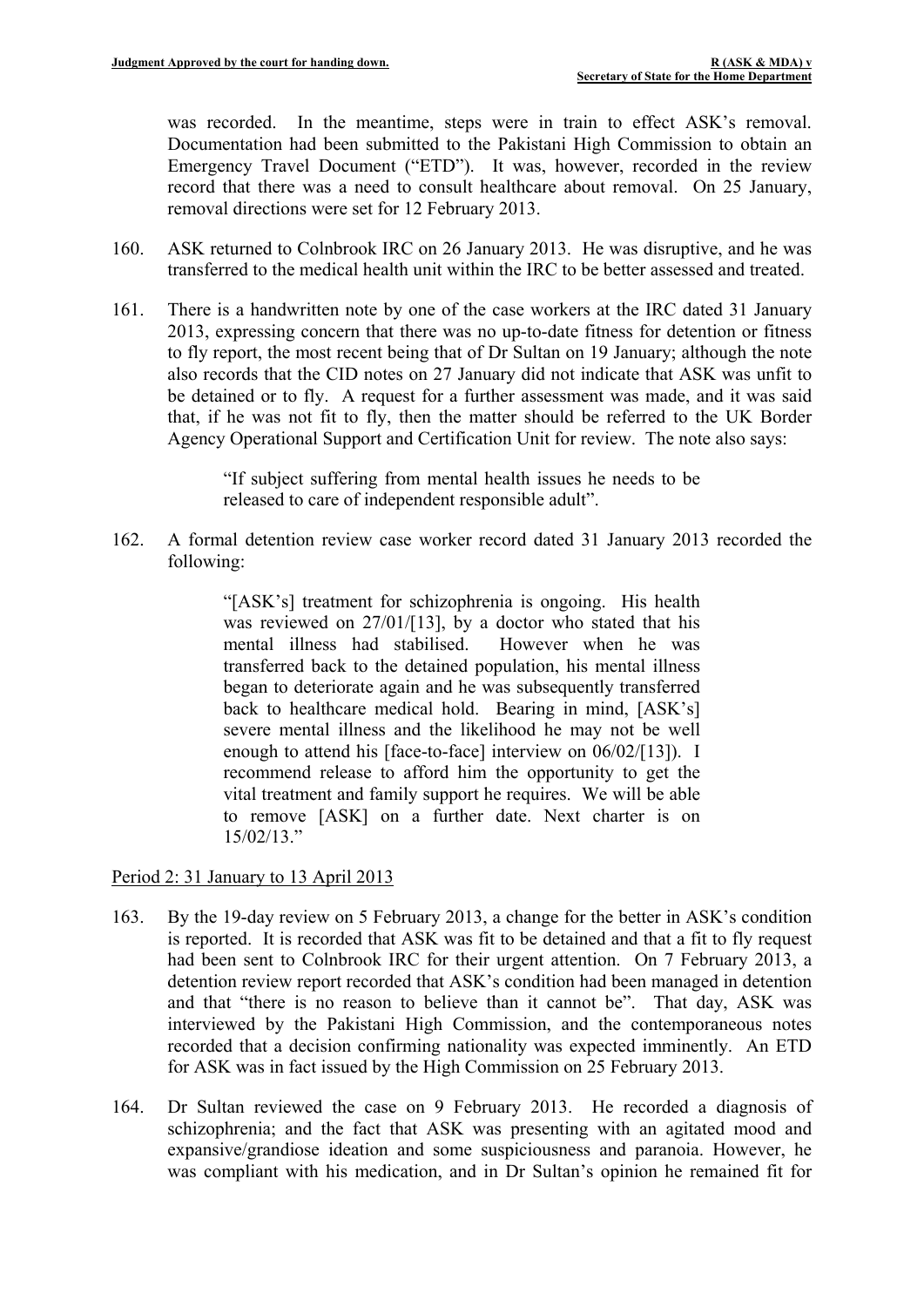detention as he was accepting his medication – although not fit to fly "as further progress needs to be monitored by regular in-put by healthcare team". He said he would review him again in two weeks. As a result of this review, the removal directions set for 12 February 2013 were cancelled.

- 165. On 20 February 2013, ASK was transferred to the healthcare in-patient unit at Colnbrook. Dr Sultan reviewed ASK on 23 February 2013, when he continued to exhibit signs of schizoaffective disorder, but that he was gradually improving. He remained fit for detention, but he was still unfit to fly.
- 166. It is clear from the record of the 49-day review on 7 March 2013 that the case worker considered further detention in line with Chapter 55 of the EIG, to which express reference is made. Detention was maintained pending a further report from Dr Sultan. It seems also to have generated a number of questions for Dr Sultan, as to how long ASK had stopped his medication, whether he would be fit to fly with escorts on the next flight on 26 March 2013, whether he was fit for continued detention and, if not, when he would be fit to fly. Removal directions were said to be "very" imminent.
- 167. Dr Sultan responded to the queries on 9 March 2013. He said that ASK was "partially compliant" with his medication: he was refusing to take olanzapine, but was taking (and had agreed to take higher doses of) Depakote. He remained thought-disordered with flight of ideas, but there had been a "very gradual improvement of his symptoms". Dr Sultan said that ASK was fit for detention but "not fit to fly at present". He said he would review him again in two weeks.
- 168. The 56-day review on 14 March 2013 maintained ASK's detention. The 70-day review on 28 March 2013 resulted in a lengthy (four-page) minute. At paragraph 4, it said that ASK's health appeared to have deteriorated in detention because he was refusing to take his medication. The history of the "partial compliance" with regard to taking medication is recorded in line with Dr Sultan's notes. It is also recorded that ASK on occasion had refused fluid or foods; but that was not, at that stage, considered to be a material problem. The caseworker assessed ASK expressly against the criteria for the application of Chapter 55.10 of the EIG, as follows:

"11. It would appear that the subject's constellation of symptoms is attributable to his failure to adhere to his medication regimen. There is no suggestion that this is being caused primarily by his detention (i.e. that the very fact of detention is influencing his failure to comply).

12. It is debatable whether the subject's symptoms as detailed in Dr Sultan's report on 9 March 2013 engaged the policy but even assuming that it does it is clear that the steps which have been taken by healthcare (close monitoring, varying medication and access to a psychiatrist) and the consequence, albeit gradual, improvement clearly demonstrate that the subject's illness is being satisfactorily managed in detention. The healthcare team still believe that he is fit to be detained.

13…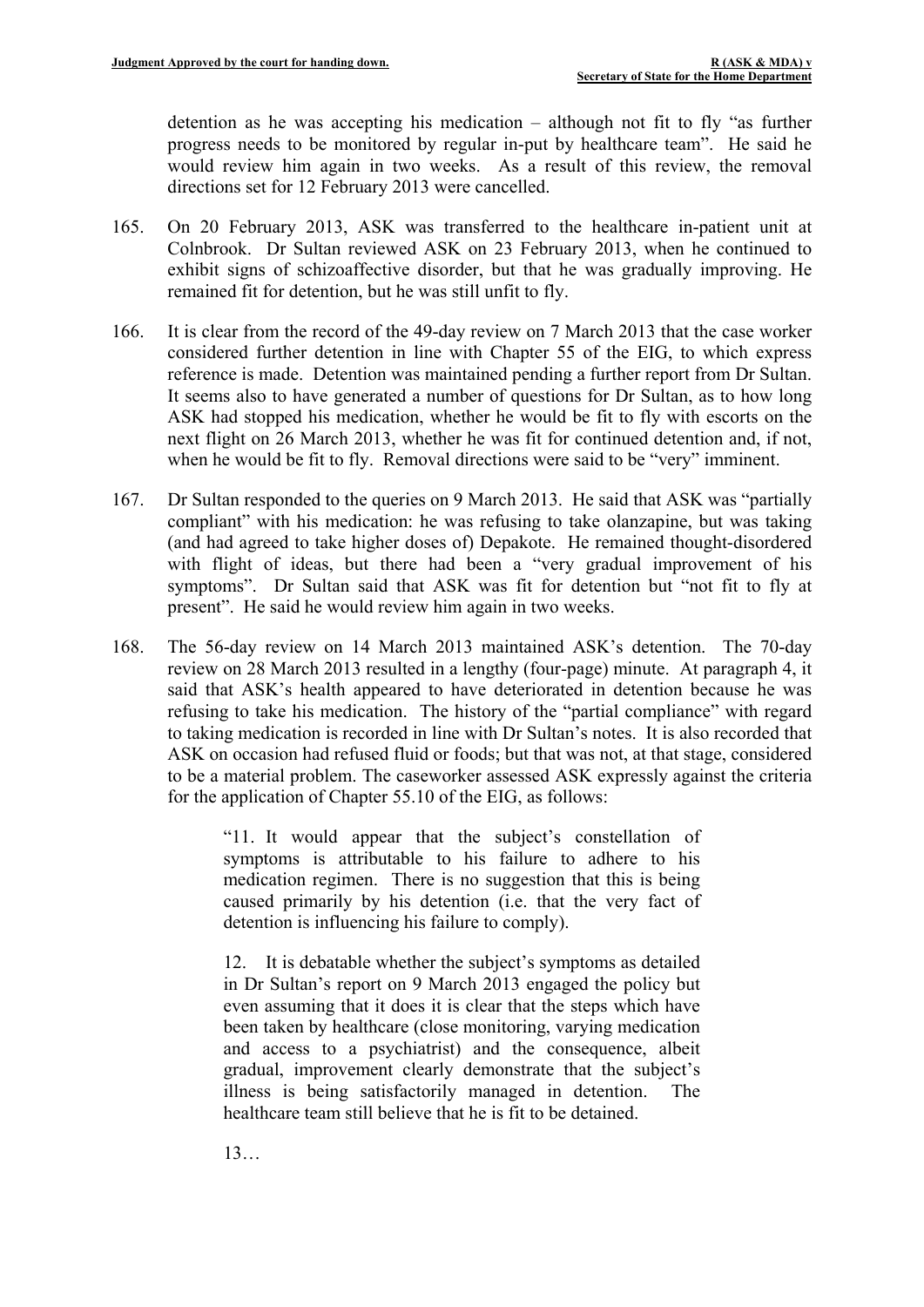14. I accept that there is a presumption in favour of release but I do not see anything in the evidence before me which suggests that [ASK] would comply with any conditions attached to temporary admission or bail. His medical history clearly gives rise to a very strong suspicion that he would not be able to comply."

- 169. Subject to a declaration of fitness to fly, there were no barriers to removal. The caseworker recommended consideration of removal on the next charter flight or on a scheduled flight with medical escorts; with continued liaison with the healthcare team in the meantime with a request for a further report from Dr Sultan.
- 170. Dr Sultan reviewed ASK again on 13 April 2013. ASK had declined. After referring to the established diagnosis of schizoaffective disorder, Dr Sultan said:

"He recovered gradually from his psychotic symptoms for a short while but on seeing him today, he is exhibiting relapse of psychotic illness, e.g. paranoia, formal thought-disorder and flight of ideas, pressure of speech and grandiosity.

In my opinion after seeing him today he is not fit for detention and should be admitted in a Psychiatric Hospital for further assessment and treatment. He is non-compliant with oral medication and would benefit from Depot Injection – Not fit to fly."

Period 3: 13 April to 18 July 2013

171. On 17 April 2013, ASK sent a written request for information to the Immigration Office at the IRC:

> "I would like to meet Immigration to discuss the current situation of my case. I would like to know why I have been detained, so that I can forward my case to my solicitor. I would be grateful if you could book an appointment ASAP. Many thanks."

172. A written response was sent on 19 April 2013, to the effect that ASK had been detained because he was an overstayer:

> "However, due to your medical issues, detention is to be maintained for the interim period. Once you have been treated, you will be removed from the United Kingdom."

173. A referral was made on 24 April 2013 by Dr Sultan to the Colne Ward of the Riverside Centre for Mental Health, which is part of Hillingdon Hospital ("the Colne Ward"). The Colne Ward was the psychiatric intensive care unit to which section 48 transfers were usually made from Colnbrook IRC. In the Psychiatric Intensive Care Unit ("PICU") Referral Form, he made it clear that the referral was under section 48 of the MHA 1983, and indicated that release into the community was in practice not an option given (i) that the behavioural difficulties which accompanied his condition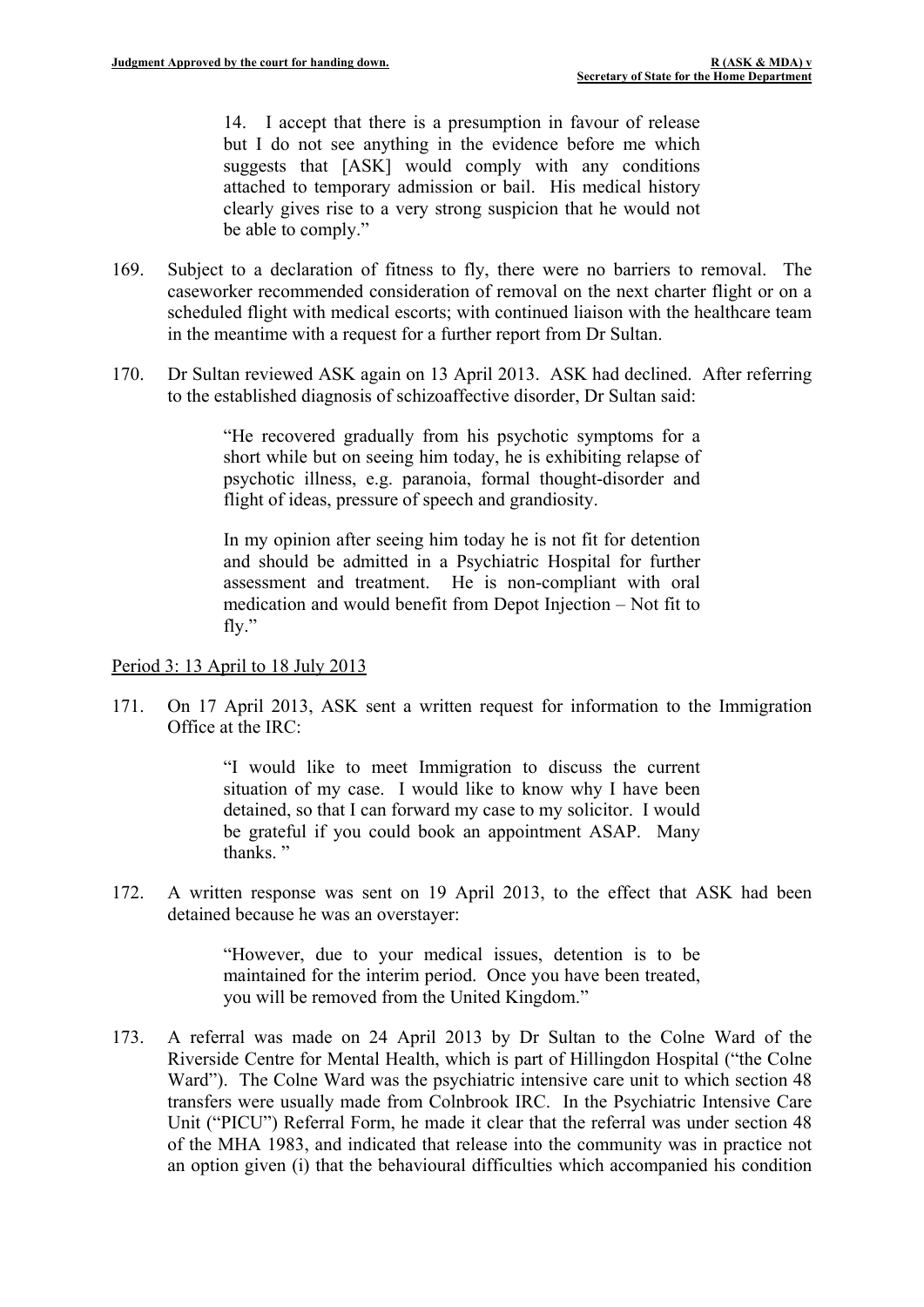would put ASK and/or others at risk and which could not be assessed or safely treated in an open acute ward and a significant risk of aggression due to serious mental disorder, and (ii) the risk of "absconding with associated serious risk of suicide, homicide or vulnerable (e.g. due to sexual dis-inhibition or over-activity) in the context of a serious mental disorder". He emphasised the importance of admitting ASK "within the next 24-48 hrs". As Green J observed (in [114] of his judgment), it is clear that Dr Sultan, at least, was of the view that there was no realistic prospect of release into the community; but that he ought to be transferred promptly to hospital.

- 174. A UKBA Minute Sheet dated 25 April 2013 records that a caseworker had made enquiries as to the likely timescale for transfer to hospital under the MHA 1983; and as to whether his symptoms could be managed in the interim in the IRC. He addressed Chapter 55.10 of the EIG, and noted that in cases such as this detention could only be maintained in "very exceptional circumstances" (thus implicitly accepting that the applicability criteria for that policy were met, i.e. ASK was suffering from a serious mental illness which could not be satisfactorily managed within detention: see paragraph 46 above); but that the guidance recognised that in exceptional circumstances it could be necessary for detention at a removal centre or prison to continue while individuals were waiting to be assessed or were awaiting transfer under the MHA 1983. The caseworker considered that the present case was an exceptional case falling within the scope of Chapter 55.10.
- 175. On 8 May 2013, ASK was seen by Dr Musah of the Colne Ward. Dr Musah was also of the opinion that ASK needed an urgent medical bed; but the Colne Ward had no beds immediately available. Arrangements were therefore made for the currently responsible clinicians to contact the WLMH NHST who were responsible for arranging admission to hospital under section 48. They indicated that they would immediately pursue this with the Lakeside Unit.
- 176. On 11 May 2013, Dr Sultan completed the formal medical report for section 48. In it he recorded that ASK's symptoms were fluctuating and he had had a relapse of symptoms due to poor compliance and limitations on offering psychological interventions in detention. He said that there had been "very poor response to treatment plan at IRC", and the need for monitoring and assessment in a psychiatric ward although admission to a high level secure hospital was not required. He said: "Patient lacks capacity and has very limited insight". On 12 May 2013, a second report was completed by a Dr Abu-Sufian Jabbar, who I understand to be another psychiatrist associated with Colnbrook IRC. He confirmed the general state of ASK, and he too considered he lacked capacity and insight.
- 177. On 15 May 2013, however, during lengthy discussion between the clinicians at the IRC and Dr Morrison, as consultant psychiatrist at the Lakeside Unit, Dr Morrison declined to accept ASK as a patient. It is recorded that this was because ASK had been a patient and had been discharged in January 2013: but perhaps the more potent reason is given in a case note by Dr Morrison on 29 May 2013 after a review. He recorded that ASK was displaying no signs of psychosis or any other serious mental disorder, and he did not believe he required transfer to an acute psychiatric ward such as the Lakeside Unit provided. There therefore emerged a strong clinical disagreement between the clinicians at the IRC and those at the Lakeside Unit (where the WLNH NHST, the body responsible for his placement, wished to place ASK) as to whether a transfer out if the IRC to hospital was necessary or appropriate .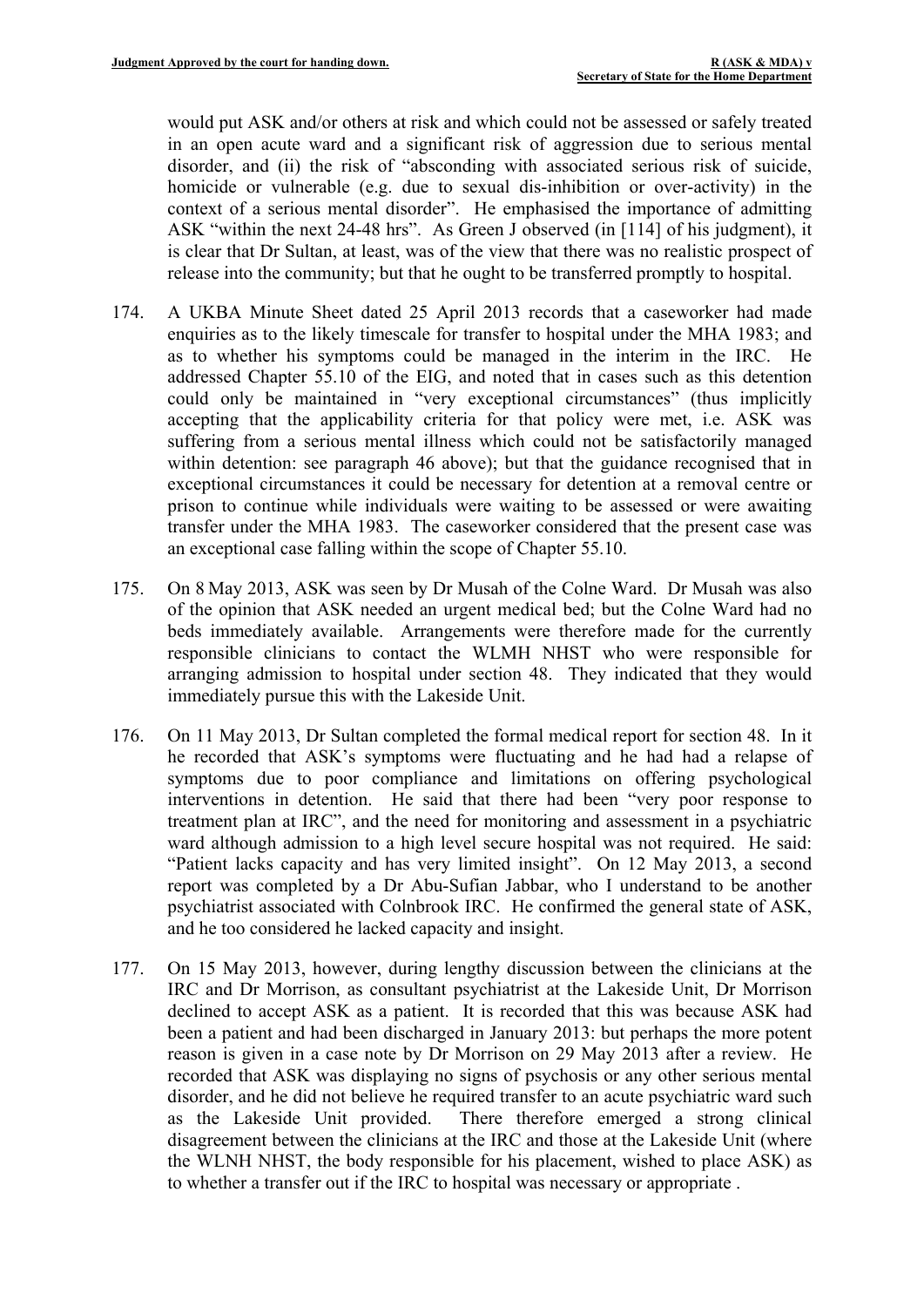- 178. On 20 May 2013 a further detention review was conducted. That recorded that, during the week leading up to the review, ASK had been stable and had been taking his medication. It indicates that his symptoms were manageable in the relatively short-term until a hospital place was found. It also records that, if he became manic then the healthcare team "might not be able to control [his symptoms]"; and, if this happened, then ASK would be found an acute bed, i.e. a bed on the equivalent of an "accident and emergency" admission. It was accepted that the administration of antipsychotic injections could only occur in hospital i.e. not in the IRC. The review specifically considered the application of Chapter 55.10 of the EIG; and concluded that, in the exceptional circumstances of the case and having been assured by healthcare staff that he was currently complying with his medication and his condition was manageable, detention should be continued.
- 179. On 22 May 2013, healthcare staff at Colnbrook IRC sought the assistance of Medical Justice, a charity established to provide independent medical and legal advice and representation to those detained in IRCs which receives about 1,000 referrals per year. The assistance sought was in respect of securing the ASK's admission to a suitable psychiatric unit. Medical Justice instructed Dr Charmian Goldwyn, another consultant psychiatrist.
- 180. Dr Goldwyn visited ASK on 26 May, and reported on 28 May 2013. She concluded that ASK was not fit to be detained, that it was imperative that he be transferred to a psychiatric unit as a matter of urgency, and that he lacked capacity to make decisions about his immigration situation or to instruct a lawyer. She identified specific benefits in a transfer, including better facilities necessary to manage aggressive behaviour and medication compliance including (if necessary) taking steps to enforce compulsory compliance. Dr Goldwyn thought that ASK might need compulsory treatment since he lacked insight into his mental illness and was currently not complying with medication offered to him in the IRC. She also thought that segregation distressed him and was likely to be causing a further deterioration of his mental health.
- 181. However, as I have already indicated, Dr Goldwyn's view was firmly contradicted the following day by Dr Morrison who concluded ASK did not require transfer to an acute psychiatric ward; and, although he would benefit from antipsychotic medication, Dr Morrison considered there was no justification to treat him against his will. On the basis of that report, Dr Khan (another of the psychiatrists at Colnbrook IRC) considered that ASK might be released into the community with the support of and supervision by the CMHT in supported hostel accommodation, where his mental health needs could be met.
- 182. On 30 May 2013, there was a further detention review. The caseworker, faced with conflicting clinical opinion, had written to the healthcare team on 23 May 2013 asking it to explain whether, in ASK's present state of health, there was any possibility that he could be released into the community if adequate and stringent safeguards were put in place. It also asked whether, if he could not be released into the community, at what point in time they would be able to effect his transfer under the MHA 1983. Leaving aside the risks that ASK posed, based on the medical evidence, three options were therefore in play, namely ASK (i) remaining in the IRC where his condition could and would be managed, (ii) being transferred to a hospital under section 48 or (iii) being released into the community on temporary admission in the hope that he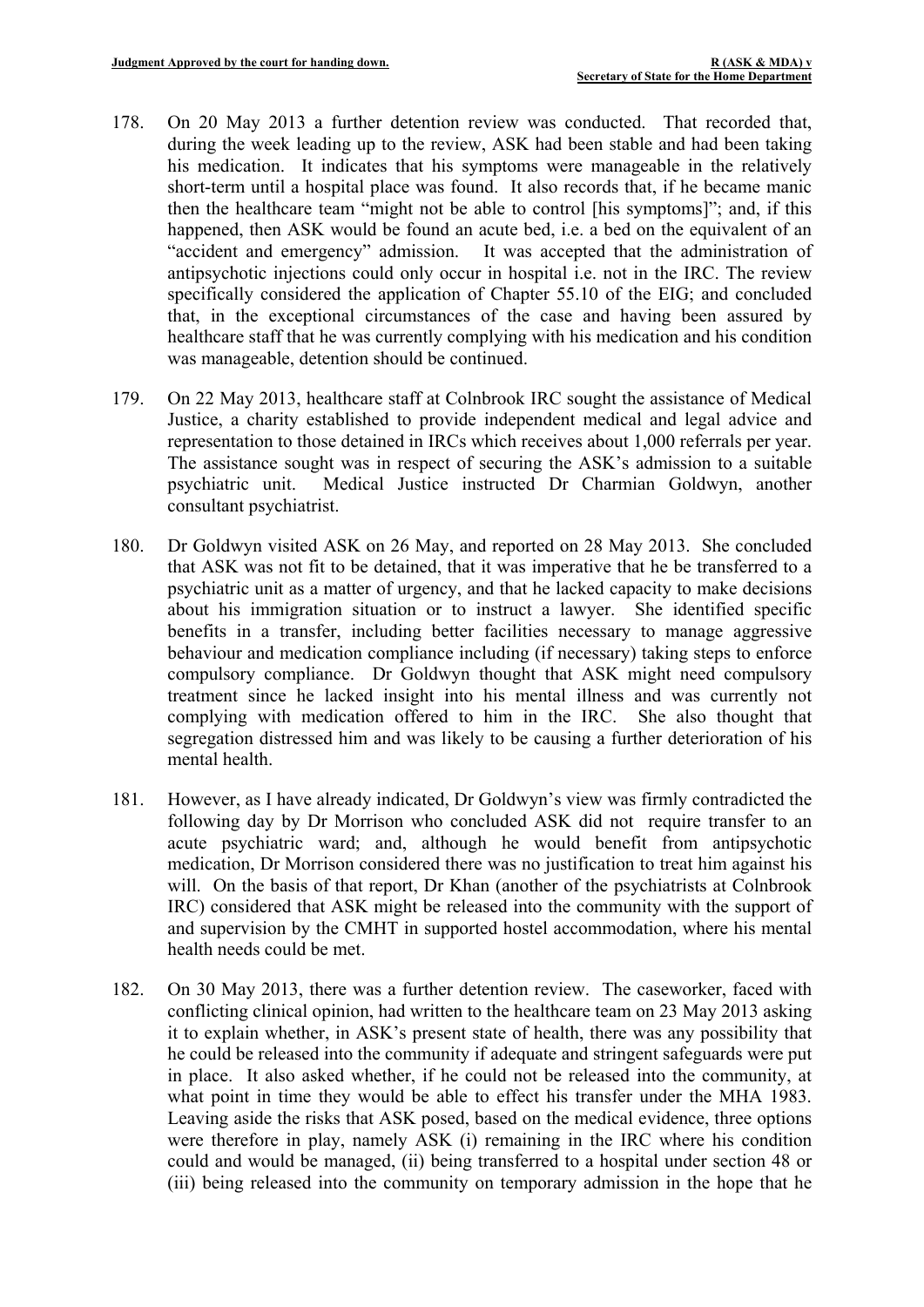would voluntarily attend a hospital and/or in due course be detained under section 2 or 3 of the MHA 1983.

- 183. The prevailing view then taken was that ASK was stable, that his condition could be managed in the IRC whilst a bed was found and that the situation needed to be monitored and, it would seem, further clinical advice received. This was reflected in the record of the 11 June 2013 detention review, which recorded that ASK was (i) currently taking his medication, and (ii) unfit to fly "but fit to be detained as his symptoms are currently manageable by the healthcare team". They sought a further opinion from Dr Khan but in the interim recommended continued detention. An email that day from a caseworker (who was still trying to find ASK a hospital placement) described ASK as "stable and calm in mood and behaviour, he is compliant with all his prescribed medications no aggressive or violent behaviour has been observed". None of that, however, sits with the opinion of ASK's solicitor who visited him that day and found him to have been "extremely unwell". She had "no doubt he lacked capacity to bring proceedings" (Second Statement of Jane Ryan dated 20 May 2015, paragraph 2.3).
- 184. On 16 June 2013, on the basis of an assessment he conducted on 1 June, Dr Khan concluded that ASK was both fit for detention *and* fit to fly. On the basis of that assessment, on 19 June 2013, the Secretary of State referred him for removal on a charter flight to Pakistan on 9 July 2013.
- 185. However, on 19 June 2013, solicitors acting for ASK (but instructed through the Official Solicitor) challenged ASK's continuing detention. On 21 June 2013, ASK signed a consent form permitting the disclosure of his medical records to the Secretary of State (which were provided on 17 July 2013).
- 186. On 22 June 2013, Dr Khan reviewed the case and found ASK to be in a very different condition from that recorded on 1 June: he was "thought-disordered, non-compliant with medication, poor insight into his illness and medication" and he "may need inpatient admission".
- 187. On 2 July 2013, the Secretary of State received a fax direct from ASK saying that he wished to return home to Pakistan. The caseworker sought advice from healthcare as to whether ASK had the mental capacity to make that decision. On 3 July 2013, the IRC healthcare team responded saying that ASK had limited insight into his mental state and that this could impair his capacity.
- 188. There were, at this stage, two issues, both clinical in nature and indeed linked. First, there was the clinical disagreement over whether ASK required transfer from the IRC to hospital for treatment. Second, the Lakeside Unit having declined him, there was the issue as to where MDA would go, if he were hospitalised.
- 189. On 3 July 2013 at the request of ASK's solicitors, NHSE contacted the Secretary of State indicating that it was prepared to assist in resolving the problem over the availability of a bed within a psychiatric unit, given that Dr Morrison indicated that the Lakeside Unit was not prepared to accept ASK.
- 190. In parallel with that initiative, in an attempt to resolve the clinical disagreement over whether ASK required transfer to a hospital, Medical Justice on behalf of ASL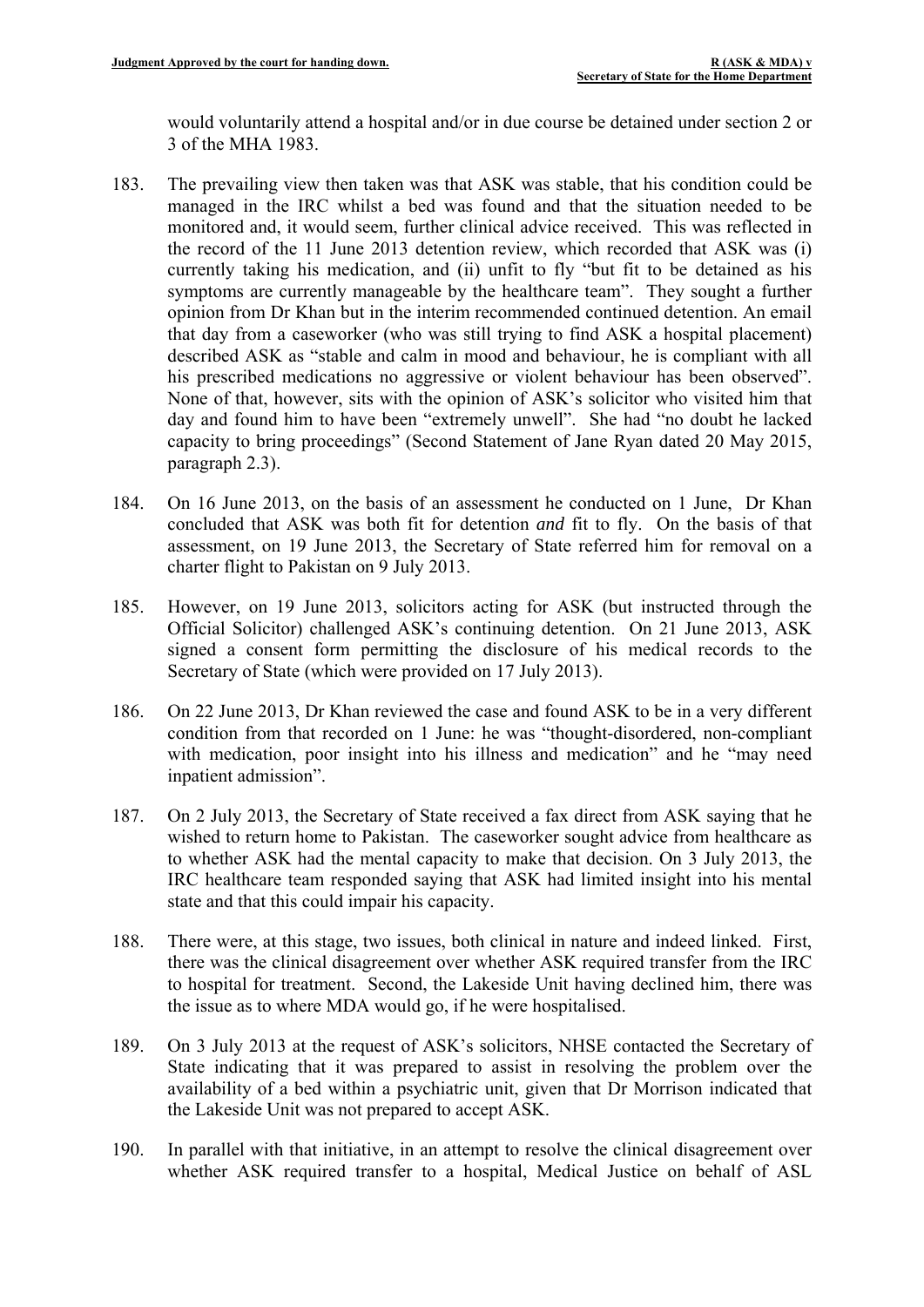instructed a further consultant psychiatrist, Dr Andrew Dossett. Having seen him on 26 June 2013, in a report dated 6 July 2013, he concluded that ASK had a severe mental illness requiring management in a psychiatric hospital. He recommended discharge into the community for an urgent mental health assessment or treatment under sections 2 and/or 3 of the MHA 1983 or transfer pursuant to section 48. He certified that, as at the date of the assessment, ASK (not then on medication) lacked the mental capacity to instruct legal representatives. He differentiated between the mental capacity of ASK when compliant with his medication regime and when noncompliant, saying (in response to Question 4 in the certificate) that ASK might regain capacity to conduct proceedings in the future if he complied with his medication.

191. As recorded by Green J (at [142] of his judgment), in paragraph 124 of his statement dated 28 October 2015, Kiran East (who, in 2103, was the Senior Executive Officer in charge of the detained casework team located in the West London Removals Hub) gave an overview of the position as at 12 July 2013, as follows:

> "The steps which were being taken by the healthcare team to transfer [ASK] to hospital were effectively halted by the medical opinion of Dr Morrison to the effect that [ASK]'s condition did not warrant transfer to hospital under section 48 of the [MHA 1983]. For a short period thereafter the option of release into the community was explored but that was not clinically recommended unless there was agreement for provision of mental health support in the community from the responsible body, which was not forthcoming. There were no barriers to removal subject to fitness to fly at the point of departure and [ASK] wished to return to his home country. However, the appropriate progression of the case had to be informed by the clinical position, which required clarification."

192. The report of Dr Dossett was provided to the Secretary of State on 16 July 2013. On 18 July 2013, the Secretary of State confirmed that no steps would be taken to remove ASK pending his transfer to hospital. From that date, he accepted that ASK should be moved from the IRC into a psychiatric ward of a hospital.

#### Period 4: 18 July to 23 September 2013

193. On 24 July 2013, Dr Chabra, a consultant psychiatrist, felt unable to assess ASK because he was psychotic, and exhibiting florid formal thought-disorder. Dr Chabra confirmed that which the Secretary of State now accepted: ASK required transfer to a psychiatric unit for treatment. On 25 July 2013, on a further detention review, it was frankly said:

> "The healthcare team cannot enforce compliance and I think it arguable that he is reaching the stage where we cannot sensibly say that he can be satisfactorily managed per the policy set out in 55.10 EIG. All current medical evidence indicates this.

> But, even if that is the case I am still satisfied that there are, in accordance with this policy, very exceptional circumstances – essentially the absence of any other viable option – why we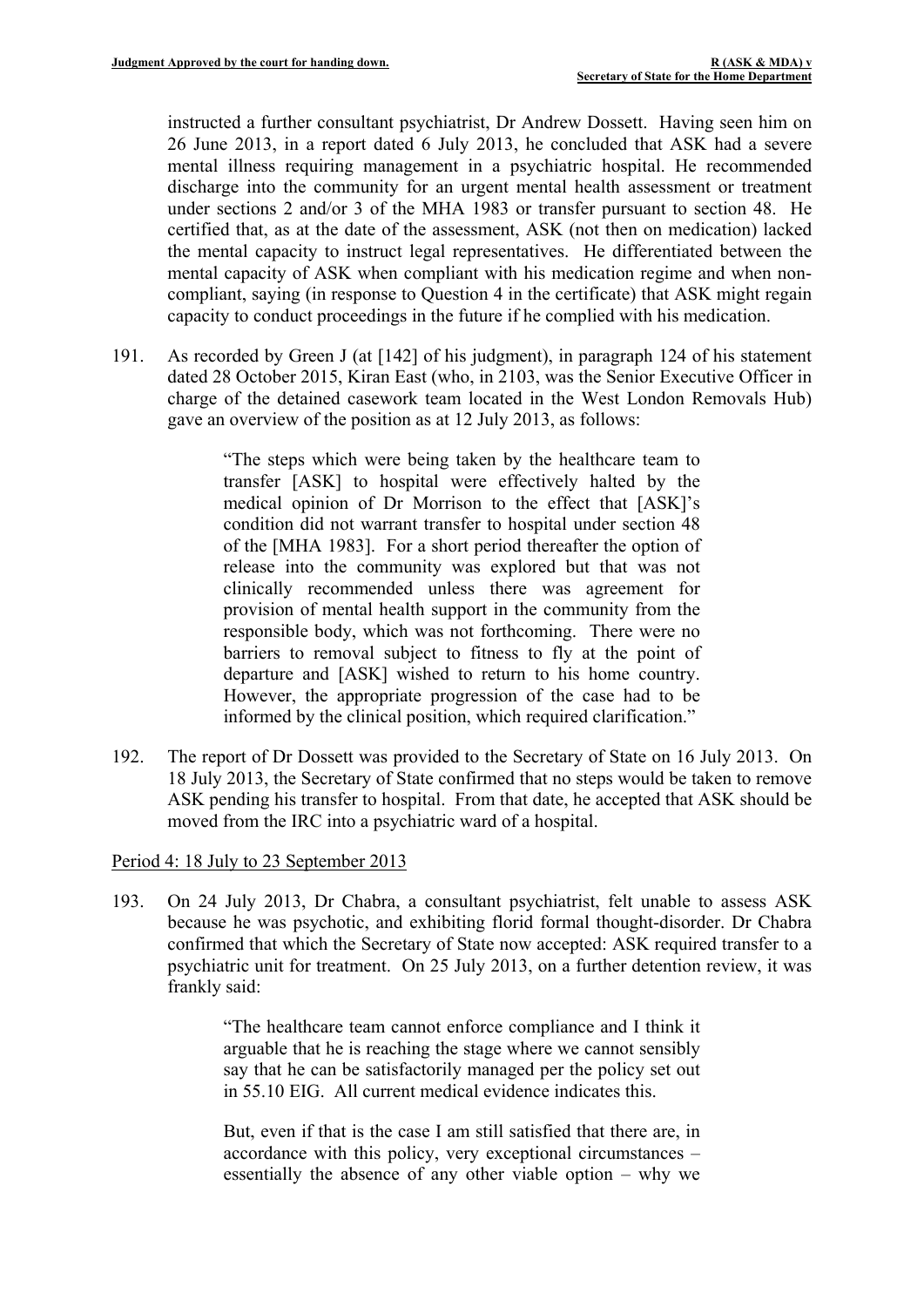must maintain detention whilst we effect his transfer to hospital in accordance with the latest medical recommendations. It seems that the psychiatric assessment on 24 July 2013 has supported the view that the subject requires inpatient treatment and it is hoped that a bed will soon be available. We will know more tomorrow. I recommend continued detention."

- 194. That day (25 July 2013), ASK acting through the Official Solicitor issued the claim for judicial review together with an application for release from detention by way of interim relief.
- 195. In the meantime, on 15 July 2013, NHSE had recommended referral of the case to the WLMH NHST for consideration of transfer to a low/medium secure unit; and, on 26 July 2013, ASK was accepted for placement by that trust. A referral was made by the PICU to the Charing Cross Hospital. On 15 August 2013, the team at the WLMH NHST held a placement meeting. ASK was assessed by that unit on 19 August 2013.
- 196. On 21 August 2013, Charing Cross Hospital indicated that it accepted that ASK was suitable for admission and it indicated that it would send an assessment team to assess ASK on 11 September 2013.
- 197. The hearing for interim relief in the claim came before Mitting J on 10 September 2013; and he directed that ASK should be released into the community on 25 September 2013 unless he had been transferred to a psychiatric hospital.
- 198. ASK was admitted to the Low Secure Services Unit at St Bernard's Hospital on 23 September 2013 under section 48.

#### Factual Postscript

- 199. However, the following day (24 September 2013), the Secretary of State granted ASK temporary admission. ASK remained at St Bernard's. From 15 November 2013, he was detained there under section 3 of the MHA 1983.
- 200. There were several reports in respect of ASK's time at St Bernard's available below. On 5 December 2013 a report was prepared by Dr Nicholas Stokes, a Consultant Clinical Psychologist at St Bernard's Hospital. During interviews ASK was polite and courteous, but suffered from flight of ideas, fluctuating thought-disorder and a preoccupation with his period in detention which limited the scope of assessment possible.
- 201. Dr Stokes concluded that when ASK was most unwell his illness was characterised by thought-disorder, paranoid and grandiose thinking, verbal aggression, and sexual disinhibition and affective symptoms. The principal remaining symptom was thoughtdisorder which had improved over the course of the admission but continued to be prominent and significantly impacted upon his communication. A cognitive assessment indicated that his performance IQ on the Weschler Adult Intelligence Scale was in the extremely low range (1st percentile) which Dr Stokes considered was likely to be significantly lower than his pre-morbid level of ability and indicated a general cognitive decline which was secondary to his mental illness. ASK appeared to have poor insight into the nature of most of his past aggression and he displayed a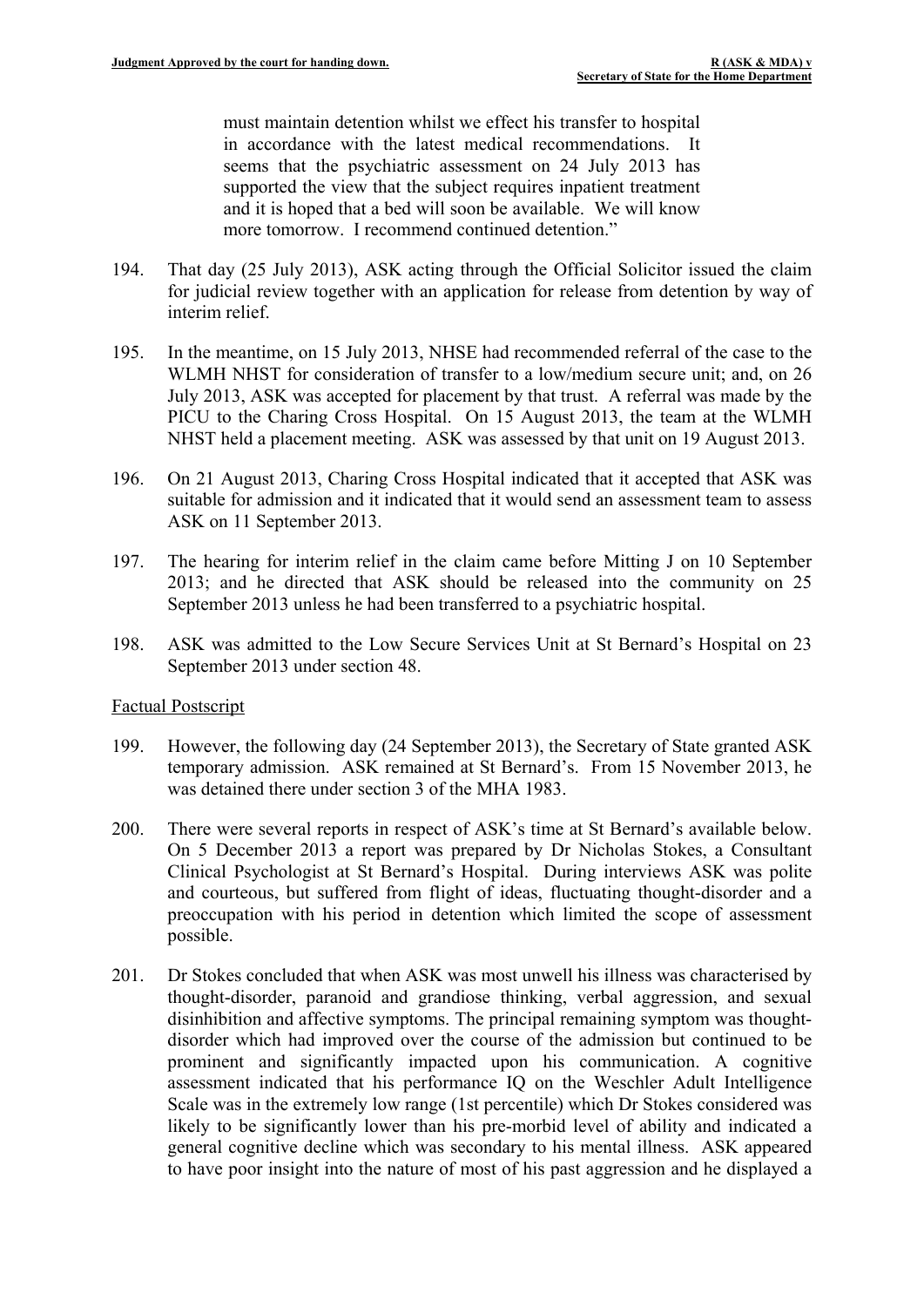tendency to deny that incidents occurred or to have an external attribution for them. However, there had been no significant incidents of aggressive behaviour during his admission, and it seemed that the previous aggressive incidents had been confined to periods when ASK was more acutely unwell.

- 202. A further report was prepared by Dr Dent dated 15 January 2014. It is recorded that ASK had shown a good response to treatment with the anti-psychotic aripiprazole and Depakote; but, nonetheless, he remained profoundly thought-disordered at times, with a tendency to ruminate over the circumstances of his admission to Lakeside Hospital in 2012.
- 203. On 19 January 2014, a Social Circumstances Report was prepared by Margaret Modeste who concluded that ASK had improved in his mental health but still suffered from a thought-disorder. She noted that ASK had a diagnosis of paranoid schizophrenia but was presently stable and compliant with his treatment plan.
- 204. On 23 January 2014, the First-tier Tribunal (Mental Health Chamber) sitting at St Bernard's Hospital concluded that ASK could be discharged. The tribunal accepted that the patient currently suffered from a mental disorder (psychotic illness) of a nature, but not of a degree warranting detention. The tribunal was concerned that the patient's health would deteriorate upon discharge into the community, but ASK confirmed that he was prepared to remain informally as an in-patient and to cooperate with the clinical team. Discharge was deferred for one week to enable arrangements to be made for transfer to an appropriate unit for informal inpatient treatment followed by appropriate aftercare arrangements being put into place pursuant to section 117 of the MHA 1983. He was duly conditionally discharged on 30 January 2014.
- 205. However, on 23 February 2014, ASK was re-admitted to hospital under section 3 of the MHS 1983 having suffered a relapse in the community, triggered by alcohol and drug consumption. Various reports show that he remained very unwell. He was not taking his medication – which was still not compulsorily administered. It is recorded that ASK was "adamant" that he wished to return to Pakistan. He did not trust his solicitor, he was suspicious, lacked insight and adamantly denied the possibility of mental disorder. He also firmly rejected the need for medication. A memo dated 5 June 2014 stated:

"... it seems that [ASK] wants to be transferred back to the [IRC] because he thinks he will get deported back to Pakistan much faster from there rather than from the ward. Dr Maier explained to him that if he were in his situation, he would prefer to stay on the ward as the conditions in the detention centre can be difficult. Care plan: (1) Staff to assist him in getting additional clothing. (2) Dr Maier will contact his solicitor to explore options of transferring him back to detention centre and/or Pakistan. (3) Team will liaise with his SW regarding the above. (4) Team to contact Pakistani embassy regarding necessary passport/travel documents. (5) Explore available options for therapeutic activities while he remains on the ward. (6) Continue to encourage him to comply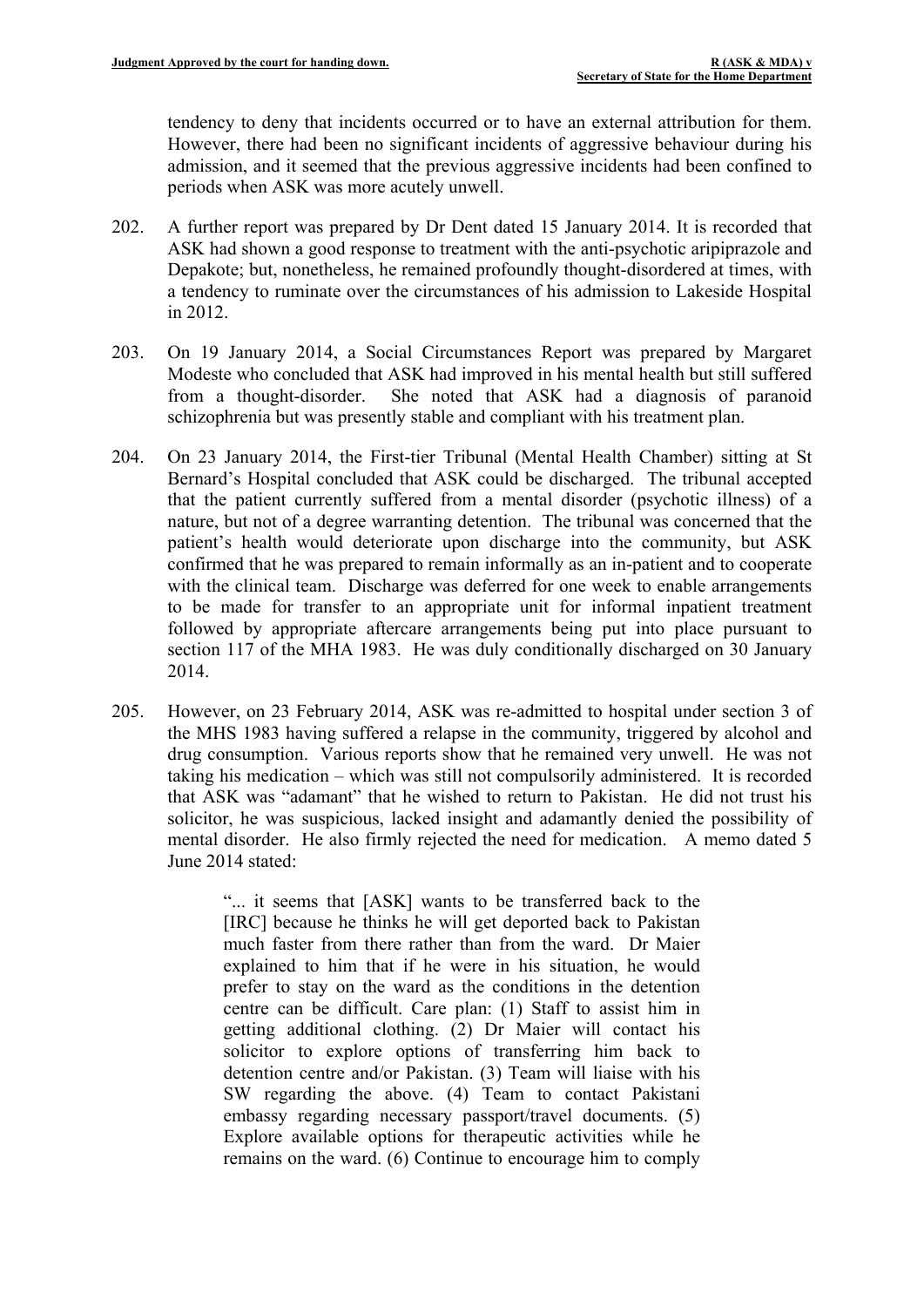with his medication and refrain from cannabis use. (7) Continue to monitor mental state."

- 206. A record dated 30 June 2014 entered by Dr Maier, a consultant psychiatrist, recorded that ASK's brother expressed the view that his "best interests would not be served by returning to Pakistan". It is stated that the brother explained that there was mental illness on both sides of the paternal family and that the brother wished ASK to remain in hospital and not be returned to the IRC and/or removed to Pakistan.
- 207. A note of 29 July 2014 recorded that ASK had refused to accept medication for several weeks. He had become challenging and intimidating. The refusal to take medication is also recorded on 13 August 2014. However, an entry dated 26 August 2014 recorded that ASK had experienced a settled week. Dr Kamal concluded that he seemed better, and the plan was to transfer him to Mott House with eventual removal to Pakistan.
- 208. On 23 September 2016, ASK was conditionally discharged.
- 209. However, on 2 October 2016, he was arrested for indecent exposure and assault, and was remanded in custody where he stayed until 5 May 2017 when he was convicted and given an absolute discharge. From May 2017, he has received assistance from the London Borough of Hounslow under the Care Act 2014 and community mental health support.
- 210. He applied for further leave to remain, which the Secretary of State refused on 18 April 2018. His appeal to the First-tier Tribunal (Immigration and Asylum Chamber) is listed for hearing on 13 August 2019.

## **The Grounds of Appeal**

#### Introduction

211. I set out the grounds of appeal upon which Ms Harrison relies above (paragraph 9). She relies upon particular grounds for each of the four periods she identified, together with some grounds which apply throughout the whole period of detention or at least for overlapping periods of it. As Ms Harrison did in her submissions, I will deal first with the grounds specific to the particular periods; and then turn to the more general grounds.

## Period 1: 17 to 31 January 2013

212. Although for the period to 13 April 2013, Ms Harrison relied mainly upon the submission that the Secretary of State misapplied his own policy, for the period from 17 to 31 January 2013, she contends that he failed to consider that policy at all; and, if he had done so and applied it properly, ASK would never have been detained. In support of that submission, she relied upon the fact that, until the handwritten note and detention review record of 31 January 2013 (quoted at paragraph 162 above), there is no reference in any of the documents to either Chapter 55.10 of the EIG, or any of its terms or criteria, or of the possibility of ASK's mental condition being such that he might need to be released. There is no evidence of the Secretary of State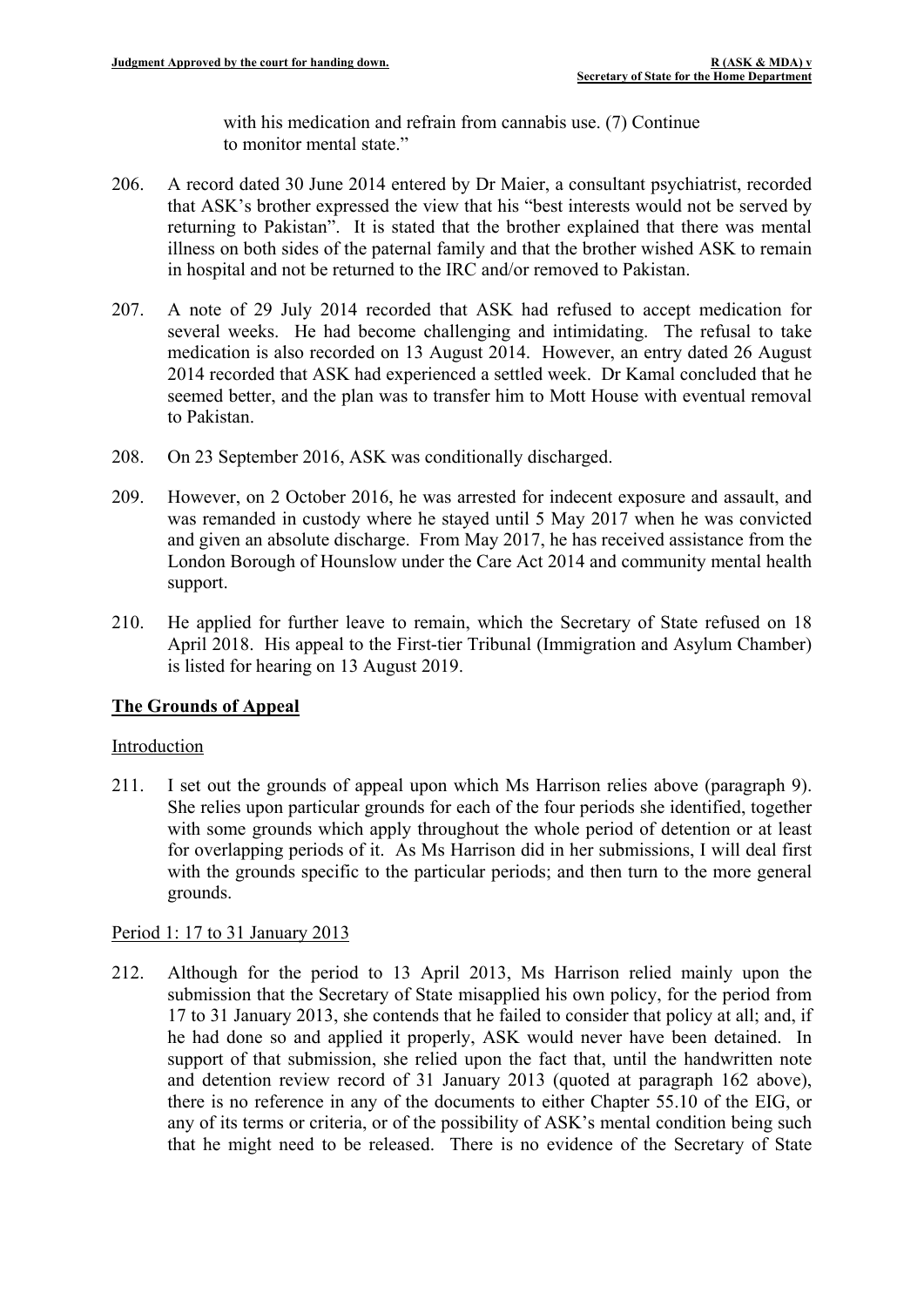considering the policy or the issues it raises until that date. In not considering his own relevant policy, he erred in law.

- 213. However, I am unpersuaded. ASK's leave to remain expired on 30 October 2012. At [169] of his judgment, Green J concluded that, as at 17 January 2013, ASK "was an obvious candidate for removal but also presented as a risk of absconding given that he had no address to be contacted at and was unwilling to engage with immigration services"; so that "the immigration authorities had a *prima facie* right to detain him in an IRC subject only to the issue of his mental health". As Ms Harrison frankly accepted, those were findings properly open to the judge. In relation to risk of absconding (which "is of critical and paramount importance in the assessment of the lawfulness of the detention" (see Fardous at [44], quoted at paragraph 45(ii) above), that did not materially change over the period of his detention. Again, Ms Harrison does not suggest otherwise.
- 214. Green J dealt with the medical position as at 17 January 2013, in considerable detail and with care, at [168] onwards in his judgment. It was clear that those who assessed him as the time were in touch with the Lakeside Unit, and were aware that he had a recent history of mental health problems and that he had recently been discharged from the hospital and then discharged under section 117 (see [177]): discharge under section 117 can only take place when both clinicians and social services are satisfied that the patient concerned is no longer in need of such services (see paragraph 29(ii)). As Green J properly said (at [171]), the clinical view at the time (e.g. that of Dr Sultan on 19 January 2013: see paragraph 158 above) was that, although ASK was suffering from mental health problems, they could be managed in detention and did not warrant immediate transfer to hospital: and, therefore, Chapter 55.10 of the EIG was not applicable (see paragraph 47 above). That clinical view was a perfectly reasonable one, and appears to have been unanimous during the whole of this period; and it was clearly reasonable for the Secretary of State to adopt it.
- 215. ASK's initial detention was therefore not unlawful on this ground; and nothing occurred before 31 January 2013 to change that position. His short-lived transfer to Morton Hall IRC clearly did not do so: that IRC did not have the same medical facilities as Colnbrook and, when it seemed that his symptoms could not be controlled at Morton Hall, he was quickly transferred back. There was no evidence then that his condition would not be managed at Colnbrook IRC.

## Period 2: 31 January to 13 April 2013

- 216. Ms Harrison accepted that, from 31 January 2013, the Secretary of State had in mind and purported to apply his policy as set out in Chapter 55.10; but, she submitted, he misunderstood and misapplied that policy in two respects.
- 217. First, he proceeded on the basis that an illness that can be "satisfactorily managed within detention" is the antithesis of an illness that requires hospitalisation, so that an individual with a mental illness can lawfully be detained so long as he does not require treatment in hospital. Green J agreed with that interpretation. Ms Harrison submitted that he was wrong to do so: he fell into the same error as the error into which Sales J (as he then was) fell in Das (see the judgment of this court in Das at [60]).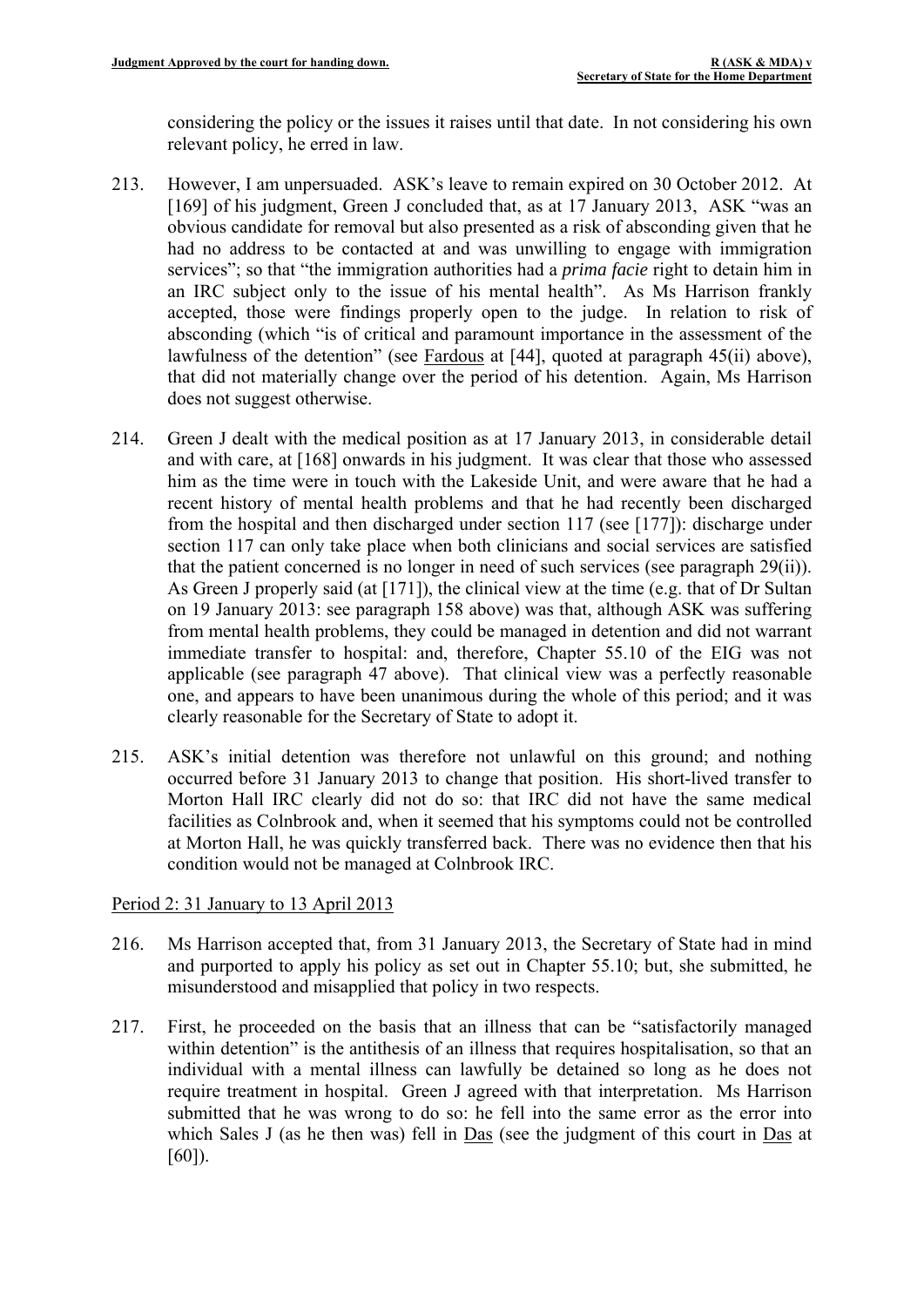- 218. However, I do not find this ground to be sound, for these reasons.
	- i) As Sir James Eadie forcefully pointed out, the passage of Das at [60] upon which Ms Harrison relies gives no real support to her submissions. It concerned with "what constitutes a serious mental illness" (see [60]), i.e. the meaning and scope of "serious mental illness". Sales J had equated it with an illness which requires in-patient treatment in hospital or liability to being made subject to section 3 of the MHA 1983 or a risk that detention will reduce the detainee to such a state. It did not concern the scope of the policy, i.e. what falls within the scope of "serious mental illness *which cannot be satisfactorily managed within detention*" (emphasis added).
	- ii) If mental illness can be as well managed in detention as elsewhere, then it seems to me that that will necessarily mean that it can be "satisfactorily managed within detention".
	- iii) However, it may be that, in the phrase used by Dyson LJ in  $\underline{M}$  (quoted at paragraph 59 above), the illness "will require treatment elsewhere". It may require admission to hospital; but, as Beatson LJ pointed out in Das (at [63]), some mental illnesses are exacerbated if the patient is placed in hospital; and many of those with serious mental illnesses (including schizophrenia) not only can be, but are best, treated in the community.
	- iv) However, in ASK's case, in practice treatment in the community was not a realistic possibility, because of his tendency to use drugs and not to comply with his medication, e.g. in January 2014, within days of being conditionally discharged by the FtT, ASK was readmitted to hospital under section 3 of the MHA 1983 having suffered a relapse as a result of alcohol and drug consumption. That tendency was apparent from January 2013. In 2013, the generally held view was that, if ASK could not be satisfactorily managed in an IRC then he required hospitalisation. Hence the contemporaneous focus upon a hospital direction under section 48 of the MHA 1983.
	- v) In the circumstances, I do not consider either the Secretary of State or Green J erred in their focus on whether ASK's illness was such as to require hospitalisation.
- 219. Second, Ms Harrison submitted that, in any event, the Secretary of State interpreted "satisfactorily managed" too widely. A serious mental illness could not be "satisfactorily managed within detention" if it deteriorated, or if there was a risk that it would deteriorate, or if there was a treatment outside detention which might result in an improvement in the condition (see  $Q$  at [30] per Lord Wilson JSC). In ASK's case, she submitted that his illness did deteriorate, e.g. when he was sent to Morton Hall IRC (see paragraph 159 above), and when he refused to take his medication (see paragraphs 168 and 170 above); and, certainly, there was a risk of deterioration throughout this period. Furthermore, hospitalisation promised an improvement in his condition, because medication compliance would be better, by way of injection and/or forcibly administered medication if necessary.
- 220. However, again I am unpersuaded.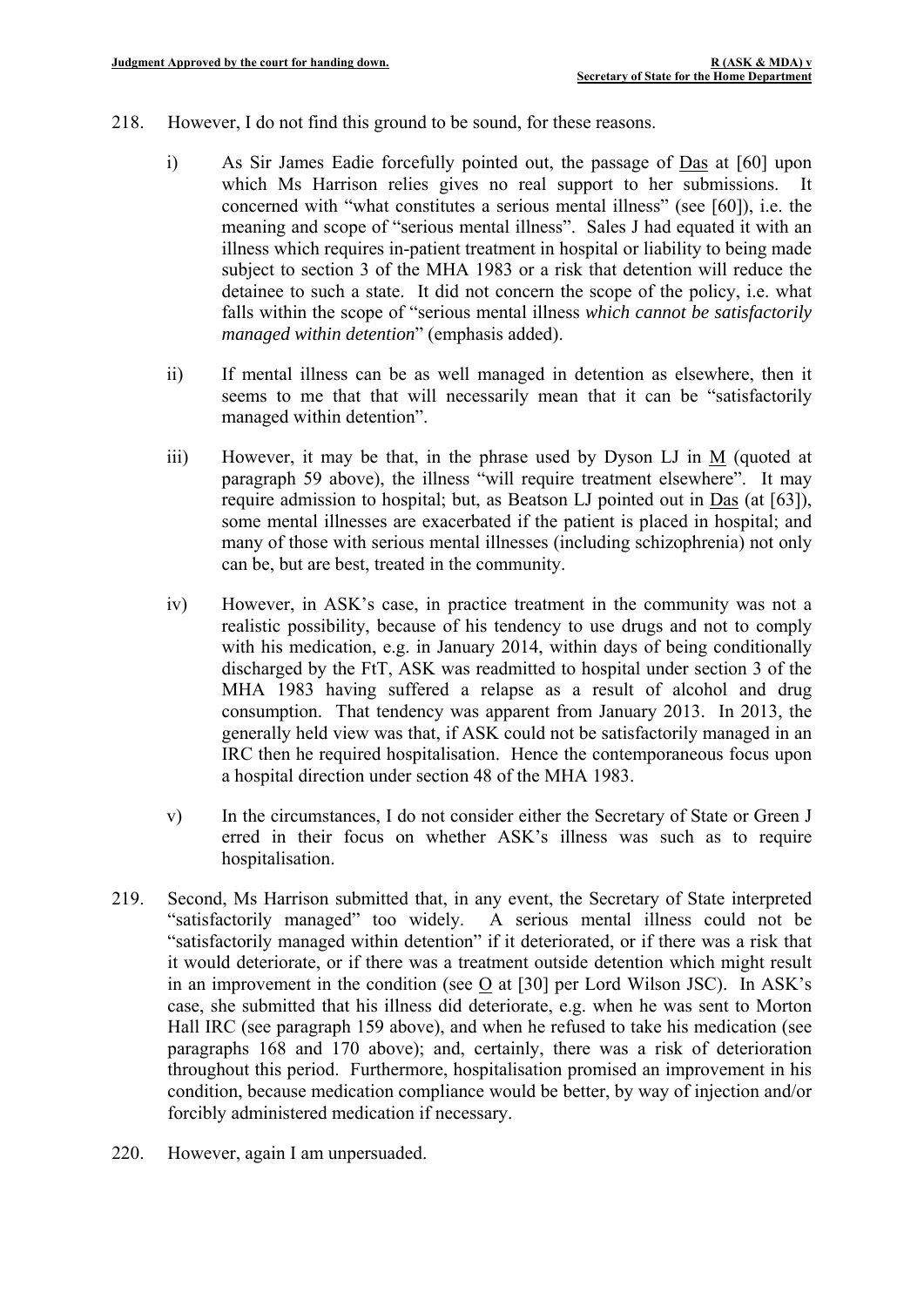- i) The policy refers to "those suffering serious mental illness which cannot be satisfactorily managed within detention". The focus is therefore upon management of the serious mental illness. Such illnesses by their nature can, without deteriorating as an illness, be variable in symptomatology over time; and clinicians can, quite reasonably, differ in their assessment of diagnosis, prognosis and the severity of the symptoms of which complaint.
- ii) In my view, Ms Harrison sought to give a precision to the scope of "serious mental illness which cannot be satisfactorily managed within detention" which is both unwarranted and illusory. The cases upon which she relied do not suggest that such precision should be sought. Indeed, as Lord Wilson said in  $\Omega$  at [30], "satisfactory" in this context is "a word of extreme and appropriate elasticity", which "catches a host of different factors to which the circumstances of the individual case may require her to have regard". Therefore, when the Secretary of State is assessing whether a particular serious mental illness can be satisfactorily managed in a particular patient in an IRC, so long as his approach to the assessment is lawful he necessarily has a wide margin of discretion.
- iii) In making that assessment, although the Secretary of State cannot abdicate his statutory and public law responsibilities, where conscientious enquiries have been made about the health of the detainee in in the context of Chapter 55.10 of the EIG, then he is generally entitled to rely on the opinion of the clinicians or, if opinion is not unanimous, to rely upon any one of the opinions insofar as it appears sincerely and reasonably held.
- iv) Whether an illness has deteriorated, or whether there is a risk that it will deteriorate, will clearly be an important fact in this assessment – indeed, I accept that it may usually be critical  $-$  but I do not accept that it will be necessarily decisive. Certainly, Lord Wilson did not consider that the availability of treatment that might effect a positive improvement in the individual would be determinative (a point expressly left over by Beatson LJ in Das at [71]). Lord Wilson merely said that "its availability should go into the melting-pot". That again emphasises the open-textured nature of the assessment involved.
- v) In any event, I am unable to accept Ms Harrison's submission that any deterioration in the symptomatology of the detainee or even risk of such deterioration – no matter how small, and how transient – is sufficient to show that the detainee's illness cannot be satisfactorily managed in detention. It is wrong to take such a snapshot of the illness. As Beatson LJ said in VC at [65], "periods of calm are not necessarily indicative… of a mental health condition being satisfactorily managed…"; but, in my view, the opposite is also true. A conclusion that an illness cannot be satisfactorily managed in detention cannot be drawn from merely the fact that there is an increase in severity of symptoms. It may be that that increase is just a manifestation of a variable condition; or that a change in medication will reduce the symptoms again, and such a change would be well within the scope of satisfactory management of the condition. The crucial question is a broader one, namely, as put by Dyson LJ in M at [39], "whether facilities for treating the person whilst in detention are available so as to keep the illness under control and prevent suffering" (i.e.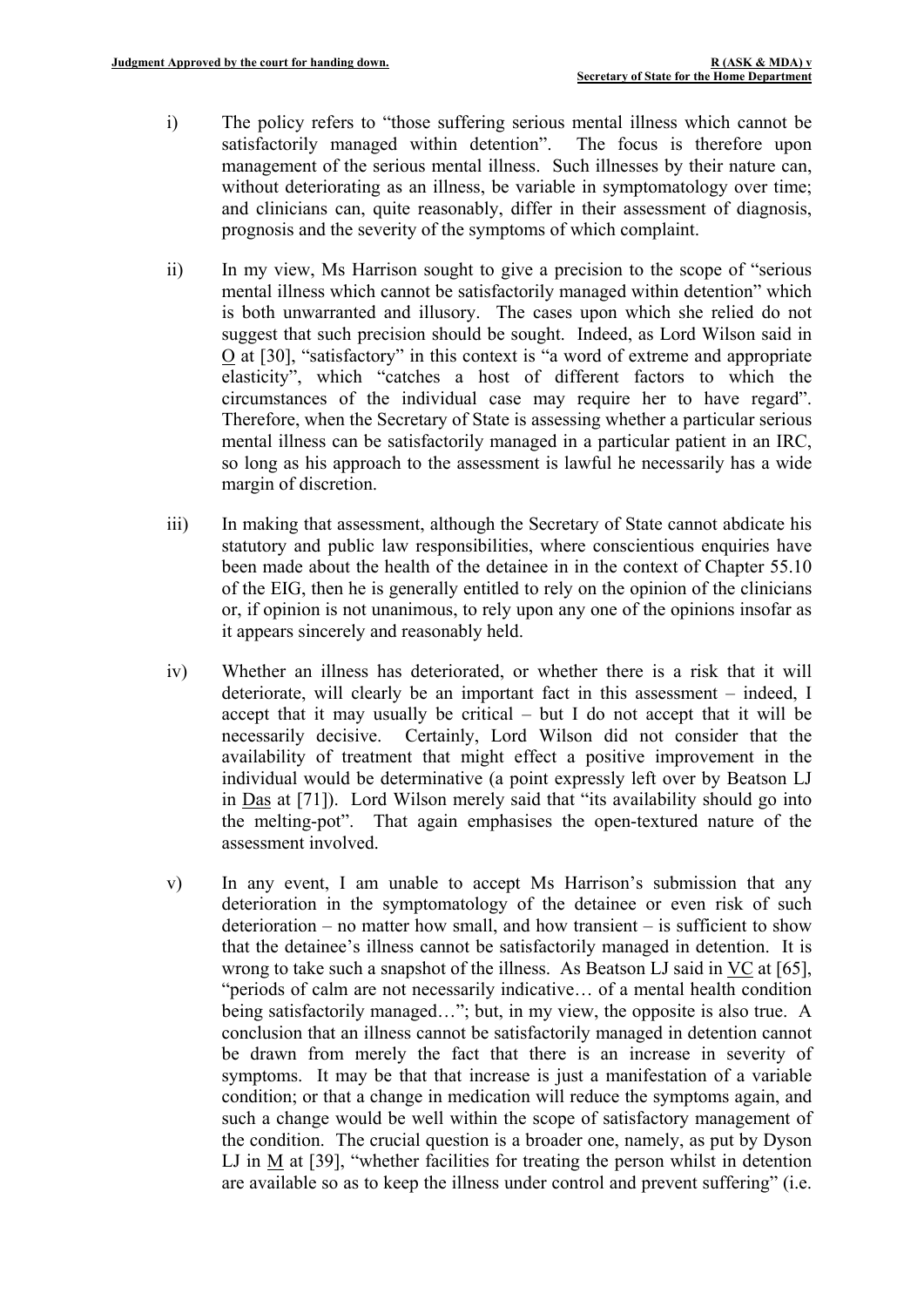suffering that would not have to be endured if the individual was being treated out of detention).

- vi) However, the Secretary of State cannot shut his eyes to the variations in a person's condition as reflecting his illness by failing to monitor the individual's condition thereby risking a deterioration to a point where the illness cannot be managed. Therefore, at least on initial detention and at the regular detention reviews, there is an obligation on the Secretary of State to be alert to signs of (e.g.) deterioration that indicate the illness is not being satisfactorily managed (R (BA) v Secretary of State for the Home Department [2011] EWHC 2748 (Admin) at [183]-[184] as approved in VC at [52]). Wherever a detainee has a serious mental illness, Chapter 55.10 is engaged to that extent.
- 221. Green J concluded that the Secretary of State at all times made the assessment as to whether ASK was fit to be detained "in accordance with the relevant policy", included whether his mental condition "could be satisfactorily managed in the IRC and/or whether it could be better managed in hospital" (see  $[9(iv)-(v)]$ ). He expressly found that, at all relevant times, the case workers "were asking themselves the relevant questions and had Chapter 55.10 EIG well in mind… [including] the issue in [O] namely whether [ASK] would be better treated elsewhere, such as in hospital…" (see [176]).
- 222. On the evidence, those were clearly findings the judge was entitled to make; indeed, a review of the evidence for this period set out at paragraphs 163-170 above makes clear that those findings were inevitable, the case workers usually working directly to the criteria set out in Chapter 55.10. For example, in the detention review on 14 March 2013 (see paragraph 168 above), having considered the medical evidence, the case worker concluded that it clearly demonstrated that ASK's illness was being satisfactorily managed in detention. As Green J found, it is impossible to say that the Secretary of State was not entitled to come to that conclusion throughout this period.
- 223. Ms Harrison made a particular point concerning the review of ASK by Dr Sultan on 9 February 2013 (referred to in paragraph 164 above). She submitted that Dr Sultan then, for the first time, concluded that ASK was not fit to fly; and the Secretary of State should then immediately transfer him to hospital. However, as Green J said (at [180]-[181] of his judgment, that review has to be seen in context; and, at that stage, Dr Sultan considered ASK fit to be detained and it is clear that the clinicians had not found that ASK would not be fit to fly in a reasonable time even if he remained being treated in detention. Indeed, when Dr Sultan next reviewed ASK on 23 February 2013, his condition is recorded as having improved (see paragraph 165 above). On 7 March 2013, removal directions were said to be "very" imminent (see paragraph 166 above). There is nothing in this discrete point, which fades into the reasons for challenging ASK's detention for the period after 13 April 2013.

## Period 3: 13 April to 18 July 2013

224. On 13 April 2013, Dr Sultan recorded that ASK was not fit to be detained. That was the first expression of that opinion by a clinician. Ms Harrison submits that, from that date, there was no real prospect of ASK being removed within a reasonable time, and he ought to have been transferred immediately to hospital or alternatively simply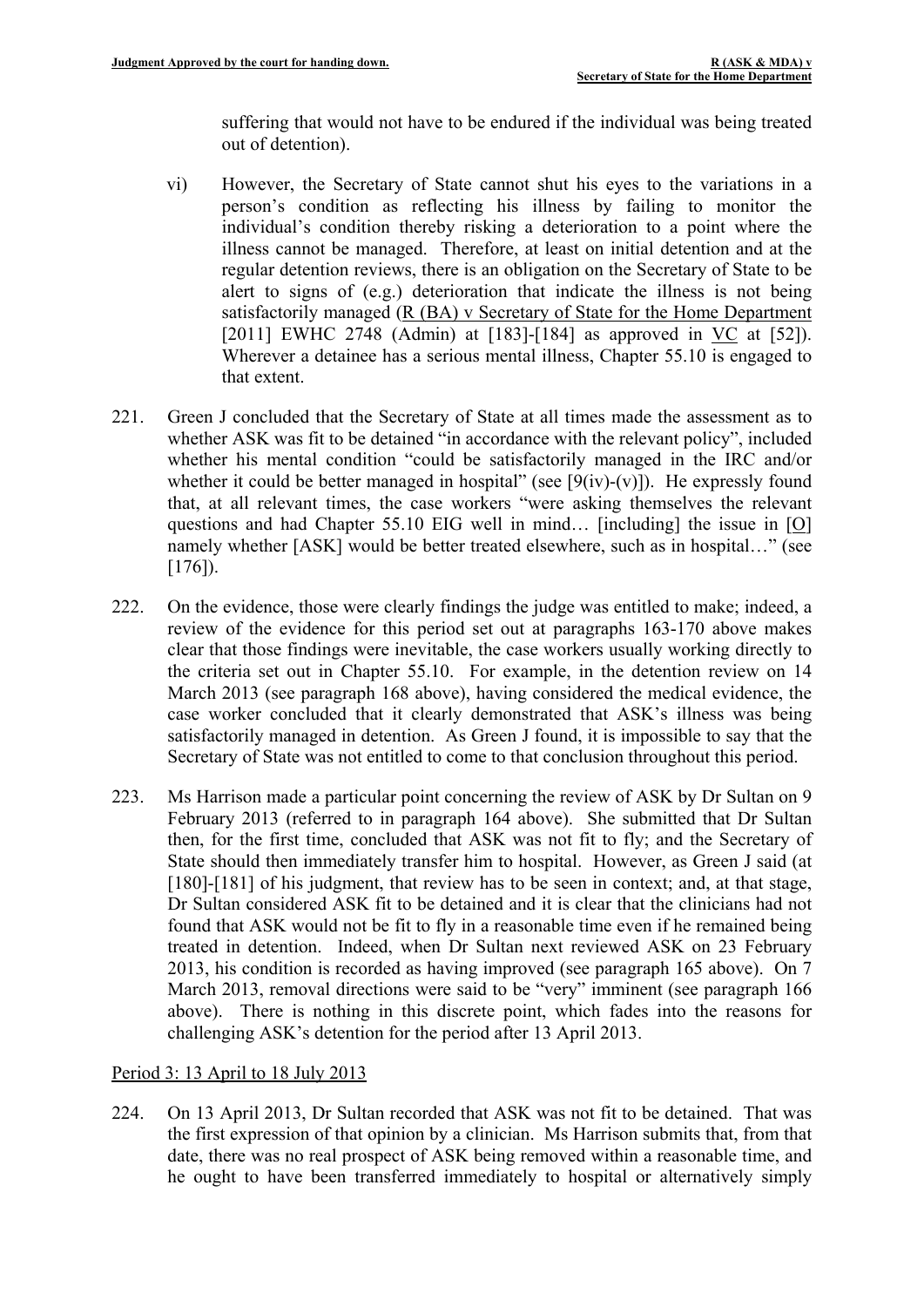granted temporary admission. In continuing to detain him, the Secretary of State breached her own, Chapter 55.10 policy – as well as the common law principles in Hardial Singh.

- 225. Green J (at [182]-[187] of his judgment) said that the 13 April 2013 review has to be seen in its full factual context. I agree.
- 226. Dr Sultan made a hospital referral to the Colne Ward on 24 April 2013. As I have described (see paragraphs 173 and following), it was made under section 48 of the MHA 1983: Dr Sultan did not consider there was any real prospect of discharging ASK into the community. ASK was seen by Dr Musah of the Colne Ward on 8 May 2013, who agreed he should be transferred to a hospital – but the Colne Ward had no space for him. A place at the Lakeside Unit was sought. He was, properly, referred to the WLMH NHST, who were responsible for finding a place for him. By 12 May 2013, the two required reports for admission had been completed; but neither was by a doctor from the receiving hospital. In the event, on 15 May 2013, Dr Morrison of the Lakeside Unit declined the referral, on the basis that ASK did not need an acute hospital place. There then followed a disagreement between clinicians as to whether ASK required transfer from the IRC, and also some efforts into finding him a place if he did. That was not resolved until the intervention of Medical Justice and Dr Dossett's "tie-breaking" opinion that he required management in a psychiatric hospital. That was communicated to the Secretary of State on 16 July 2013; and he accepted that recommendation on 18 July 2013.
- 227. In my view, it is impossible to say  $-$  as Ms Harrison submits  $-$  that the Secretary of State acted unreasonably or unlawfully during this period.
	- i) Once the Secretary of State has reasonable grounds to believe that a detainee requires treatment in hospital because his illness cannot be satisfactorily managed in detention, he is under a duty "expeditiously to take steps to obtain appropriate medical advice"  $(R (D) v$  Secretary of State for the Home Department [2004] EWHC 2857 (Admin) at [33] per Stanley Burnton J).
	- ii) As I have explained, the decision to admit a patient to a hospital is a ultimately a clinical decision which the Secretary of State cannot override: he cannot require a hospital to admit a patient.
	- iii) Although the Secretary of State had a continuing obligation to act with reasonable expedition, once Dr Sultan had concluded that ASK was unfit to fly and should be transferred to a hospital under section 48, the matter fell into the hands of the health authorities (notably the WLMH NHST, which was responsible for finding ASK a hospital place). The Secretary of State did nothing to delay the process.
	- iv) The initial delay was because the hospital to which ASK was referred (the Colne Ward) had no place.
	- v) The overwhelming reason for the delay thereafter was the difference in clinical views as to whether ASK in fact required transferring to a hospital at all. Crucially, Dr Morrison (at the Lakeside Unit, to where ASK was next referred) on 29 May 2013, and Dr Khan on 1 and 16 June 2013, considered a transfer to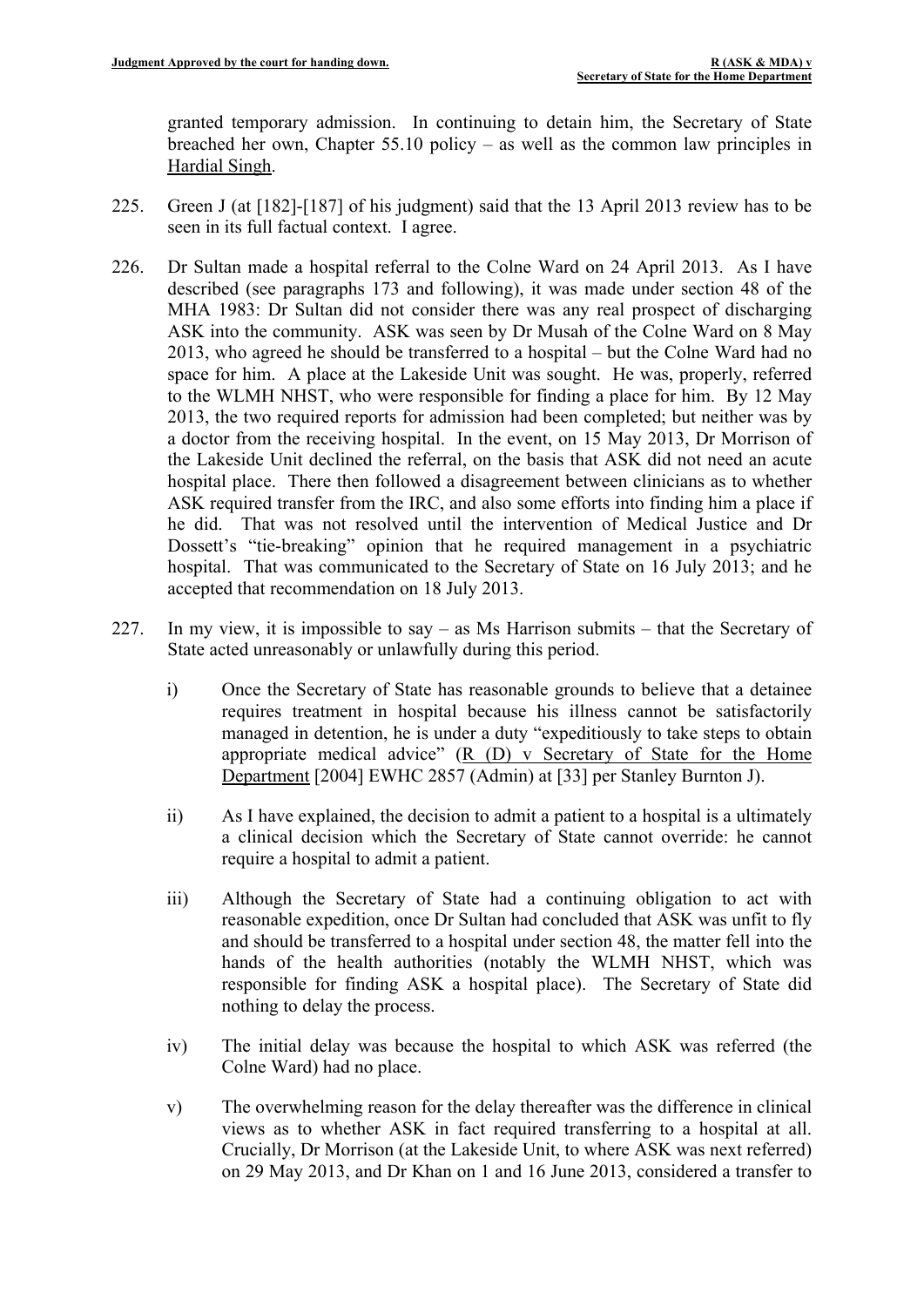a hospital was not appropriate on clinical grounds. As Green J said (at [183] of his judgment), they had direct experience of ASK, and were well qualified to express that opinion. Ms Harrison does not suggest otherwise; nor does she suggest that the opinions given were not sincere and reasonable. On the other hand, Dr Musah on 8 May 2013, Dr Sultan on 11 May 2013 and Dr Goldwyn on 26 May 2013 were all of the view that he should be urgently transferred to a hospital. Again, Sir James Eadie did not suggest that those clinical opinions were anything other than sincere and reasonably held.

- vi) In my view, the Secretary of State did not arguably act unlawfully during this period. First, he was entitled to rely upon the opinions of Drs Morrison and Khan. He was also entitled to treat the opinion of Dr Dossett as an effective tie-breaker; and, once his opinion to the effect that ASK should be transferred to hospital, to be persuaded by that. However, second, in fact, the Secretary of State did nothing to hamper the transfer of ASK after Dr Sultan's initial opinion on 13 April 2013, the delay being caused by a genuine dispute between the clinicians as to whether ASK should be transferred.
- vii) Ms Harrison relied upon the GPPG, in which the Department of Health set out guidance for the time frame in which transfers from prison/detention to a hospital should take place (quoted at paragraphs 22-24 above. It suggests that from first medical report to final warrant should be perhaps a couple of weeks. It suggests that "differences of clinical opinion" should not "stop the clock". Here, it was several months. However:
	- a) This is mere guidance, and in any event it does not necessarily cater for exceptional cases.
	- b) Although it refers to "differences in clinical opinion" not stopping the clock, it does not detract from the fact that the Secretary of State has a power, not a duty, to transfer. In a clinically difficult case – especially where, as here, the clinical differences related to whether the patient should be transferred to hospital or remain in the IRC – he is not bound to accept the first clinical opinion that he receives, and was entitled in this case to be unconvinced that ASK should be transferred until Dr Dossett's opinion to that effect.
	- c) Once he had accepted Dr Dossett's advice, the Secretary of State acted promptly (within two days) in pursuing a transfer.
- viii) Ms Harrison also relied upon the fact that, for any section 48 transfer, it is a requirement that the detainee "is in urgent need of treatment" (section  $48(1)(b)$ ) of the MHA 1983). She submitted that this required the Secretary of State to ensure an "urgent" transfer. However, "urgency" is a relative concept. Green J specifically considered this issue (at [190]-[192] of his judgment). He found that "there is no evidence that during this period the condition of ASK deteriorated or reached such an acute stage than an *immediate* transfer was required" (emphasis in the original). Healthcare resources are scarce, and seriousness of condition is a relative concept; and, he said, case workers were aware that, if he did deteriorate, then he could be taken to A&E in which case, if required, a bed would be found for him in that context. In the meantime, he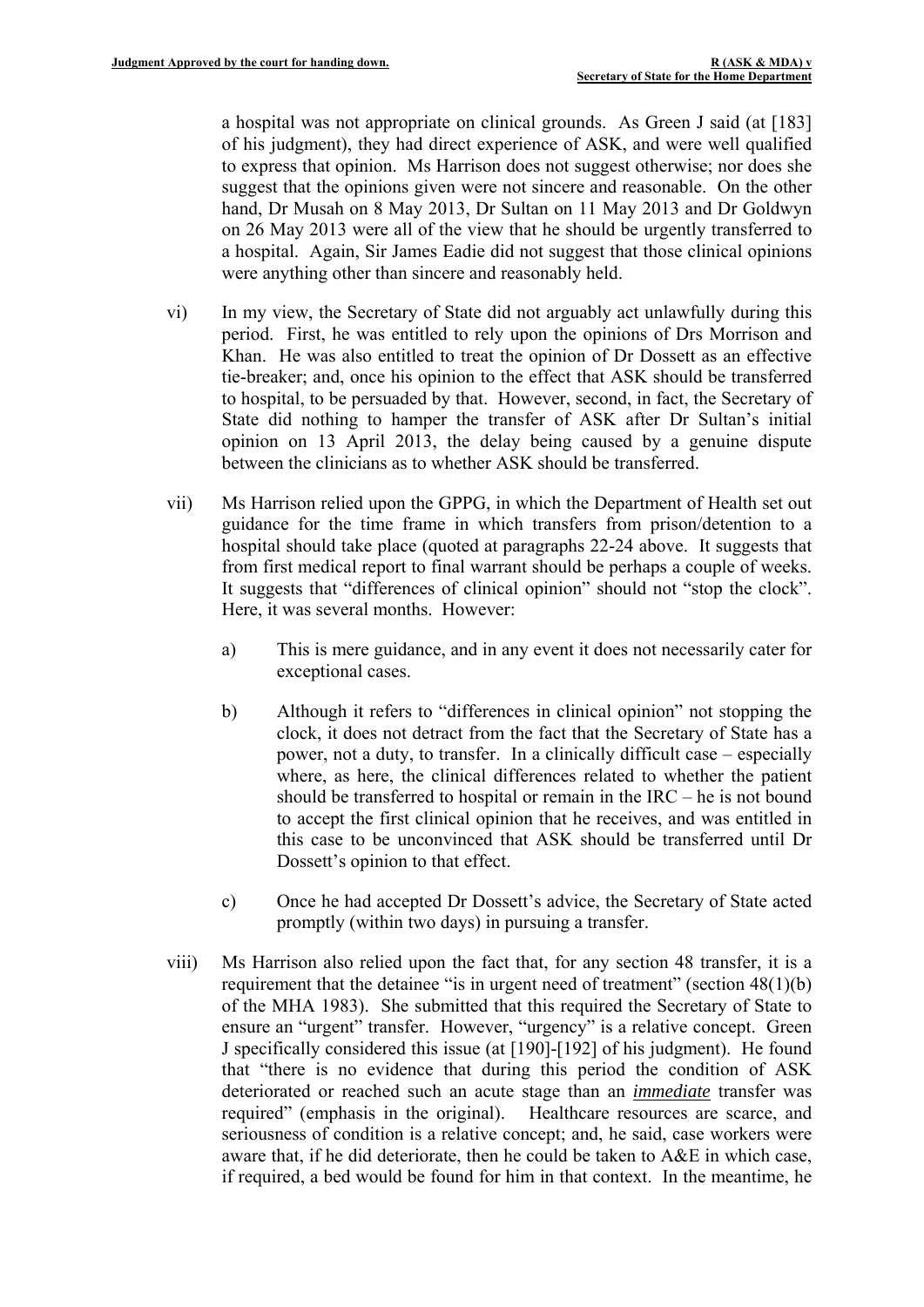said, ASK was being monitored and treated in the IRC. He consequently found that the delay caused in transferring ASK because of the clinical disagreement or a shortage of capacity was not such as to give rise to a breach of duty. That reasoning, and the judge's conclusion, is unimpeachable.

- ix) Insofar as Ms Harrison submitted that, during this period, the Secretary of State was not detaining ASK for the proposes of removing him, but rather pending transfer to a hospital, I deal with the issue of principle below in relation to the next period; but, in addition, in this period, there were times when a clinician considered ASK was fit to fly (see paragraph 184 above: Dr Khan expressed that view based on an interview on 1 June 2013, and removal directions were fixed for 9 July 2013 on that basis).
- 228. For those reasons, I consider that, during this period, the Secretary of State neither failed to comply with his own policy nor did he unreasonably detain ASK under the Hardial Singh principles

## Period 4: 18 July to 23 September 2013

- 229. By 18 July 2013 the Secretary of State had accepted that ASK's transfer out of an IRC into a hospital should be made. As a result of Dr Dossett's report dated 6 July 2013 received by the Secretary of State on 16 July 2013, Green J found (at [185] of his judgment) that "detention with a view to removal was no longer a possibility". That, in effect, was a finding that removal within a reasonable time was not possible; and ASK continued to be detained, not pending removal from the UK, but pending transfer to hospital. There is no power to detain in those circumstances, even if detention is ostensibly for the benefit of the detainee (R (AA) v Secretary of State for the Home Department [2010] EWHC 2265 (Admin) at [40] per Cranston J).
- 230. However, even when the Secretary of State is satisfied that a detainee should be transferred to hospital – as he was in ASK's case from 18 July 2013 – he is not required to release him from IRC forthwith. He is then under a duty expeditiously to take reasonable steps to ensure the detainee is transferred to hospital for assessment and/or treatment (R (HA (Nigeria)) v Secretary of State for the Home Department [2012] EWHC 979 at [171] per Singh J as he then was). In the course of debate, Ms Harrison accepted that the Secretary of State would have to be given some time to arrange a transfer; but submitted that that time must be short. She relied upon HA (Nigeria) in which, on the facts of that case, Singh J said that:

"Although such arrangements cannot necessarily be made overnight, or even within a few days, on any view, the delay of over five months in this case was manifestly excessive."

231. In my view, even where the Secretary of State is satisfied that, because of the requirement for treatment in hospital, there is no real prospect of removing the detained person within a reasonable time, the Secretary of State is not bound immediately to release the person into the community to fend for himself and/or in the hope that he might (voluntarily) attend hospital or do something to provoke an order under section 2 or 3 of the MHA 1983. The person is still liable to be removed; and, in the circumstances of this case, in my view it is open to the Secretary of State to keep a person detained and safe for a reasonable time pending transfer to a hospital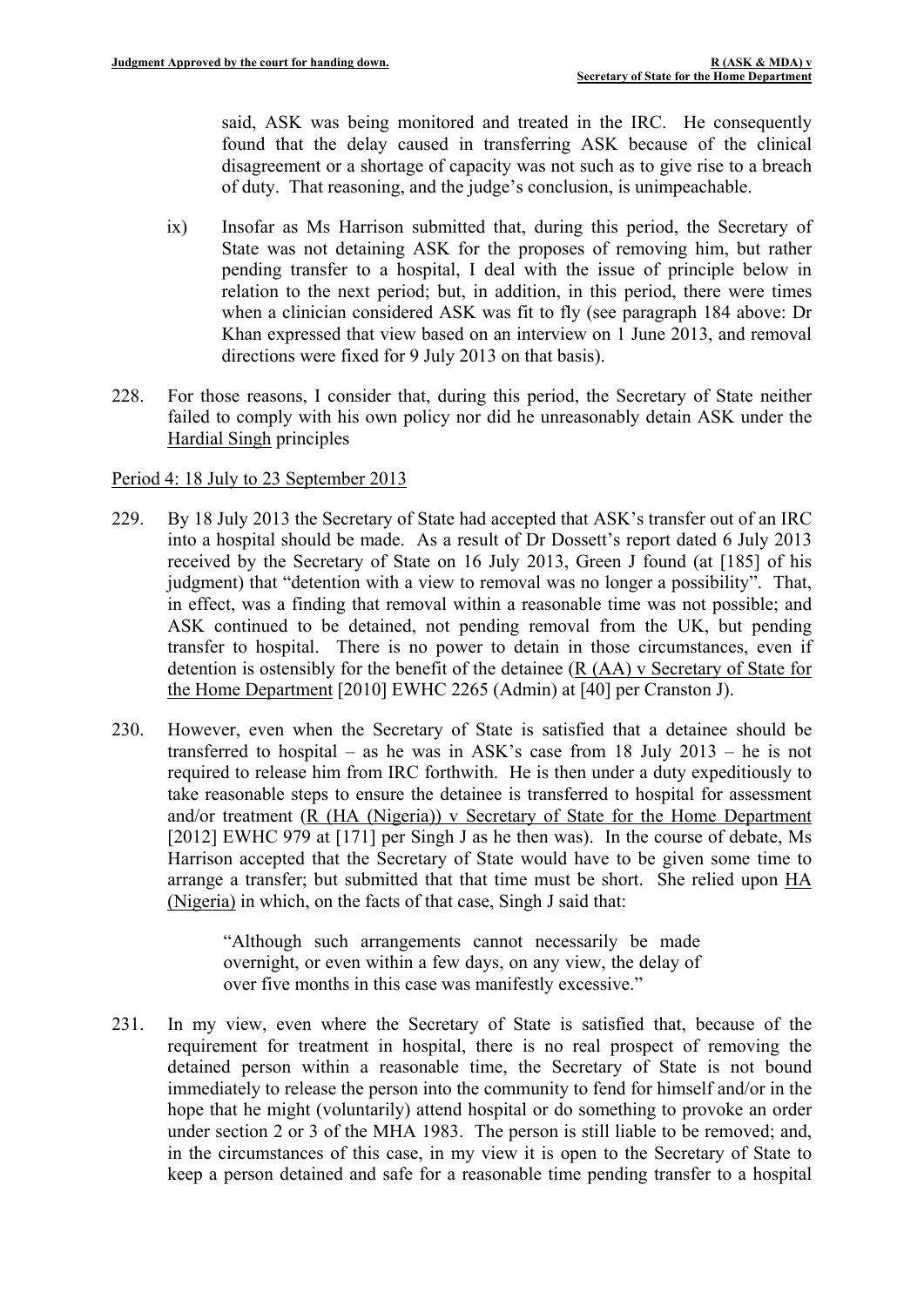(initially under section 48 or by some other mechanism) even in circumstances in which, if he were to remain in an IRC without the prospect of such transfer, the Hardial Singh principles might be breached. That does not seem to me to be a wrong or abusive use of the power to detain under the Immigration Acts; and the argument that it *is* wrong or an abuse seems to me to cast the Hardial Singh principles too rigidly.

232. Green J adopted this approach. He found (at [9]):

"(ix) The delays which occurred thereafter in effecting the physical transfer of ASK to hospital were due to (a) potential receiving hospitals wishing to carry out their own assessments of ASK and/or (b) problems in locating a suitable hospital bed. These were delays intrinsic to the system. In all the circumstances they were neither excessive nor unreasonable.

(x) During the period during which ASK was awaiting transfer his condition did not deteriorate. There is no evidence to support the contention that the treatment available in hospital was materially more beneficial to ASK than that which was provided in the IRC. Although it involves the use of hindsight the chronology post-dating transfer to hospital does not show either improvement or deterioration in ASK's condition."

His more detailed consideration is at [188] and following.

- 233. In particular, the judge found that, in all the circumstances of the case, the Secretary of State was not required to treat the case as "one of such compelling and overriding urgency that a hospital bed needed to be secured forthwith, i.e. immediately" (see [188]). It was an obligation on the Secretary of State to consider the level of urgency; but it was of course driven by medical opinion. At no stage, as a matter of clinical judgment, did ASK's medical condition require immediate transfer to hospital. ASK was regularly seen by (amongst others) those from units to which it was hoped he would be transferred. If any had considered his immediate transfer necessary, they would no doubt have said so and it would have been arranged. Allocation and prioritisation of sparse healthcare resources were, the judge found, a relevant criterion for the health service providers to take into account (see [191]-[192]). The judge found that, if that circumstance came about suddenly and unexpectedly, caseworkers at the IRC were aware that they could have prompted a decision to identify a hospital bed immediately by attending a hospital's Accident and Emergency Unit (see [192]). In the meantime, he found that it was both proper and reasonable for prospective units that might admit ASK to perform their own assessment of him to ensure that their unit was appropriate for him (see [188]).
- 234. I understand that ASK would have preferred to have been admitted to a hospital more quickly; but the judge adopted the right legal approach, he took into account the complex character of his condition, and the evidence as to why it took several weeks. I am simply unable to say that his conclusion that the time taken to transfer ASK was not unreasonable was wrong.

Articles 3 and 8 of the ECHR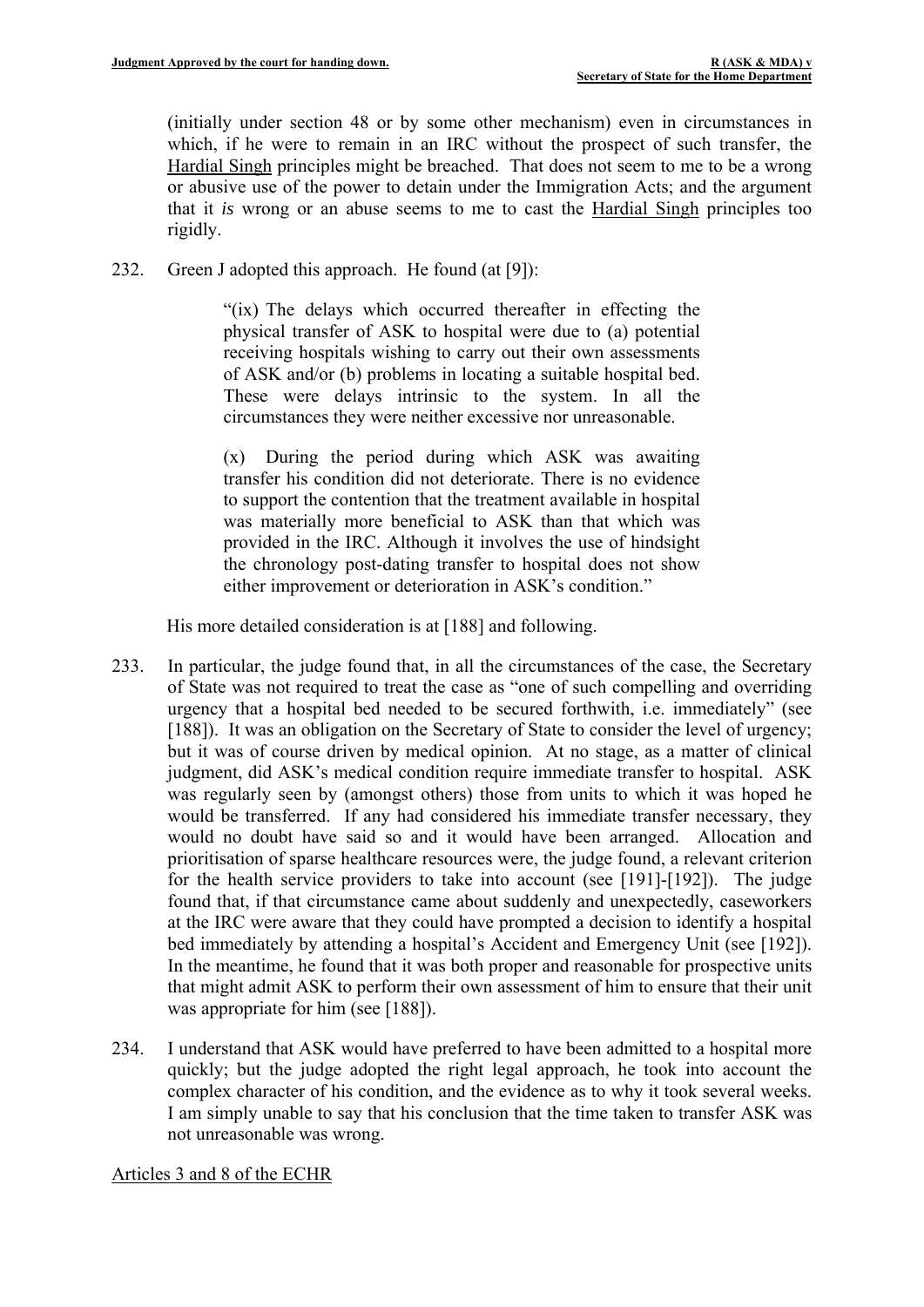- 235. In addition to the grounds of appeal which focused on particular periods of detention, Ms Harrison also relied upon grounds that applied throughout the whole period of ASK's detention.
- 236. First, she submitted that Green J materially erred in his approach to article 3 by:
	- i) applying the wrong legal test for the severity threshold, namely by adopting the criteria set out by Lord Bingham in Drew at [19] as if they were prescriptive;
	- ii) coming to a legally perverse conclusion that article 3 was not breached, in the light of the evidence that segregation was used to manage his mental illness and the delay in transfer to hospital contributed to his lapse into psychotic illness ;
	- iii) failing to give adequate reasons for that conclusion; and
	- iv) failing to consider the positive duties to prevent a breach of article 3.
- 237. However:
	- i) Drew was a case of a mentally ill defendant who was denied medical treatment in hospital which his condition required, which resulted in severe symptoms for eight days and months entirely to resolve (see [4]). It was held that article 3 was not engaged. The circumstances of this case are sufficiently similar to make the criteria set out by Green J in [33] of his judgment apposite:

"For a violation of article 3 to arise there must therefore be: (a) a denial of medical treatment which is available in hospital; (b) which is of a nature which the person's mental condition requires; (c) where evidence exists that the person concerned suffered serious consequences as a result of the denial; (d) a failure to exercise a transfer power to hospital 'promptly'; and (e) the consequences suffered by the person in question reach a level of 'sufficient severity' to engage the operation of article 3. These conditions are expressed in <u>Drew</u> as being cumulative."

In any event, Green J simply took those conditions as a marker: he went on (in [34]) to set out the summary of the relevant law from HA (Nigeria), which Ms Harrison accepts is a helpful and true summary of the appropriate principles. Green J clearly approached the issue of legal threshold for article 3 correctly.

ii) As I have described, Green J concluded that the Secretary of State at all times made the assessment as to whether ASK was fit to be detained "in accordance with the relevant policy", included whether his mental condition "could be satisfactorily managed in the IRC and/or whether it could be better managed in hospital" (see  $[9(iv)-(v)]$ ). He expressly found that, at all relevant times, the case workers "were asking themselves the relevant questions and had Chapter 55.10 EIG well in mind… [including] the issue in [O] namely whether [ASK]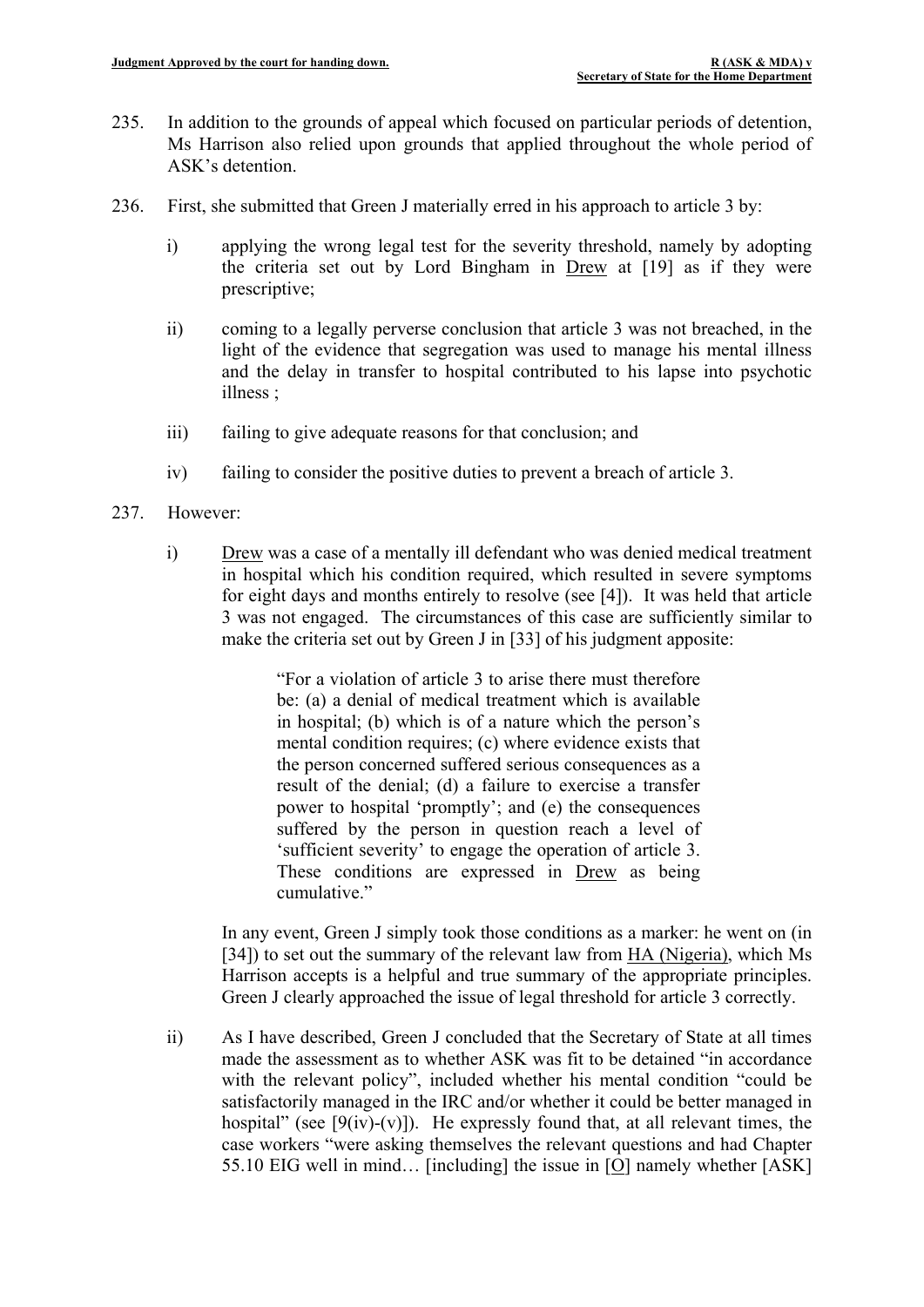would be better treated elsewhere, such as in hospital..." (see [176]). Given those findings, and Green J's comprehensive consideration of all the evidence, I find it impossible to find that his conclusion that article 3 was not breached was wrong. Whilst segregation does not appear to have been at the forefront of the hearing before Green J, (a) there is no evidence that it was used as a punishment or to manage his medical condition as opposed to its legitimate purposes under rule 40; and (b) as opposed to the general proposition that segregation can give mentally ill patients adverse effects, there is no evidence that ASK himself suffered at all by virtue of being segregated. Similarly, there is no evidence that suggests that the use of rule 41 force on ASK resulted in any harm or indignity to him which, even with the other aspects of his detention, reached the article 3 threshold level.

- iii) In terms of reasons, it is true that Green J did not express his reasons as to why he considered there was no breach of article 3 at any great length: but, having set out the correct legal approach and the evidence, in my view they were sufficient. He concluded that, in all the circumstances (which he set out), the suffering of ASK in detention was not such sufficient to cross the article 3 threshold. That conclusion was not only open to him on the evidence, in my view it was correct.
- iv) Ms Harrison criticises the judge's failure to consider the positive duties imposed by article 3 to be proactive and prevent a breach occurring. However, his findings in relation to the management of ASK's condition point against a "wait and see" approach; and, in any event, in my view he was correct to find there was in fact no breach of article 3 here. There was certainly no material breach of the positive duties imposed by article 3.
- 238. Ms Harrison made no distinct submissions in relation to article 8.
- 239. For those reasons, I would dismiss this ground of appeal.

#### Mental Capacity and the EA 2010

- 240. Ms Harrison relied upon the ground made good in VC and in MDA's case, namely that the Secretary of State, having reason to believe that ASK may have been incapacitous, breached the common law duty of fairness by not enquiring into that capacity; and similarly breached the PSED by failing to make sufficient enquiries to gather necessary information to enable him to take into account ASK's disabilities in the context of the decisions to detain and to continue to detain him. In ASK's case, there was a sufficient trigger for those duties, in that he had been the subject of mental health intervention shortly before he was detained in January 2013 – and the evidence of his lack of capacity simply increased during the course of his detention. ASK was therefore entitled to a declaration that the Secretary of State breached the PSED. In addition, Ms Harrison submitted that, by failing to make reasonable adjustments to the decision-making processes, the Secretary of State breached sections 20 and 29 of the EA 2010; and ASK was entitled to a declaration to that effect in the same terms as was made in VC (see paragraph 133 above).
- 241. Sir James Eadie, of course, accepted the purport of VC; but submitted that, in this case, Green J identified the correct issue (at [65]-[69] of his judgment) but went on to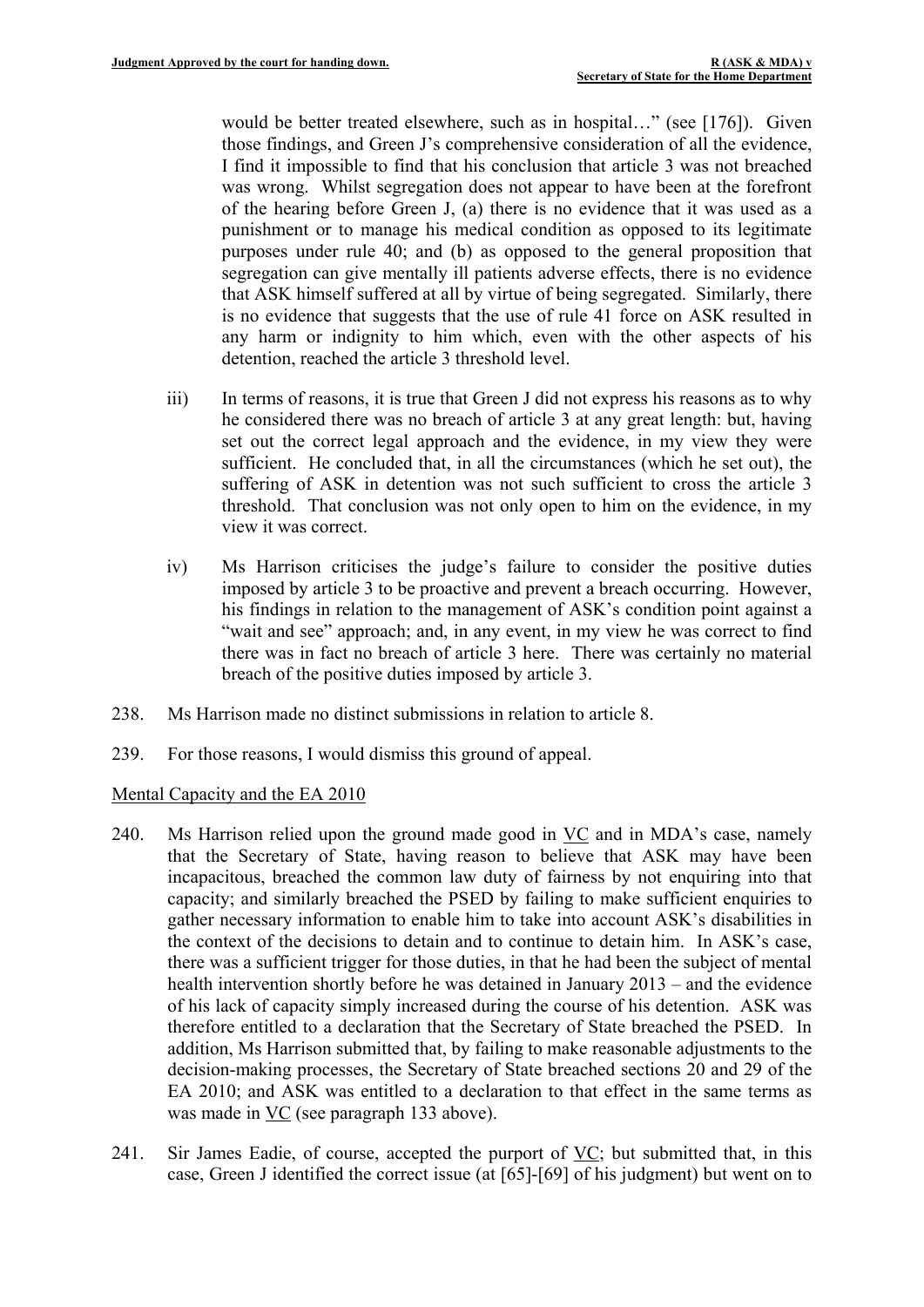find that ASK's mental capacity was in fact considered by the healthcare professionals who saw his regularly. He said:

198. The second point to observe is that on the facts ASK's mental capacity was under constant review by an array of qualified professionals who were aware of his personal circumstances and were constantly considering what the best treatment for him was and whether it could be provided in the IRC. I can see no evidential basis for saying that yet another clinician instructed solely to act on ASK's behalf and acting with professional objectivity would have altered the situation.

199. Third, evidence that ASK's capacity was in the minds of the decision-makers is found in the acceptance by the Defendant of the conclusion in the report of Dr Dossett that when ASK is non-compliant with his medication regime he lacks capacity, but when he is compliant he has capacity. As of the date of this report ASK himself wished to return to Pakistan (see paragraph [138] above). Yet, acting in ASK's best interests, and upon evidence that he might lack capacity, the Defendant decided that contrary to ASK's personal preference in his best interests no steps should be taken to remove ASK (see paragraphs  $[139] - [143]$  above).

200. In these circumstances I can detect no breach of the MCA 2005. In the alternative if there was a breach it caused no loss or damage or prejudice to ASK."

- 242. In the circumstances, Sir James submitted that, in refusing ASK the declaration he claimed, Green J was not wrong.
- 243. That was a bold submission, but I am afraid I am unable to accept it. Green J, without the benefit of the judgment of this court in VC, focused on whether the various decision-makers on behalf of the Secretary of State had the best interests of ASK in mind. However, as VC makes clear, that is not the point: ASK had the right to participate in the decision-making process, including challenges to decisions that were made in respect of him in relation to his detention, segregation and (importantly in his case) transfer to hospital. In my view, it matters not that many of the decisions did not require ASK's consent: he was nevertheless entitled to participate in them in the form of representations.
- 244. In my view, in this regard, ASK's case is not materially different from the cases of VC or MDA. Because of his illness, ASK suffered from a disability. It seems likely that, from time-to-time, he lacked the capacity properly to engage with the detention authorities in relation to important decisions that related to him, e.g. with regard to his continuing detention, segregation and non-transfer to hospital. In those respects, he was treated differently from those detainees who were not disabled. In breach of the PSED, the Secretary of State failed to have due regard to the duty to eliminate discrimination. Further, the duty on the Secretary of State to make reasonable adjustments having arisen, no adjustments were made and obvious adjustments (e.g. in the form of IMCA-type representation) could have been made. The burden was